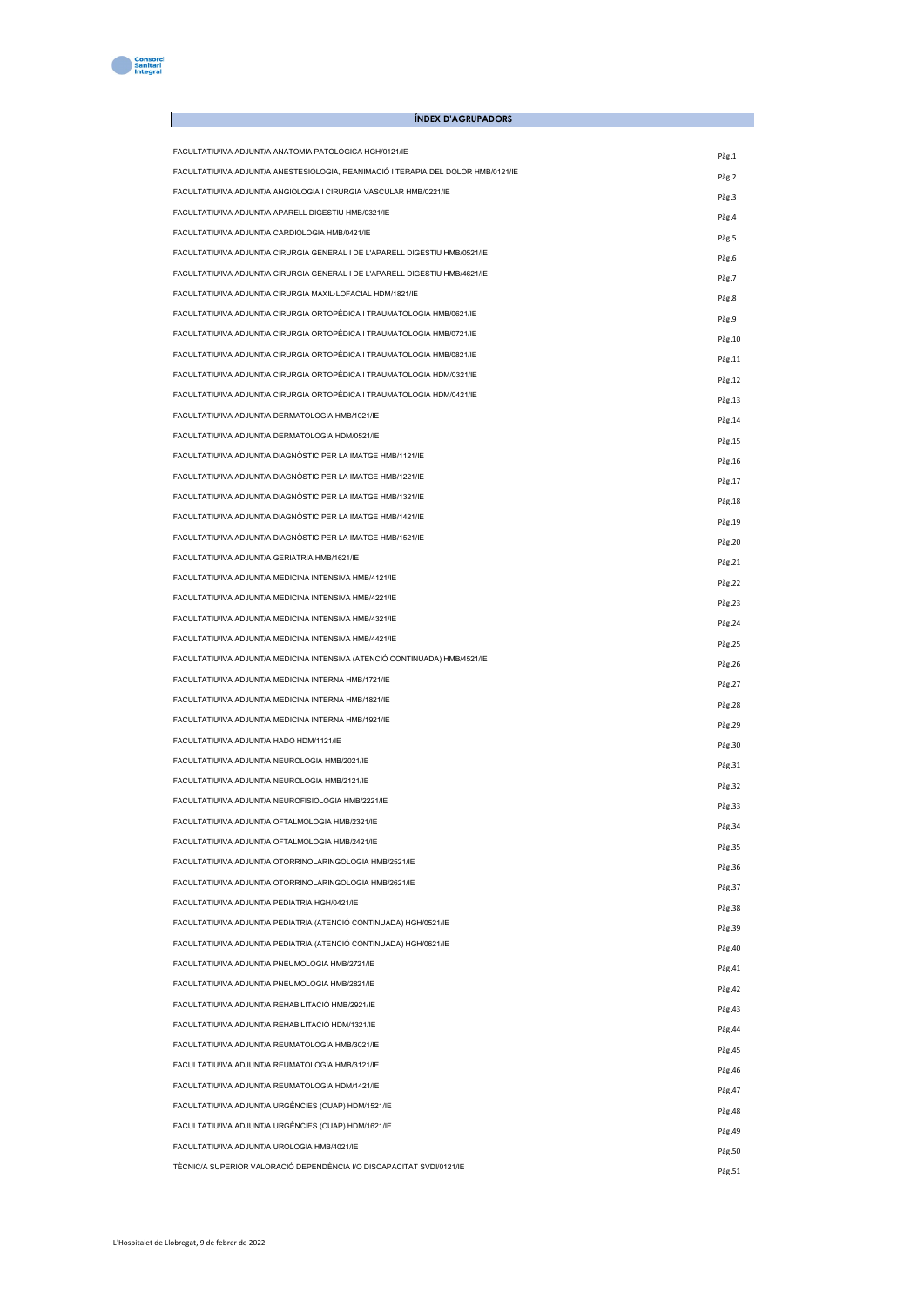

## LLISTAT DEFINITIU DE PUNTUACIONS DE LA FASE 3 I PUNTUACIONS FINALS DE L'AGRUPADOR FACULTATIU/IVA ADJUNT/A ANATOMIA PATOLÒGICA HGH/0121/IE (3 LLOCS DE TREBALL)

| <b>COGNOMS, NOM</b>              | <b>TOTAL</b><br>$FASE 1 + FASE 2$<br>(MÀXIM 80 PUNTS) | <b>FASE 3: ENTREVISTA</b><br><b>CONEIXEMENTS TÈCNICS</b><br>(MÀXIM 20 PUNTS) | <b>TOTAL FINAL</b><br>(MÀXIM 100 PUNTS) |
|----------------------------------|-------------------------------------------------------|------------------------------------------------------------------------------|-----------------------------------------|
| <b>FUMANAL ORUS, VICTOR</b>      | 61.80                                                 | 19,40                                                                        | 81.20                                   |
| SIERRA GOMEZ, ADRIANA MARIA      | 57,69                                                 | 16,63                                                                        | 74,32                                   |
| BARRERA CASALLAS, DEYSY CAROLINA | 45,65                                                 | 16,22                                                                        | 61.87                                   |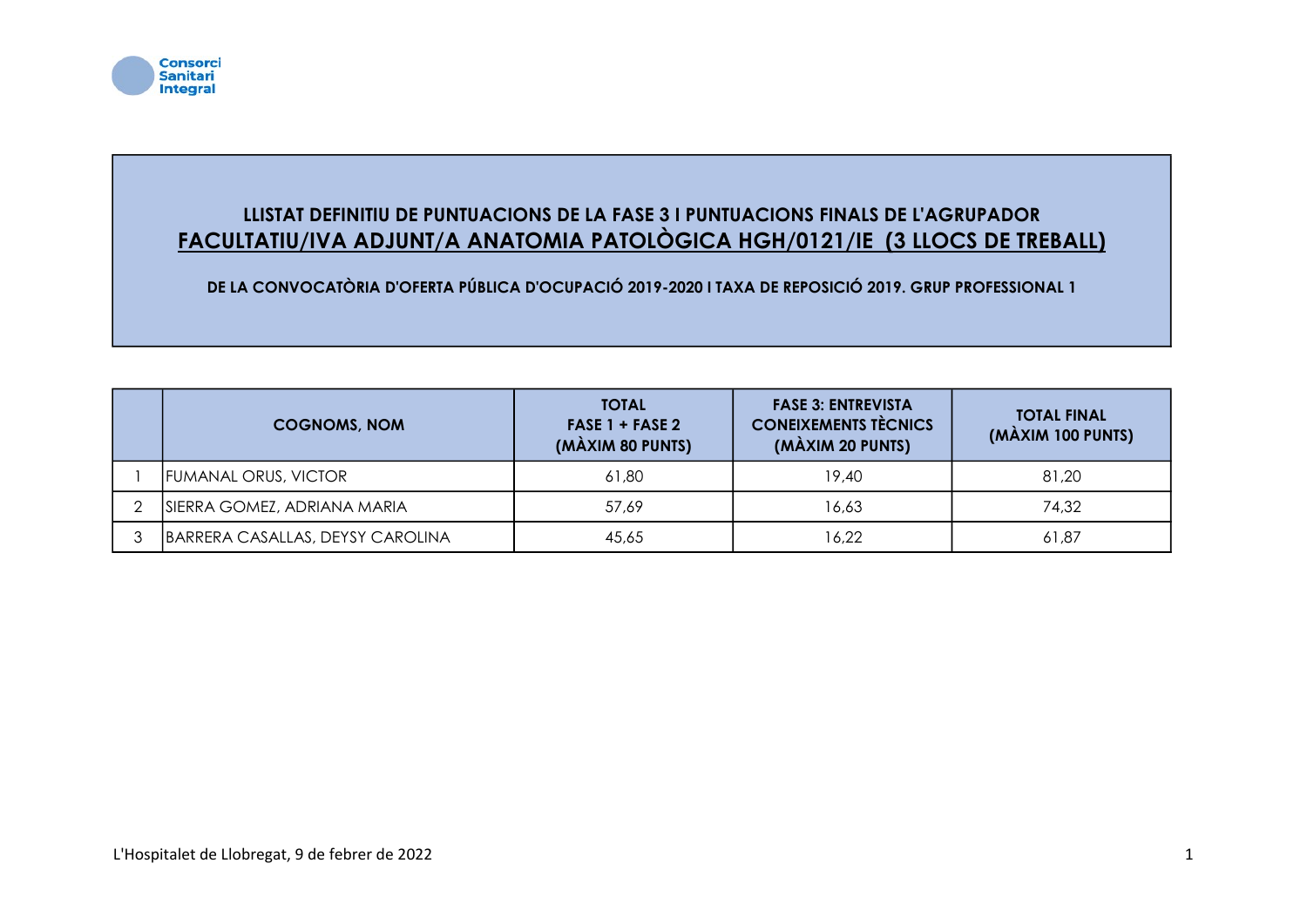

## LLISTAT DEFINITIU DE PUNTUACIONS DE LA FASE 3 I PUNTUACIONS FINALS DE L'AGRUPADOR FACULTATIU/IVA ADJUNT/A ANESTESIOLOGIA, REANIMACIÓ I TERAPIA DEL DOLOR HMB/0121/IE (7 LLOCS DE TREBALL)

|   | <b>COGNOMS, NOM</b>                   | <b>TOTAL</b><br>FASE $1 +$ FASE 2<br>(MÀXIM 80 PUNTS) | <b>FASE 3: ENTREVISTA</b><br><b>CONEIXEMENTS TÈCNICS</b><br>(MÀXIM 20 PUNTS) | <b>TOTAL FINAL</b><br>(MÀXIM 100 PUNTS) |
|---|---------------------------------------|-------------------------------------------------------|------------------------------------------------------------------------------|-----------------------------------------|
|   | <b>CUEVA CASTRO, LUISA</b>            | 67,78                                                 | 17,12                                                                        | 84,90                                   |
|   | POLANCO GARCÍA, MAURICIO              | 64,48                                                 | 17,50                                                                        | 81,98                                   |
| 3 | BACHS ALMENARA, FEDRA                 | 58,30                                                 | 14,93                                                                        | 73,23                                   |
|   | CUADROS MENDOZA, GUSTAVO ADOLFO       | 55,35                                                 | 17,12                                                                        | 72,47                                   |
| 5 | COBALEDA GARCIA-BERNALT, CRISTINA     | 49,79                                                 | 19,40                                                                        | 69,19                                   |
| 6 | MONTEALEGRE ANGARITA, MAYRA CONSTANZA | 46,29                                                 | 16,32                                                                        | 62,61                                   |
|   | <b>HELGUERO ESTAY, DANIEL EDUARDO</b> | 45,48                                                 | 17,10                                                                        | 62,58                                   |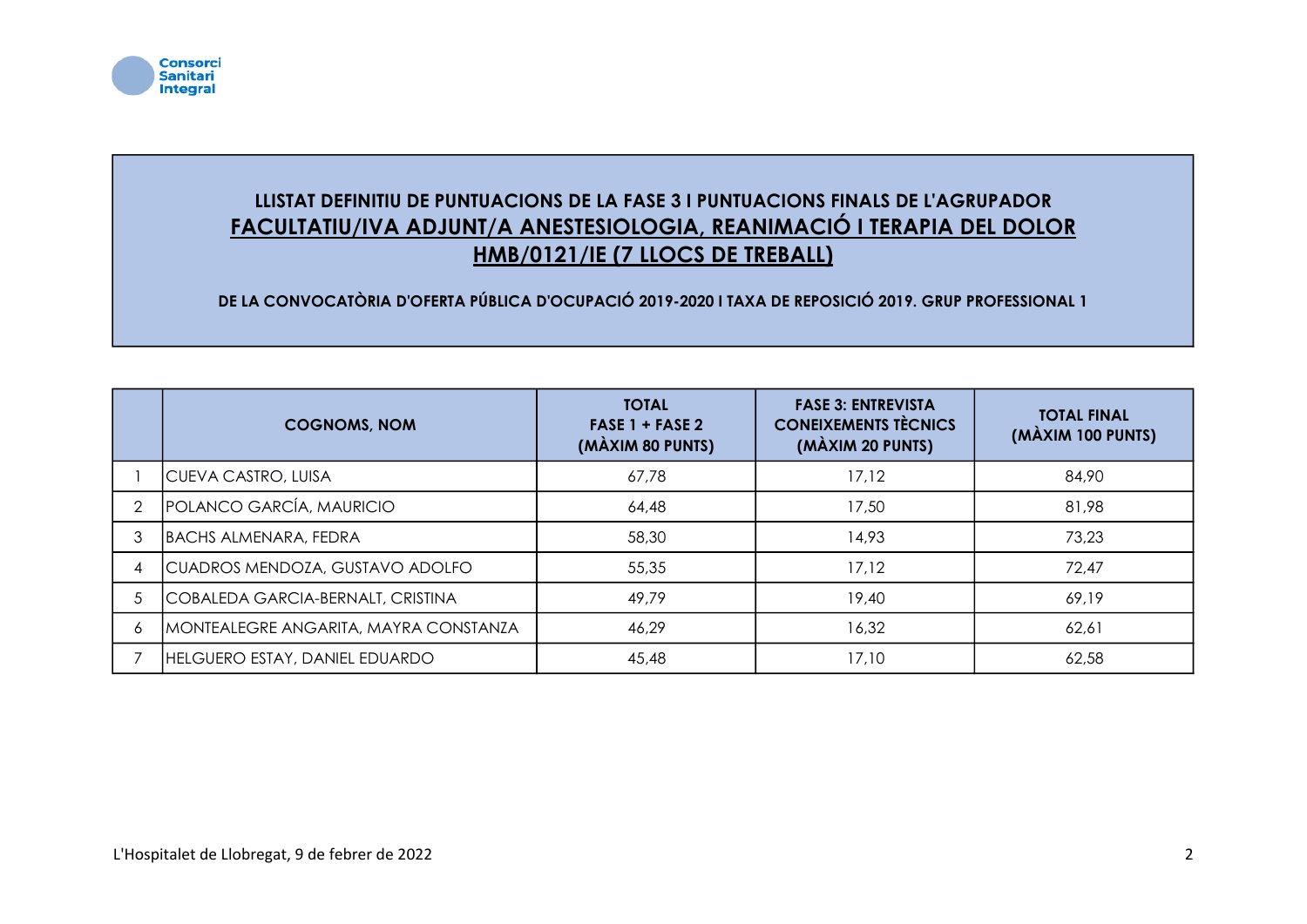

## LLISTAT DEFINITIU DE PUNTUACIONS DE LA FASE 3 I PUNTUACIONS FINALS DE L'AGRUPADOR FACULTATIU/IVA ADJUNT/A ANGIOLOGIA I CIRURGIA VASCULAR HMB/0221/IE (1 LLOC DE TREBALL)

| <b>COGNOMS, NOM</b>   | <b>TOTAL</b><br>$FASE 1 + FASE 2$<br>(MÀXIM 80 PUNTS) | <b>FASE 3: ENTREVISTA</b><br><b>CONEIXEMENTS TÈCNICS</b><br>(MÀXIM 20 PUNTS) | <b>TOTAL FINAL</b><br>(MÀXIM 100 PUNTS) |
|-----------------------|-------------------------------------------------------|------------------------------------------------------------------------------|-----------------------------------------|
| ABRIL ARJONA, YOLANDA | 61.47                                                 | 19,80                                                                        | 81,27                                   |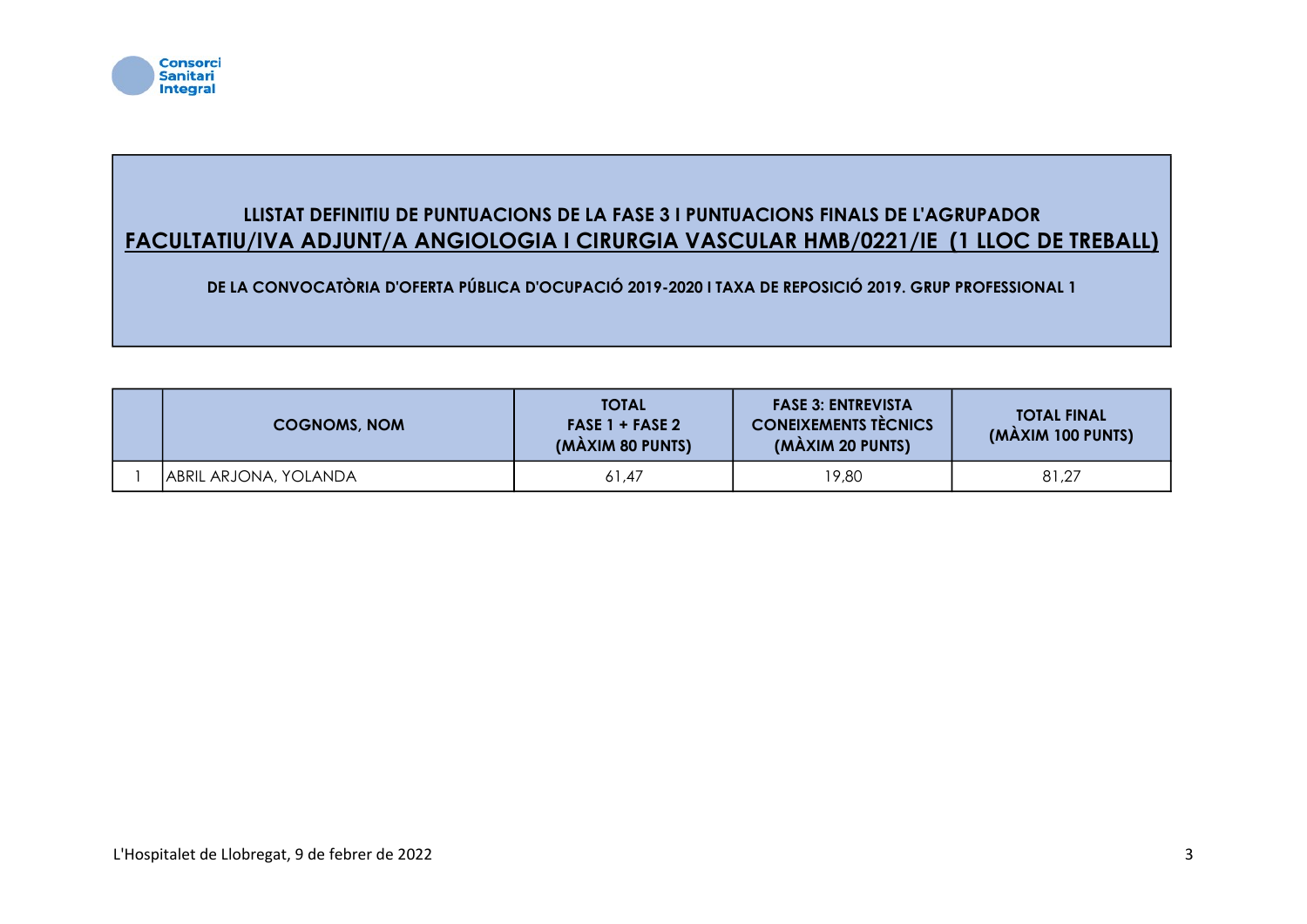

### LLISTAT DEFINITIU DE PUNTUACIONS DE LA FASE 3 I PUNTUACIONS FINALS DE L'AGRUPADOR FACULTATIU/IVA ADJUNT/A APARELL DIGESTIU HMB/0321/IE (1 LLOC DE TREBALL)

| <b>COGNOMS, NOM</b>           | <b>TOTAL</b><br>$FASE 1 + FASE 2$<br>(MÀXIM 80 PUNTS) | <b>FASE 3: ENTREVISTA</b><br><b>CONEIXEMENTS TECNICS</b><br>(MÀXIM 20 PUNTS) | <b>TOTAL FINAL</b><br>(MÀXIM 100 PUNTS) |
|-------------------------------|-------------------------------------------------------|------------------------------------------------------------------------------|-----------------------------------------|
| HERNANDEZ BALLESTEROS, CARLOS | 74.03                                                 | 17,32                                                                        | 91.35                                   |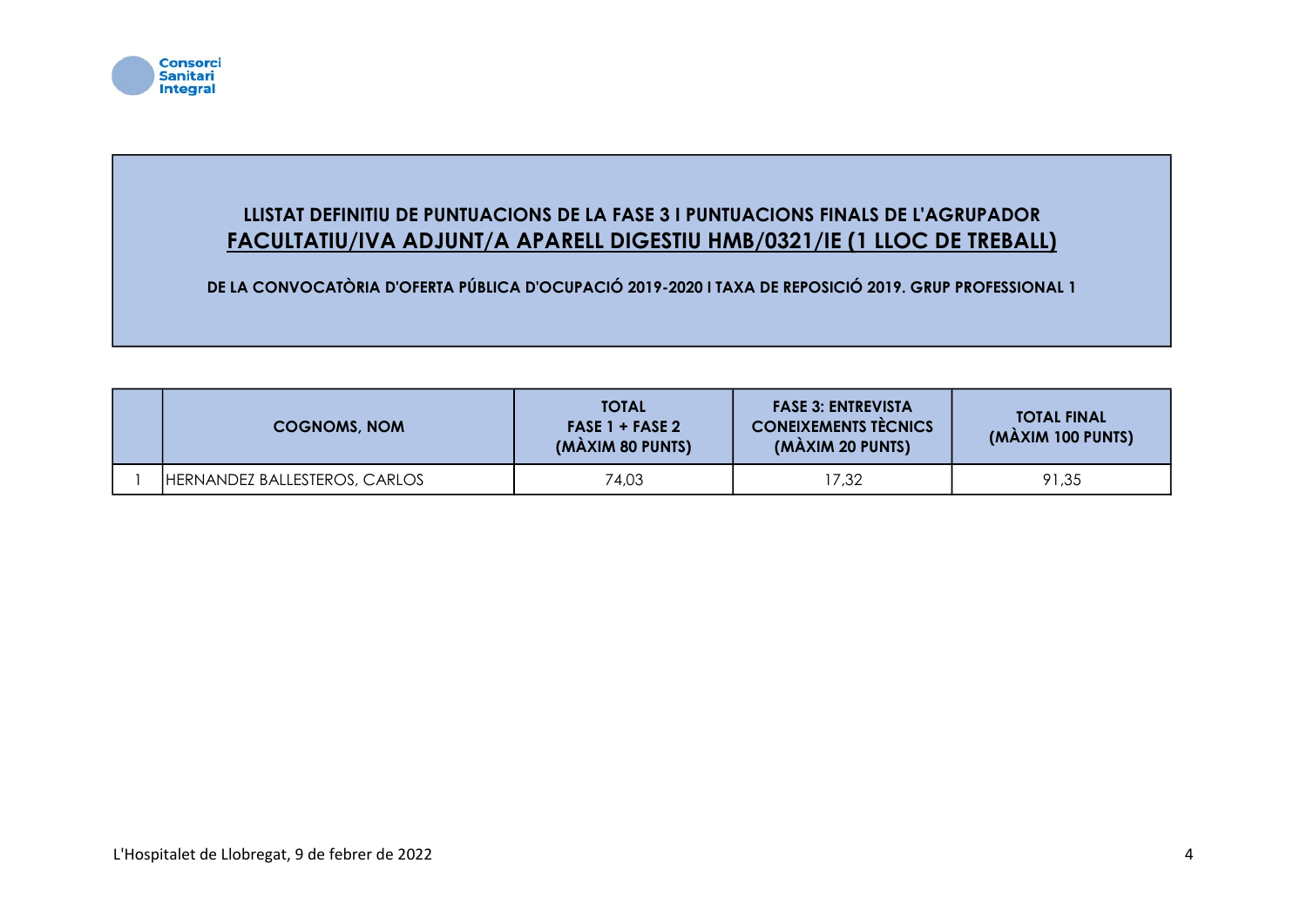

## LLISTAT DEFINITIU DE PUNTUACIONS DE LA FASE 3 I PUNTUACIONS FINALS DE L'AGRUPADOR FACULTATIU/IVA ADJUNT/A CARDIOLOGIA HMB/0421/IE (1 LLOC DE TREBALL)

| <b>COGNOMS, NOM</b>                | <b>TOTAL</b><br>$FASE 1 + FASE 2$<br>(MÀXIM 80 PUNTS) | <b>FASE 3: ENTREVISTA</b><br><b>CONEIXEMENTS TÈCNICS</b><br>(MÀXIM 20 PUNTS) | <b>TOTAL FINAL</b><br>(MAXIM 100 PUNTS) |
|------------------------------------|-------------------------------------------------------|------------------------------------------------------------------------------|-----------------------------------------|
| BIANCHI PEREZ-LOPEZ, CLAUDIA MARIA | 60,21                                                 | 19,60                                                                        | 79,81                                   |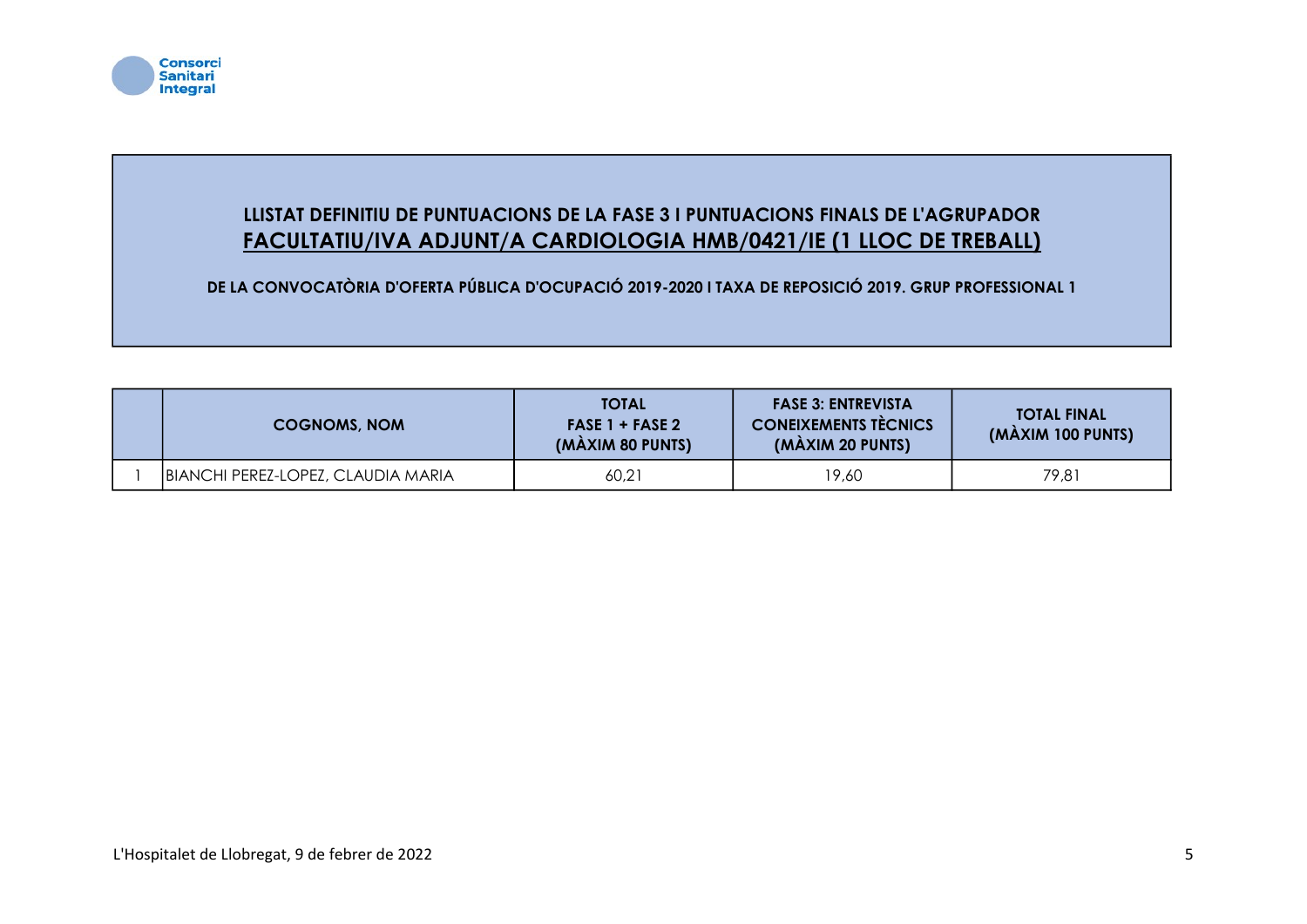

## LLISTAT DEFINITIU DE PUNTUACIONS DE LA FASE 3 I PUNTUACIONS FINALS DE L'AGRUPADOR FACULTATIU/IVA ADJUNT/A CIRURGIA GENERAL I DE L'APARELL DIGESTIU HMB/0521/IE (1 LLOC DE TREBALL)

| <b>COGNOMS, NOM</b>             | <b>TOTAL</b><br>$FASE 1 + FASE 2$<br>(MÀXIM 80 PUNTS) | <b>FASE 3: ENTREVISTA</b><br><b>CONEIXEMENTS TÈCNICS</b><br>(MÀXIM 20 PUNTS) | <b>TOTAL FINAL</b><br>(MÀXIM 100 PUNTS) |
|---------------------------------|-------------------------------------------------------|------------------------------------------------------------------------------|-----------------------------------------|
| CORONADO LLANOS, DANIEL ROLANDO | 65,07                                                 | 18,80                                                                        | 83,87                                   |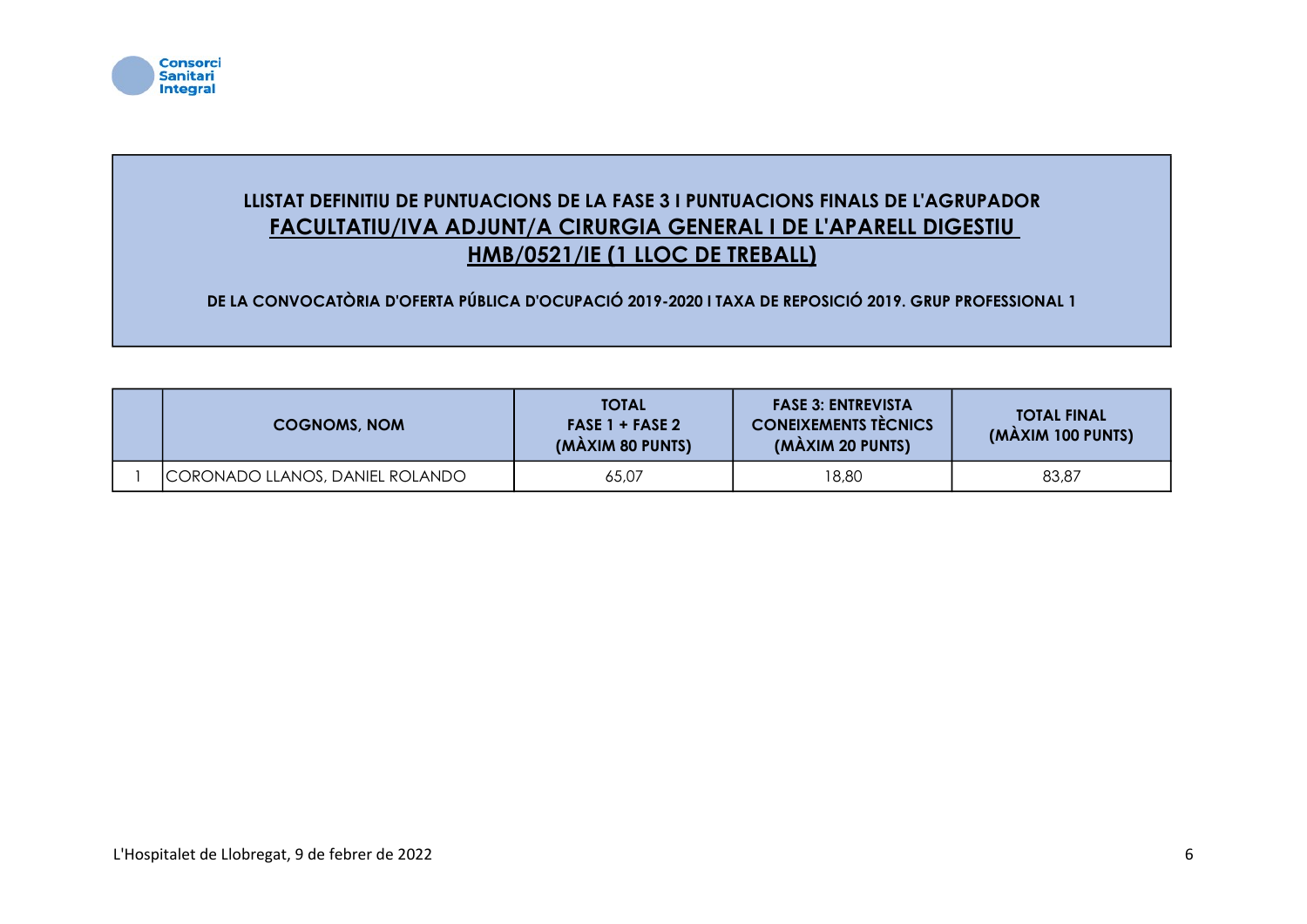

## LLISTAT DEFINITIU DE PUNTUACIONS DE LA FASE 3 I PUNTUACIONS FINALS DE L'AGRUPADOR FACULTATIU/IVA ADJUNT/A CIRURGIA GENERAL I DE L'APARELL DIGESTIU HMB/4621/IE (1 LLOC DE TREBALL)

| <b>COGNOMS, NOM</b>       | <b>TOTAL</b><br>$FASE 1 + FASE 2$<br>(MÀXIM 80 PUNTS) | <b>FASE 3: ENTREVISTA</b><br><b>CONEIXEMENTS TÈCNICS</b><br>(MÀXIM 20 PUNTS) | <b>TOTAL FINAL</b><br>(MÀXIM 100 PUNTS) |
|---------------------------|-------------------------------------------------------|------------------------------------------------------------------------------|-----------------------------------------|
| MULLERAT PRAT, JOSE MARIA | 78,52                                                 | 19,40                                                                        | 97,92                                   |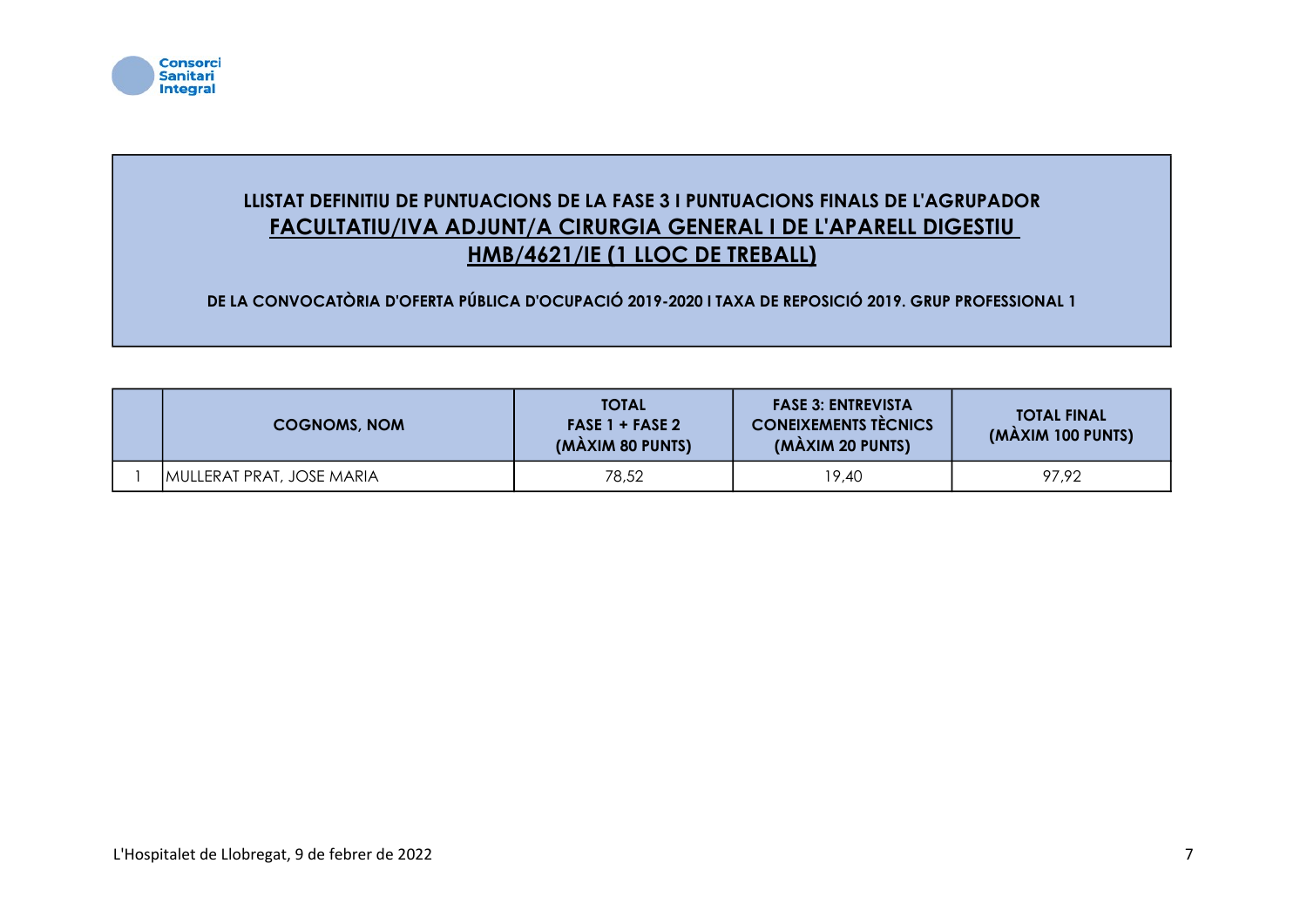

### LLISTAT DEFINITIU DE PUNTUACIONS DE LA FASE 3 I PUNTUACIONS FINALS DE L'AGRUPADOR FACULTATIU/IVA ADJUNT/A CIRURGIA MAXIL LOFACIAL HDM/1821/IE (1 LLOC DE TREBALL)

| <b>COGNOMS, NOM</b> | <b>TOTAL</b><br>$FASE 1 + FASE 2$<br>(MÀXIM 80 PUNTS) | <b>FASE 3: ENTREVISTA</b><br><b>CONEIXEMENTS TÈCNICS</b><br>(MÀXIM 20 PUNTS) | <b>TOTAL FINAL</b><br>(MAXIM 100 PUNTS) |
|---------------------|-------------------------------------------------------|------------------------------------------------------------------------------|-----------------------------------------|
| BUCCI, TOMMASO      | 75,88                                                 | 7,82                                                                         | 93,70                                   |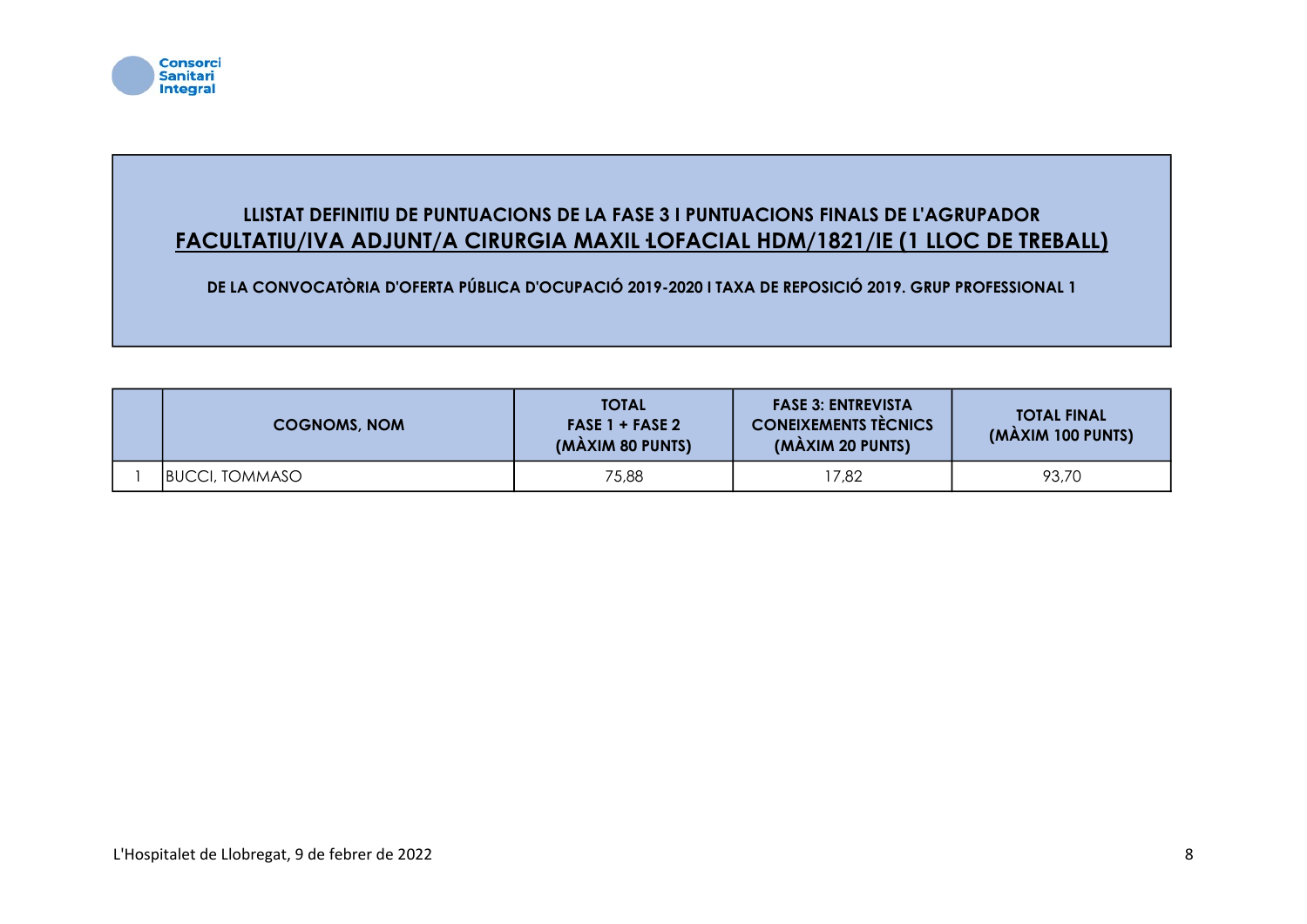

## LLISTAT DEFINITIU DE PUNTUACIONS DE LA FASE 3 I PUNTUACIONS FINALS DE L'AGRUPADOR FACULTATIU/IVA ADJUNT/A CIRURGIA ORTOPÈDICA I TRAUMATOLOGIA HMB/0621/IE (2 LLOCS DE TREBALL)

| <b>COGNOMS, NOM</b>        | <b>TOTAL</b><br>$FASE 1 + FASE 2$<br>(MÀXIM 80 PUNTS) | <b>FASE 3: ENTREVISTA</b><br><b>CONEIXEMENTS TÈCNICS</b><br>(MÀXIM 20 PUNTS) | <b>TOTAL FINAL</b><br>(MÀXIM 100 PUNTS) |
|----------------------------|-------------------------------------------------------|------------------------------------------------------------------------------|-----------------------------------------|
| RODRIGO LOPEZ, MARIA ELENA | 66.76                                                 | 18,02                                                                        | 84.78                                   |
| LALANZA MARTINEZ, MIREIA   | 53,54                                                 | 18,62                                                                        | 72,16                                   |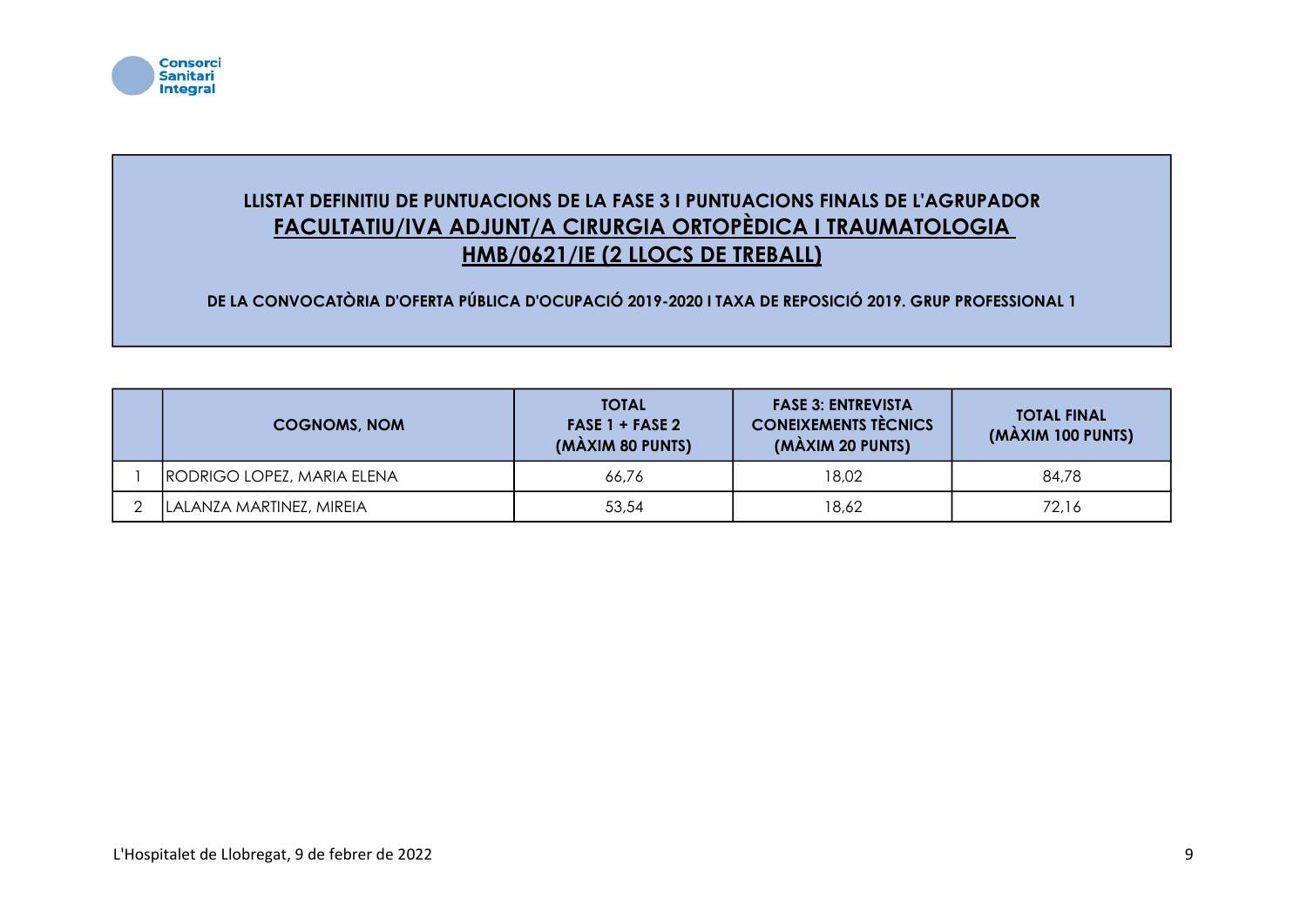

### LLISTAT DEFINITIU DE PUNTUACIONS DE LA FASE 3 I PUNTUACIONS FINALS DE L'AGRUPADOR FACULTATIU/IVA ADJUNT/A CIRURGIA ORTOPÈDICA I TRAUMATOLOGIA HMB/0721/IE (2 LLOCS DE TREBALL)

| <b>COGNOMS, NOM</b>     | <b>TOTAL</b><br>$FASE 1 + FASE 2$<br>(MÀXIM 80 PUNTS) | <b>FASE 3: ENTREVISTA</b><br><b>CONEIXEMENTS TÈCNICS</b><br>(MÀXIM 20 PUNTS) | <b>TOTAL FINAL</b><br>(MÀXIM 100 PUNTS) |
|-------------------------|-------------------------------------------------------|------------------------------------------------------------------------------|-----------------------------------------|
| VILANOVA LAGUNA, JOAN   | 59,73                                                 | 18,02                                                                        | 77.75                                   |
| LOPEZ LOUZAO, ANA MARIA | 53,39                                                 | 18,02                                                                        | 71.41                                   |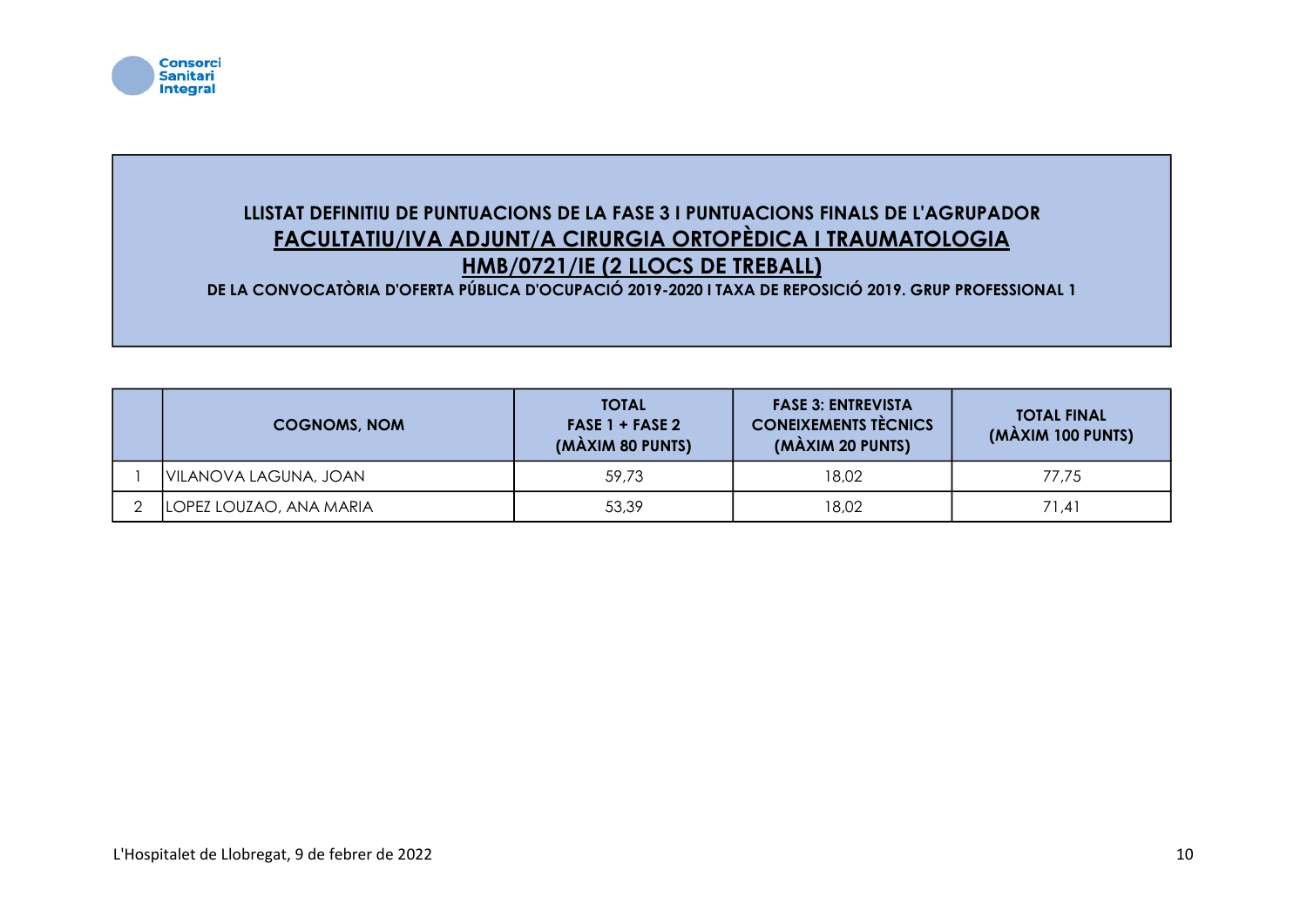

## LLISTAT DEFINITIU DE PUNTUACIONS DE LA FASE 3 I PUNTUACIONS FINALS DE L'AGRUPADOR FACULTATIU/IVA ADJUNT/A CIRURGIA ORTOPÈDICA I TRAUMATOLOGIA HMB/0821/IE (2 LLOCS DE TREBALL)

| <b>COGNOMS, NOM</b>       | <b>TOTAL</b><br>$FASE 1 + FASE 2$<br>(MÀXIM 80 PUNTS) | <b>FASE 3: ENTREVISTA</b><br><b>CONEIXEMENTS TÈCNICS</b><br>(MÀXIM 20 PUNTS) | <b>TOTAL FINAL</b><br>(MÀXIM 100 PUNTS) |
|---------------------------|-------------------------------------------------------|------------------------------------------------------------------------------|-----------------------------------------|
| ROMAN VERDASCO, JORGE     | 70,07                                                 | 19,20                                                                        | 89.27                                   |
| <b>BOO GUSTEMS, NURIA</b> | 61,29                                                 | 18,02                                                                        | 79,31                                   |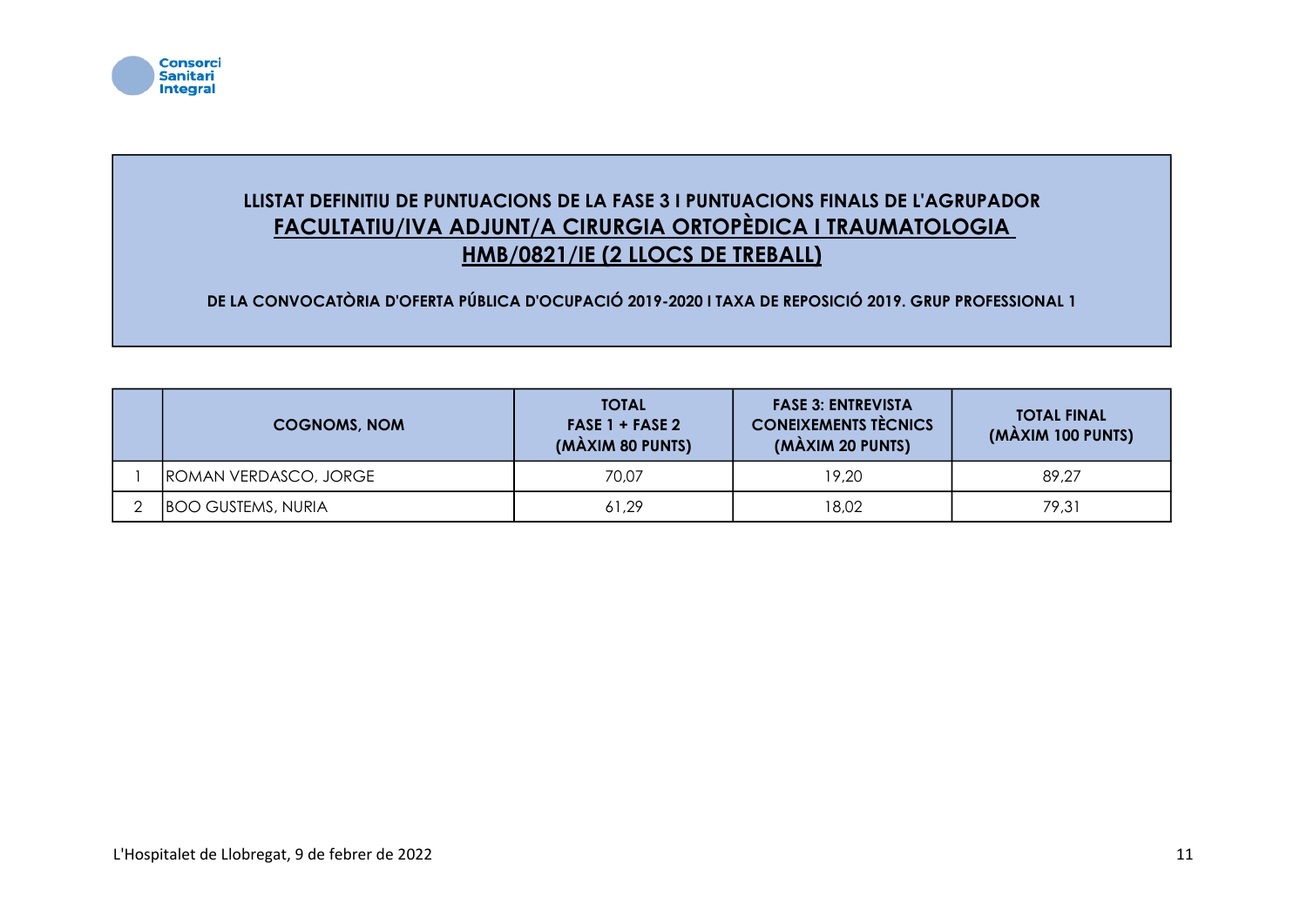

## LLISTAT DEFINITIU DE PUNTUACIONS DE LA FASE 3 I PUNTUACIONS FINALS DE L'AGRUPADOR FACULTATIU/IVA ADJUNT/A CIRURGIA ORTOPÈDICA I TRAUMATOLOGIA HDM/0321/IE (1 LLOC DE TREBALL)

| <b>COGNOMS, NOM</b>            | <b>TOTAL</b><br>$FASE 1 + FASE 2$<br>(MÀXIM 80 PUNTS) | <b>FASE 3: ENTREVISTA</b><br><b>CONEIXEMENTS TÈCNICS</b><br>(MÀXIM 20 PUNTS) | <b>TOTAL FINAL</b><br>(MÀXIM 100 PUNTS) |
|--------------------------------|-------------------------------------------------------|------------------------------------------------------------------------------|-----------------------------------------|
| <b>CHANES PUIGGROS, CAMILA</b> | 60.48                                                 | 19,80                                                                        | 80,28                                   |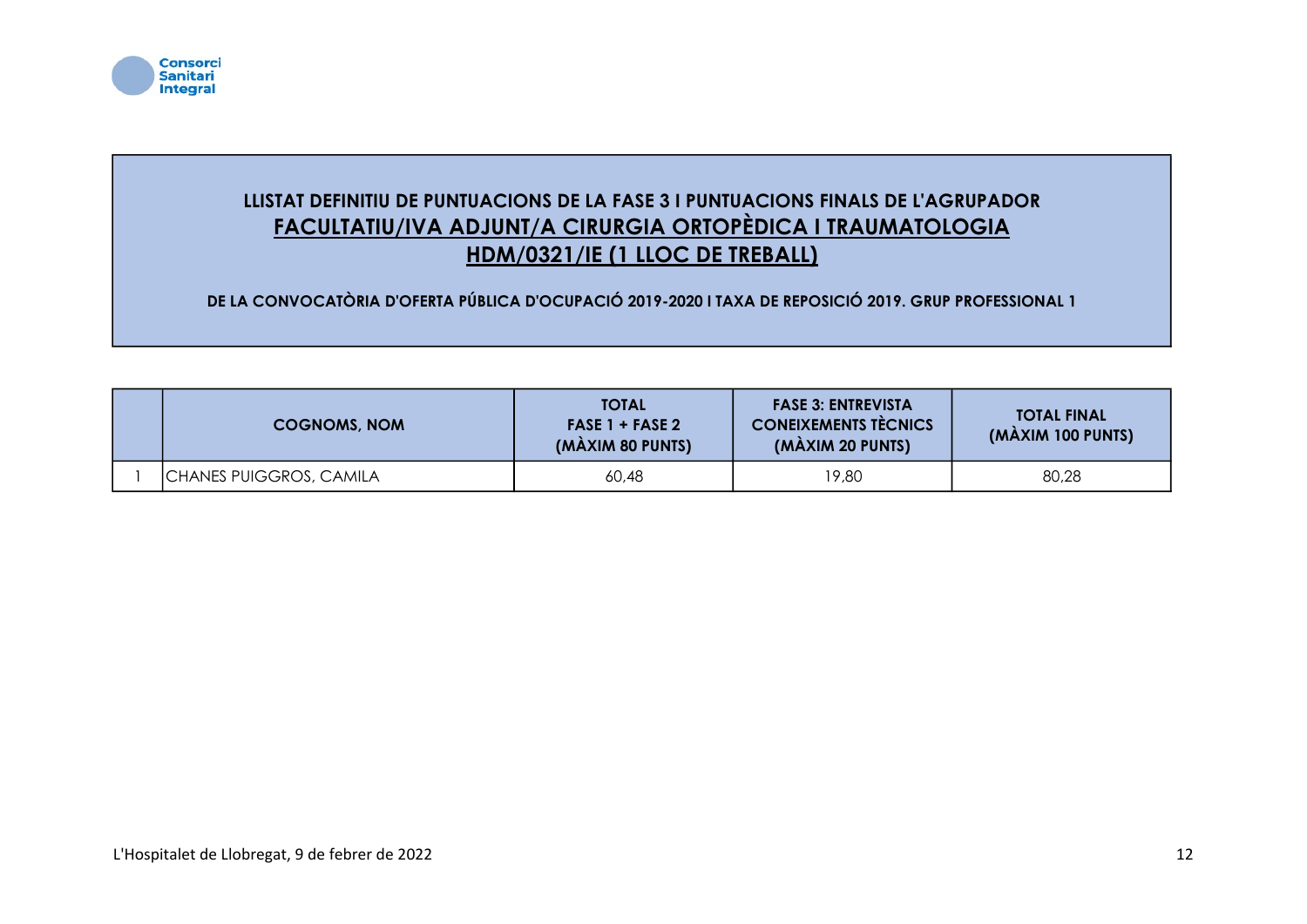

## LLISTAT DEFINITIU DE PUNTUACIONS DE LA FASE 3 I PUNTUACIONS FINALS DE L'AGRUPADOR FACULTATIU/IVA ADJUNT/A CIRURGIA ORTOPÈDICA I TRAUMATOLOGIA HDM/0421/IE (1 LLOC DE TREBALL)

| <b>COGNOMS, NOM</b> | <b>TOTAL</b><br>$FASE 1 + FASE 2$<br>(MÀXIM 80 PUNTS) | <b>FASE 3: ENTREVISTA</b><br><b>CONEIXEMENTS TÈCNICS</b><br>(MÀXIM 20 PUNTS) | <b>TOTAL FINAL</b><br>(MAXIM 100 PUNTS) |
|---------------------|-------------------------------------------------------|------------------------------------------------------------------------------|-----------------------------------------|
| SIERRA OLIVA, JUDIT | 56,93                                                 | 19,00                                                                        | 75,93                                   |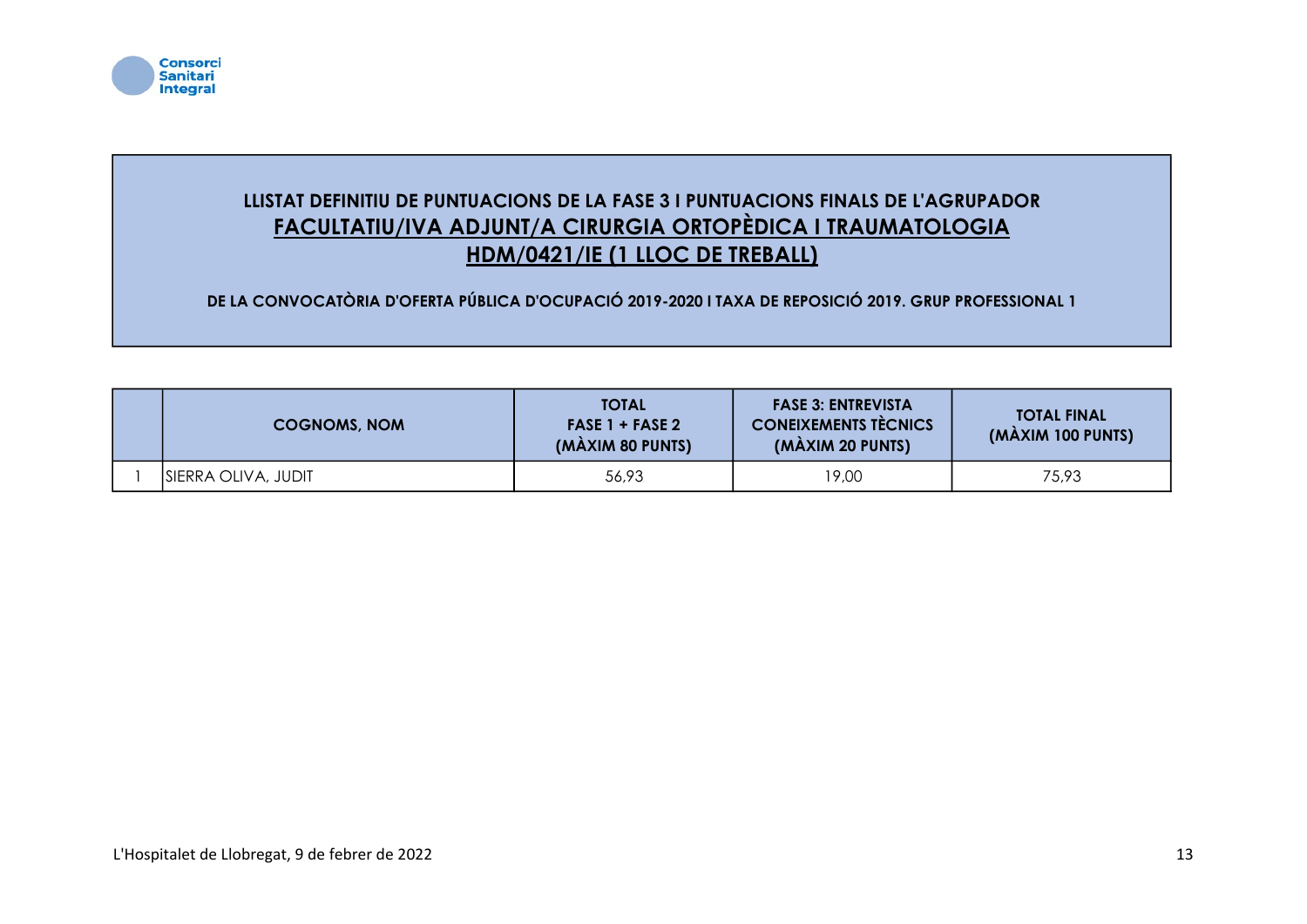

### LLISTAT DEFINITIU DE PUNTUACIONS DE LA FASE 3 I PUNTUACIONS FINALS DE L'AGRUPADOR FACULTATIU/IVA ADJUNT/A DERMATOLOGIA HMB/1021/IE (1 LLOC DE TREBALL)

| <b>COGNOMS, NOM</b>                     | <b>TOTAL</b><br>$FASE 1 + FASE 2$<br>(MÀXIM 80 PUNTS) | <b>FASE 3: ENTREVISTA</b><br><b>CONEIXEMENTS TÈCNICS</b><br>(MÀXIM 20 PUNTS) | <b>TOTAL FINAL</b><br>(MÀXIM 100 PUNTS) |
|-----------------------------------------|-------------------------------------------------------|------------------------------------------------------------------------------|-----------------------------------------|
| <b>GARCIA DE LA FUENTE, MARIA REYES</b> | 72,75                                                 | 20,00                                                                        | 92.75                                   |
| LOPEZ CASTILLO, DANIEL                  | 50,78                                                 | 19,00                                                                        | 69,78                                   |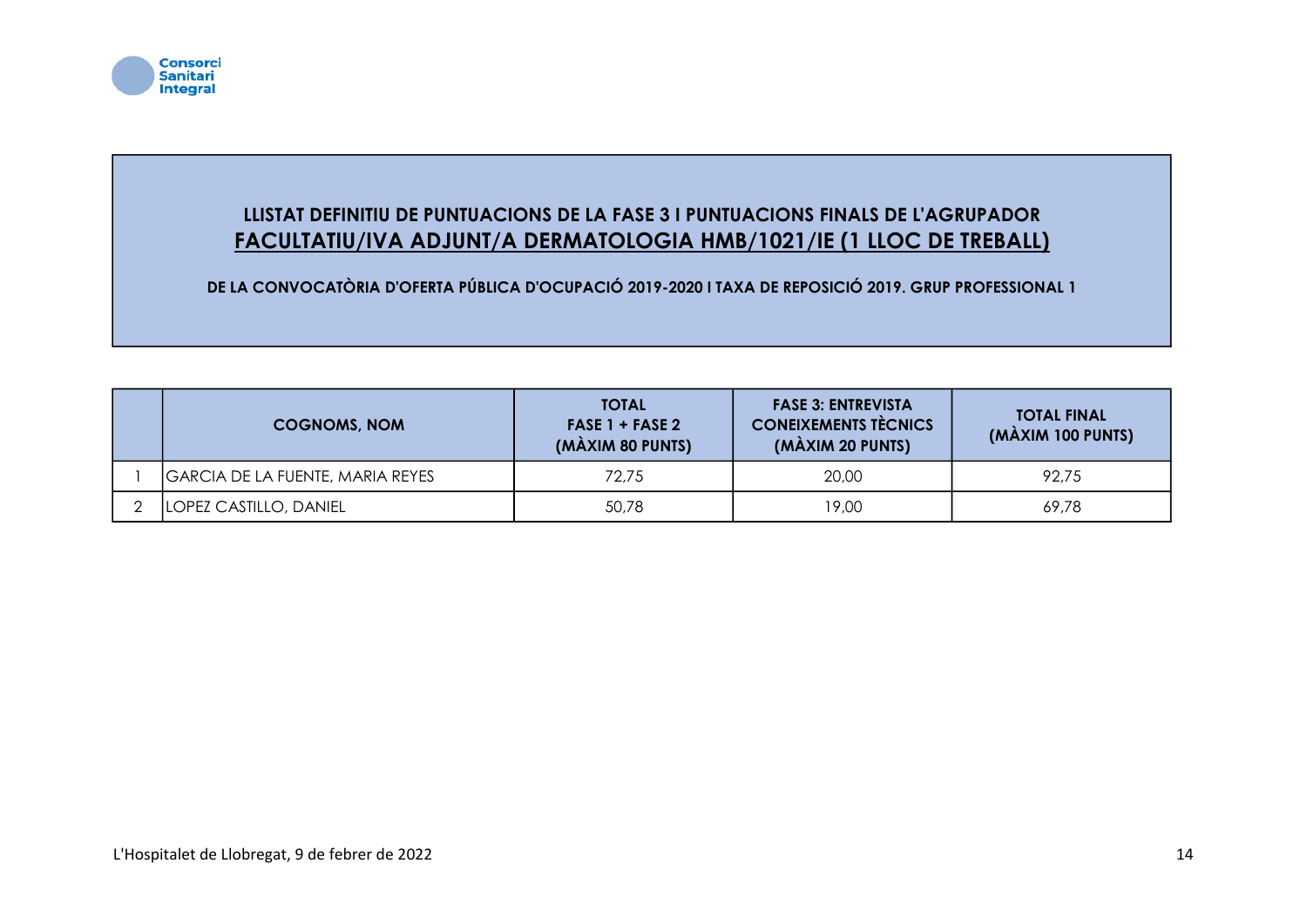

### LLISTAT DEFINITIU DE PUNTUACIONS DE LA FASE 3 I PUNTUACIONS FINALS DE L'AGRUPADOR FACULTATIU/IVA ADJUNT/A DERMATOLOGIA HDM/0521/IE (1 LLOC DE TREBALL)

| <b>COGNOMS, NOM</b>       | <b>TOTAL</b><br>$FASE 1 + FASE 2$<br>(MÀXIM 80 PUNTS) | <b>FASE 3: ENTREVISTA</b><br><b>CONEIXEMENTS TÈCNICS</b><br>(MÀXIM 20 PUNTS) | <b>TOTAL FINAL</b><br>(MÀXIM 100 PUNTS) |
|---------------------------|-------------------------------------------------------|------------------------------------------------------------------------------|-----------------------------------------|
| <b>IMARTIN SALA, SARA</b> | 54,41                                                 | 19,80                                                                        | 74,21                                   |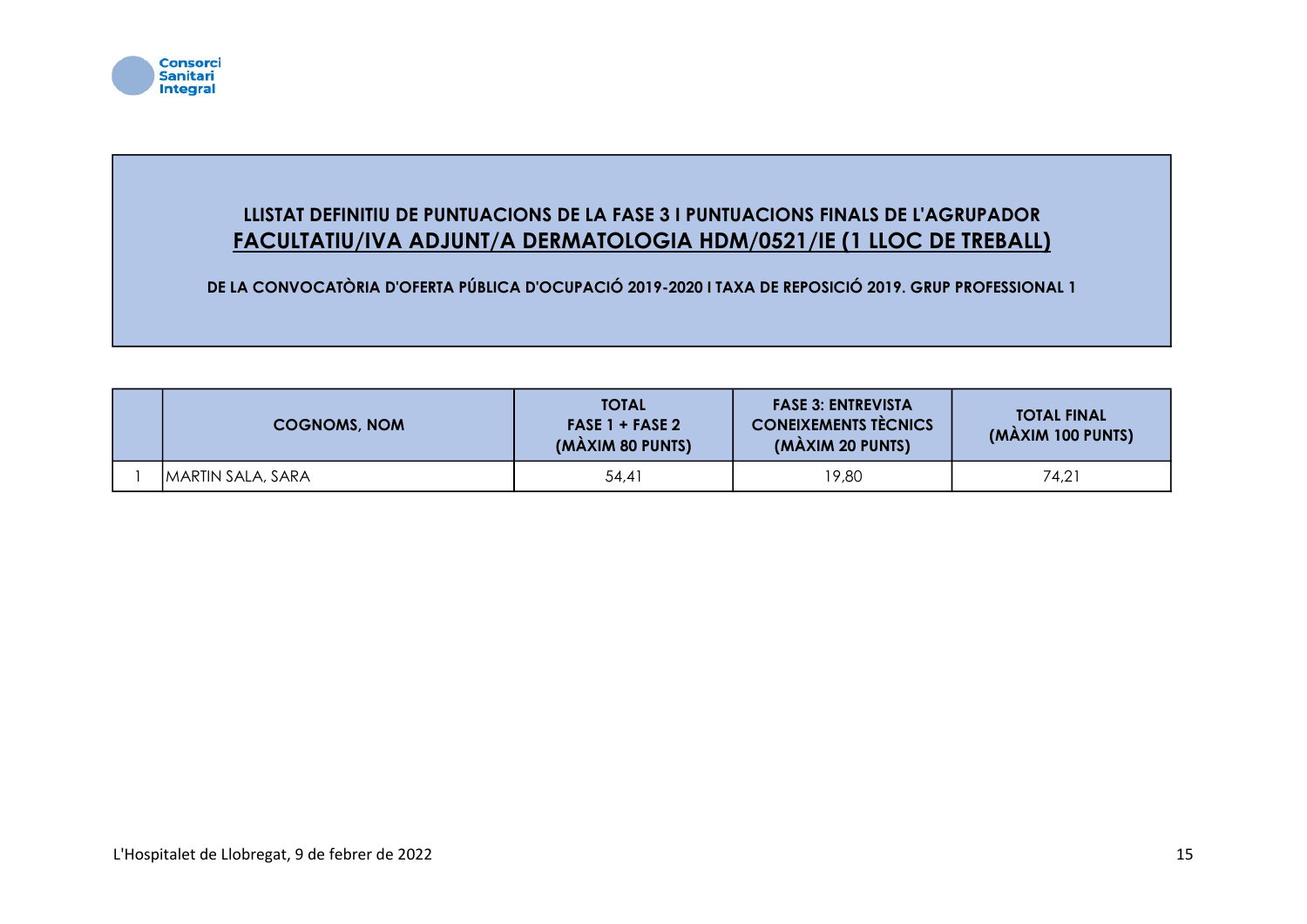

## LLISTAT DEFINITIU DE PUNTUACIONS DE LA FASE 3 I PUNTUACIONS FINALS DE L'AGRUPADOR FACULTATIU/IVA ADJUNT/A DIAGNÒSTIC PER LA IMATGE HMB/1121/IE (1 LLOC DE TREBALL)

| <b>COGNOMS, NOM</b>     | <b>TOTAL</b><br>$FASE 1 + FASE 2$<br>(MÀXIM 80 PUNTS) | <b>FASE 3: ENTREVISTA</b><br><b>CONEIXEMENTS TÈCNICS</b><br>(MÀXIM 20 PUNTS) | <b>TOTAL FINAL</b><br>(MAXIM 100 PUNTS) |
|-------------------------|-------------------------------------------------------|------------------------------------------------------------------------------|-----------------------------------------|
| OLIVEIRA CAIAFA, RAFAEL | 59,59                                                 | 19,40                                                                        | 78,99                                   |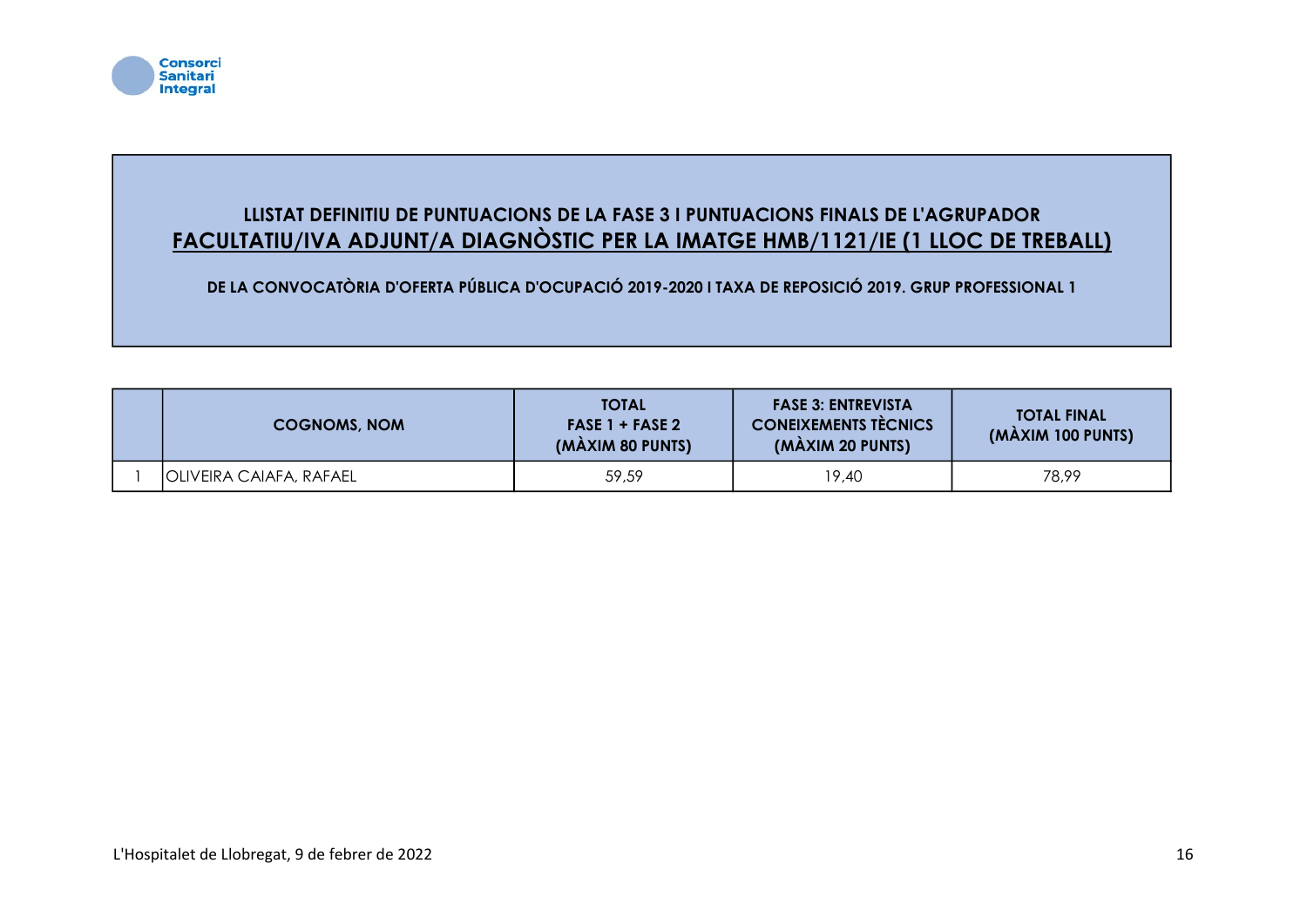

## LLISTAT DEFINITIU DE PUNTUACIONS DE LA FASE 3 I PUNTUACIONS FINALS DE L'AGRUPADOR FACULTATIU/IVA ADJUNT/A DIAGNÒSTIC PER LA IMATGE HMB/1221/IE (1 LLOC DE TREBALL)

| <b>COGNOMS, NOM</b>               | <b>TOTAL</b><br>$FASE 1 + FASE 2$<br>(MÀXIM 80 PUNTS) | <b>FASE 3: ENTREVISTA</b><br><b>CONEIXEMENTS TECNICS</b><br>(MÀXIM 20 PUNTS) | <b>TOTAL FINAL</b><br>(MAXIM 100 PUNTS) |
|-----------------------------------|-------------------------------------------------------|------------------------------------------------------------------------------|-----------------------------------------|
| <b>IDE BONADONA TRAMON, DAVID</b> | 42.36                                                 | 18,40                                                                        | 60,76                                   |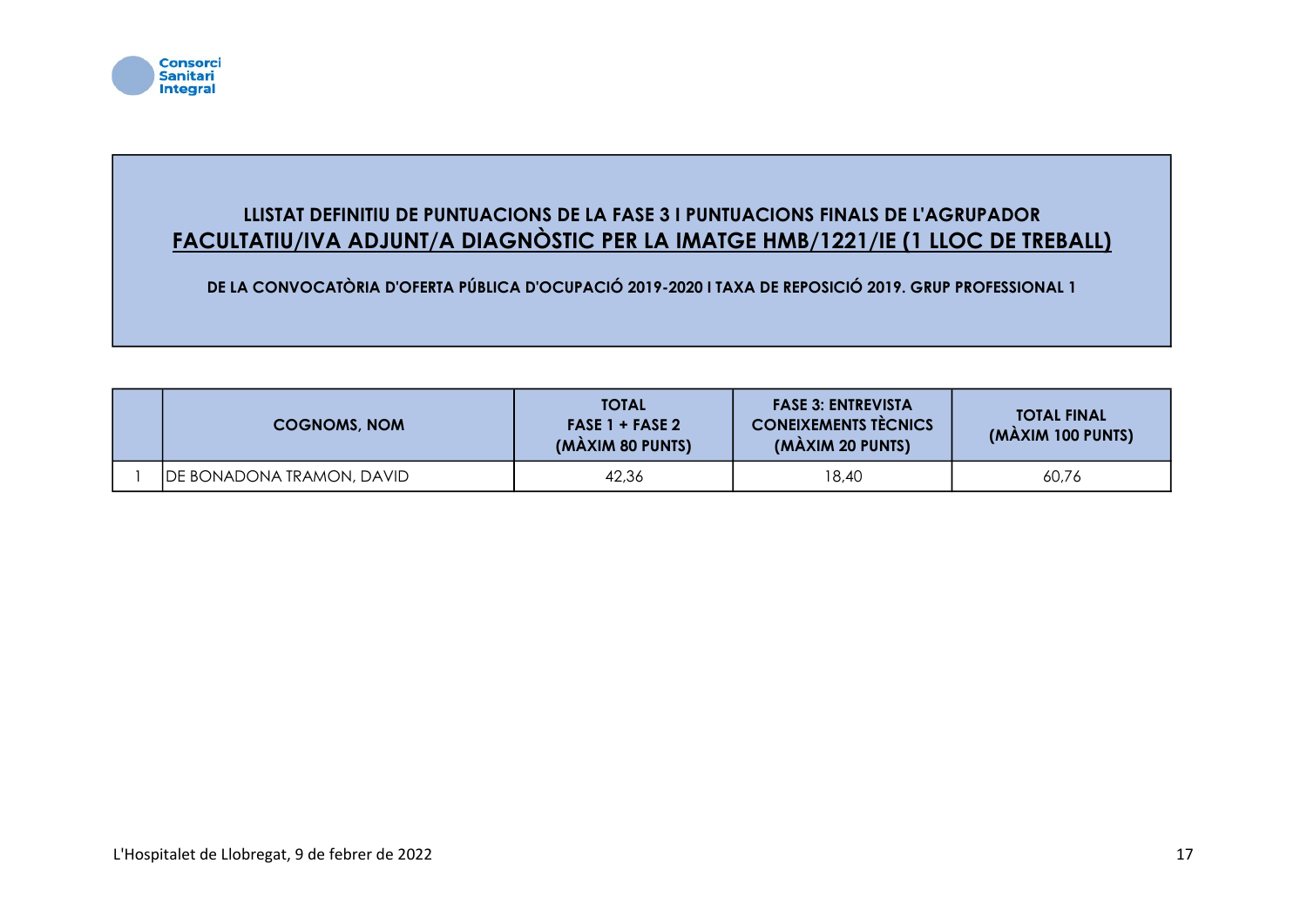

# LLISTAT DEFINITIU DE PUNTUACIONS DE LA FASE 3 I PUNTUACIONS FINALS DE L'AGRUPADOR FACULTATIU/IVA ADJUNT/A DIAGNÒSTIC PER LA IMATGE HMB/1321/IE (1 LLOC DE TREBALL)

| <b>COGNOMS, NOM</b> | <b>TOTAL</b><br>$FASE 1 + FASE 2$<br>(MÀXIM 80 PUNTS) | <b>FASE 3: ENTREVISTA</b><br><b>CONEIXEMENTS TÈCNICS</b><br>(MÀXIM 20 PUNTS) | <b>TOTAL FINAL</b><br>(MAXIM 100 PUNTS) |
|---------------------|-------------------------------------------------------|------------------------------------------------------------------------------|-----------------------------------------|
| RUIZ LOZANO, MARCOS | 57,60                                                 | 19,20                                                                        | 76,80                                   |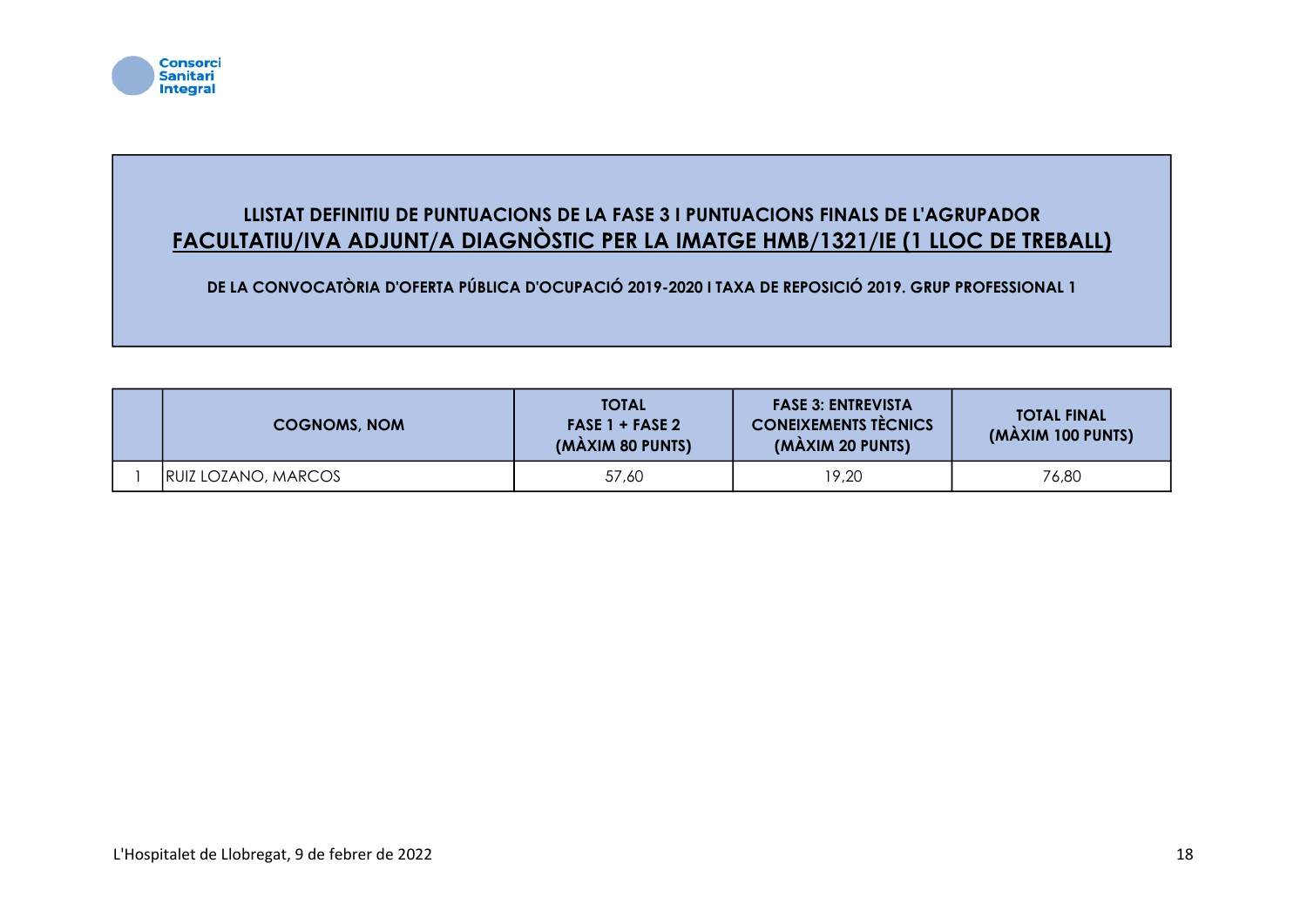

# LLISTAT DEFINITIU DE PUNTUACIONS DE LA FASE 3 I PUNTUACIONS FINALS DE L'AGRUPADOR FACULTATIU/IVA ADJUNT/A DIAGNÒSTIC PER LA IMATGE HMB/1421/IE (1 LLOC DE TREBALL)

| <b>COGNOMS, NOM</b>                    | <b>TOTAL</b><br>$FASE 1 + FASE 2$<br>(MÀXIM 80 PUNTS) | <b>FASE 3: ENTREVISTA</b><br><b>CONEIXEMENTS TECNICS</b><br>(MÀXIM 20 PUNTS) | <b>TOTAL FINAL</b><br>(MAXIM 100 PUNTS) |
|----------------------------------------|-------------------------------------------------------|------------------------------------------------------------------------------|-----------------------------------------|
| <b>DURAN PALACIOS, INGRID CAROLINA</b> | 50,49                                                 | 19,20                                                                        | 69,69                                   |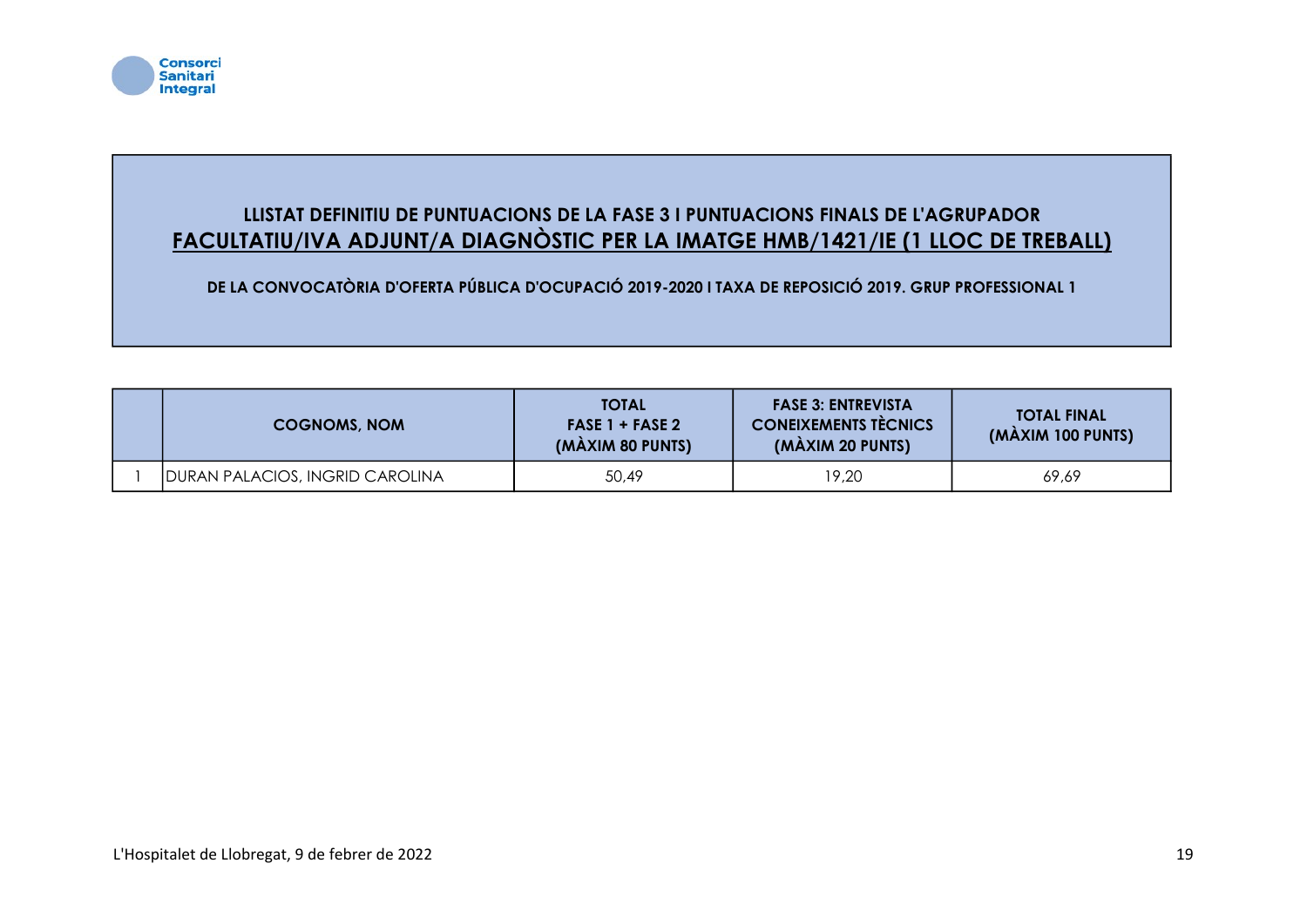

## LLISTAT DEFINITIU DE PUNTUACIONS DE LA FASE 3 I PUNTUACIONS FINALS DE L'AGRUPADOR FACULTATIU/IVA ADJUNT/A DIAGNÒSTIC PER LA IMATGE HMB/1521/IE (1 LLOC DE TREBALL)

| <b>COGNOMS, NOM</b>           | <b>TOTAL</b><br>$FASE 1 + FASE 2$<br>(MÀXIM 80 PUNTS) | <b>FASE 3: ENTREVISTA</b><br><b>CONEIXEMENTS TÈCNICS</b><br>(MÀXIM 20 PUNTS) | <b>TOTAL FINAL</b><br>(MAXIM 100 PUNTS) |
|-------------------------------|-------------------------------------------------------|------------------------------------------------------------------------------|-----------------------------------------|
| <b>SOLIS GUTIERREZ, DIEGO</b> | 31,09                                                 | 19,40                                                                        | 50,49                                   |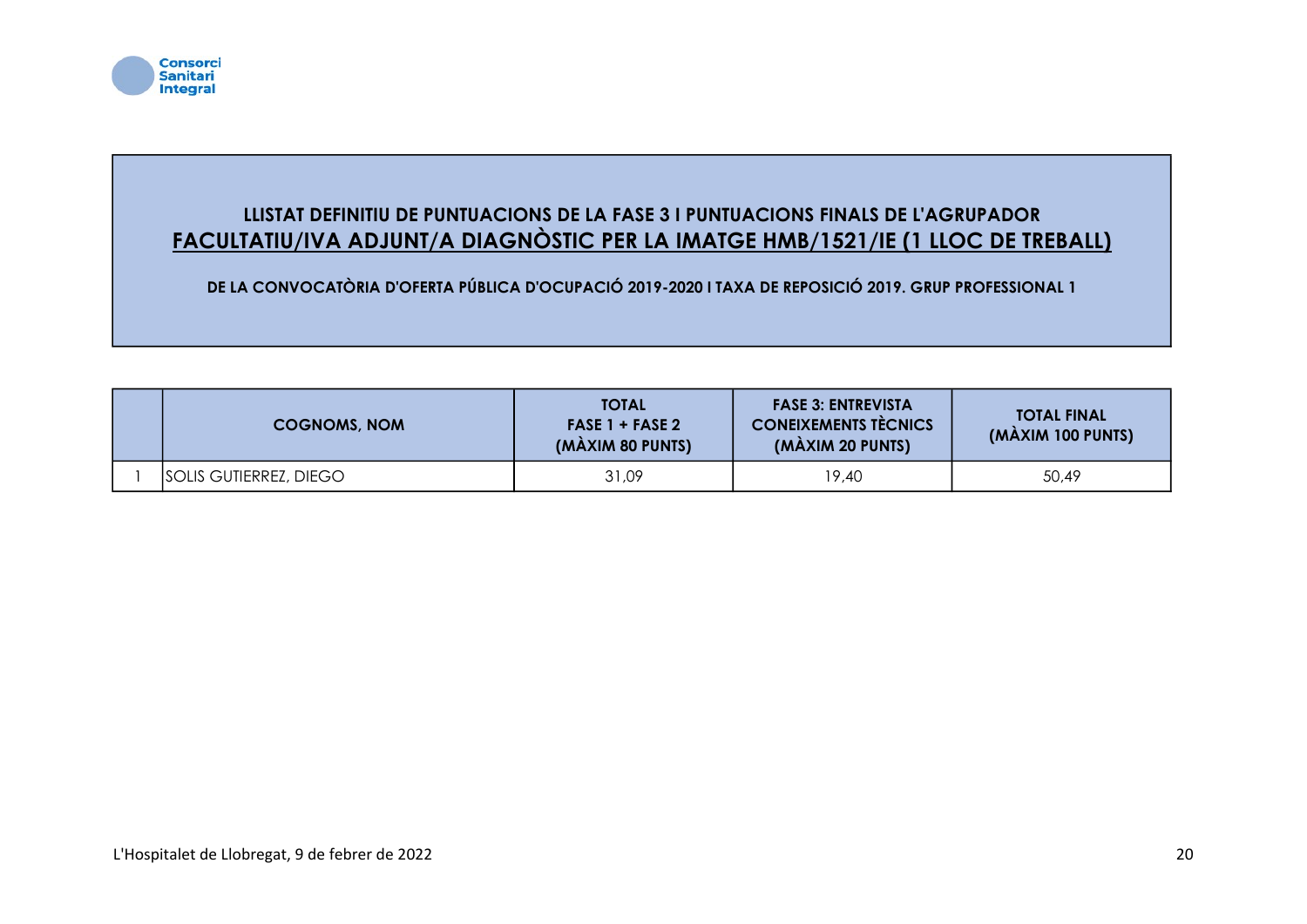

### LLISTAT DEFINITIU DE PUNTUACIONS DE LA FASE 3 I PUNTUACIONS FINALS DE L'AGRUPADOR FACULTATIU/IVA ADJUNT/A GERIATRIA HMB/1621/IE (4 LLOCS DE TREBALL)

| <b>COGNOMS, NOM</b>               | <b>TOTAL</b><br>$FASE 1 + FASE 2$<br>(MÀXIM 80 PUNTS) | <b>FASE 3: ENTREVISTA</b><br><b>CONEIXEMENTS TÈCNICS</b><br>(MÀXIM 20 PUNTS) | <b>TOTAL FINAL</b><br>(MÀXIM 100 PUNTS) |
|-----------------------------------|-------------------------------------------------------|------------------------------------------------------------------------------|-----------------------------------------|
| BOZIN, PAULA ARIANA               | 65,45                                                 | 19,60                                                                        | 85,05                                   |
| <b>GOMEZ MOSQUERA, ANA MARINA</b> | 59,22                                                 | 19,60                                                                        | 78,82                                   |
| <b>FERRER FERRER, CARMEN</b>      | 52,42                                                 | 19,60                                                                        | 72,02                                   |
| RUIZ RODRIGUEZ, CHRISTIAN OMAR    | 51,89                                                 | 18,00                                                                        | 69,89                                   |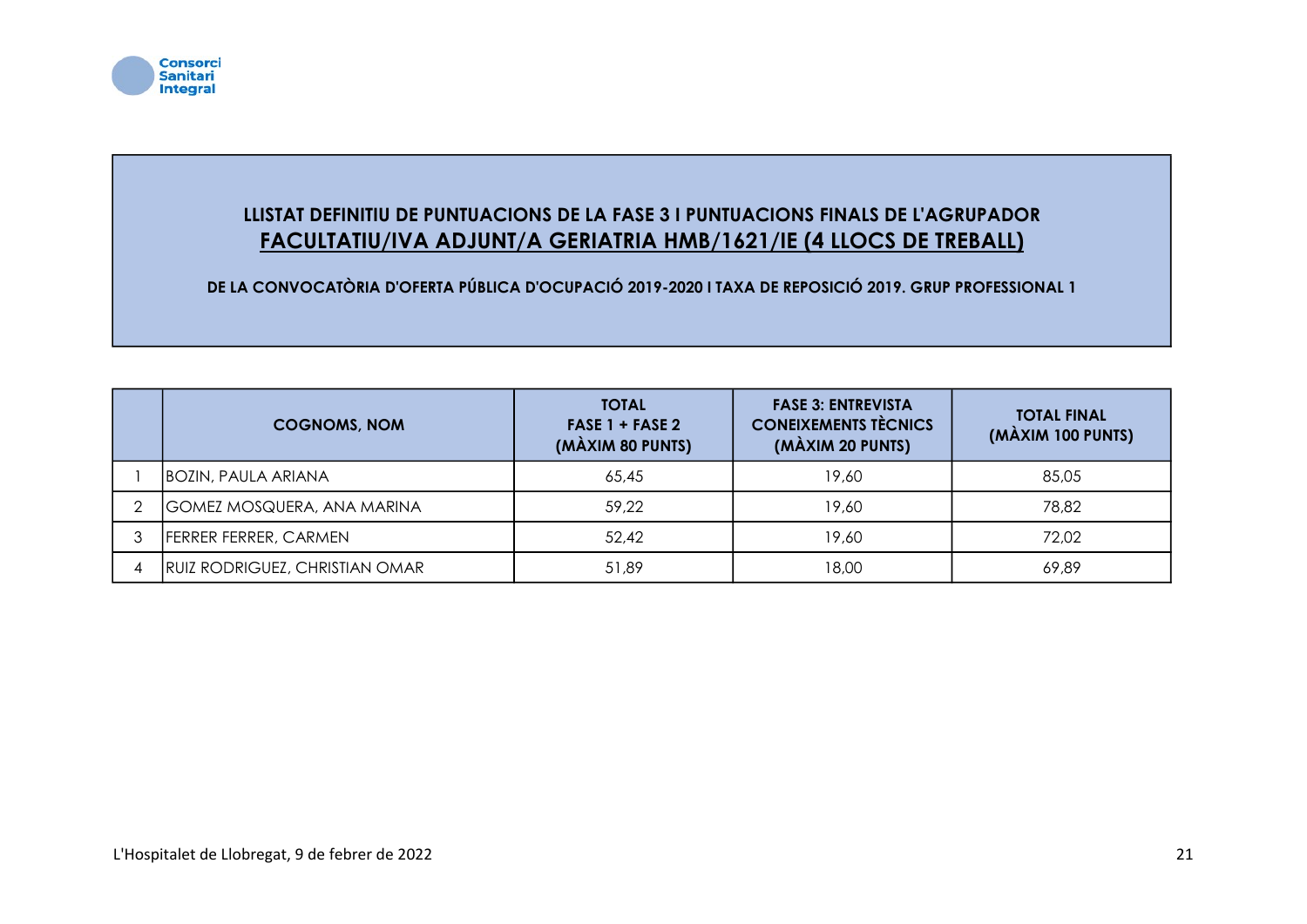

#### LLISTAT DEFINITIU DE PUNTUACIONS DE LA FASE 3 I PUNTUACIONS FINALS DE L'AGRUPADOR FACULTATIU/IVA ADJUNT/A MEDICINA INTENSIVA HMB/4121/IE (1 LLOC DE TREBALL)

| <b>COGNOMS, NOM</b>                     | <b>TOTAL</b><br>FASE $1 +$ FASE 2<br>(MÀXIM 80 PUNTS) | <b>FASE 3: ENTREVISTA</b><br><b>CONEIXEMENTS TÈCNICS</b><br>(MÀXIM 20 PUNTS) | <b>TOTAL FINAL</b><br>(MÀXIM 100 PUNTS) |
|-----------------------------------------|-------------------------------------------------------|------------------------------------------------------------------------------|-----------------------------------------|
| HERNANDEZ MARIN, SUSANA                 | 76,03                                                 | 19,20                                                                        | 95,23                                   |
| <b>BRIONES OREJUELA, CARLOS ALBERTO</b> | 68,65                                                 | 15,93                                                                        | 84,58                                   |
| ALBIS GUIMET, ADRIA                     | 58,18                                                 | 18,42                                                                        | 76,60                                   |
| <b>LOPEZ ROMERO, PATRICIA EUGENIA</b>   | 49,44                                                 | 15,13                                                                        | 64,57                                   |
| IROVIRA VALLES, YAIZA                   | 38,86                                                 | 16,40                                                                        | 55,26                                   |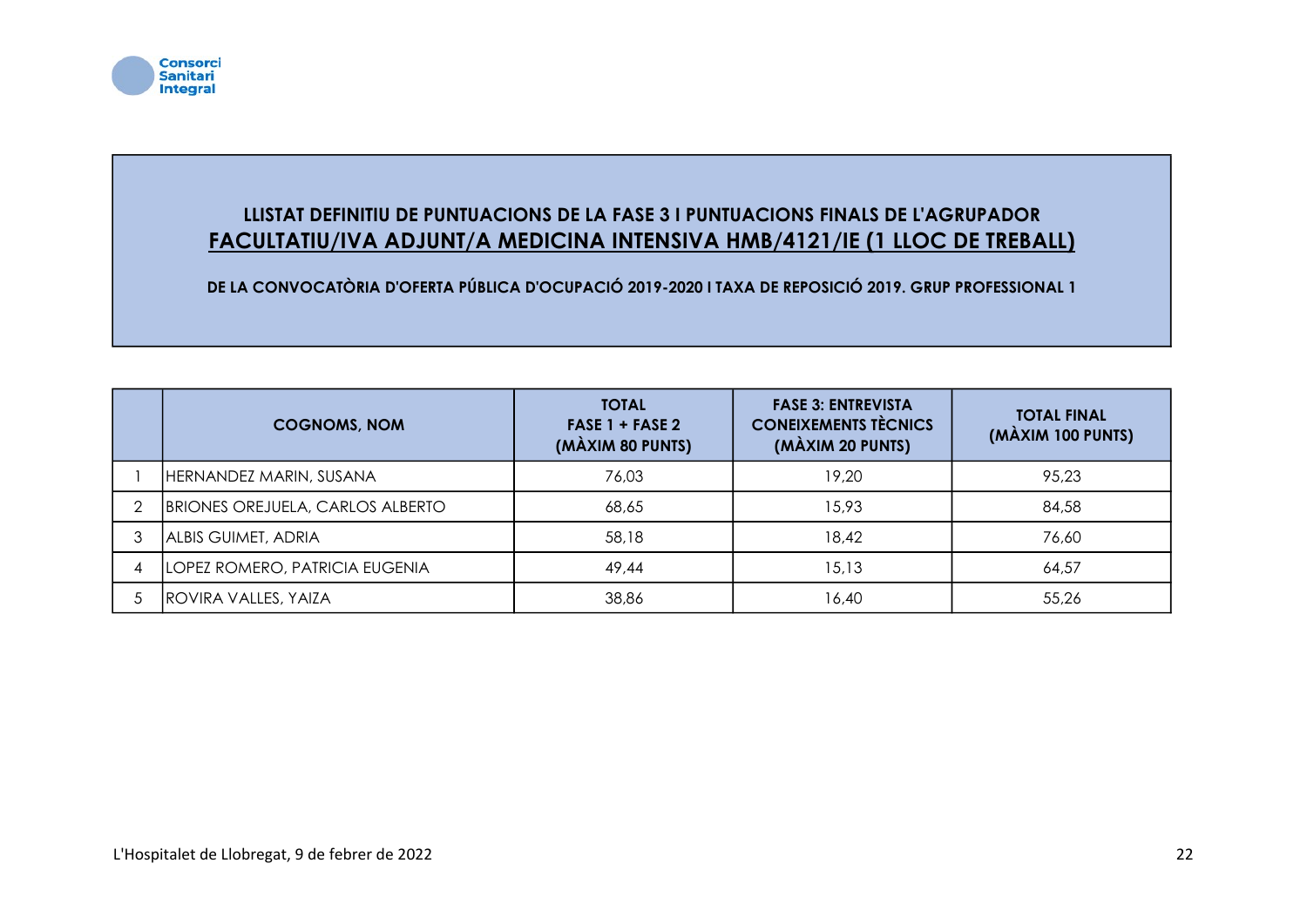

#### LLISTAT DEFINITIU DE PUNTUACIONS DE LA FASE 3 I PUNTUACIONS FINALS DE L'AGRUPADOR FACULTATIU/IVA ADJUNT/A MEDICINA INTENSIVA HMB/4221/IE (1 LLOC DE TREBALL)

| <b>COGNOMS, NOM</b>     | <b>TOTAL</b><br>$FASE 1 + FASE 2$<br>(MÀXIM 80 PUNTS) | <b>FASE 3: ENTREVISTA</b><br><b>CONEIXEMENTS TECNICS</b><br>(MÀXIM 20 PUNTS) | <b>TOTAL FINAL</b><br>(MAXIM 100 PUNTS) |
|-------------------------|-------------------------------------------------------|------------------------------------------------------------------------------|-----------------------------------------|
| HERNANDEZ MARIN, SUSANA | 69,32                                                 | 19,20                                                                        | 88,52                                   |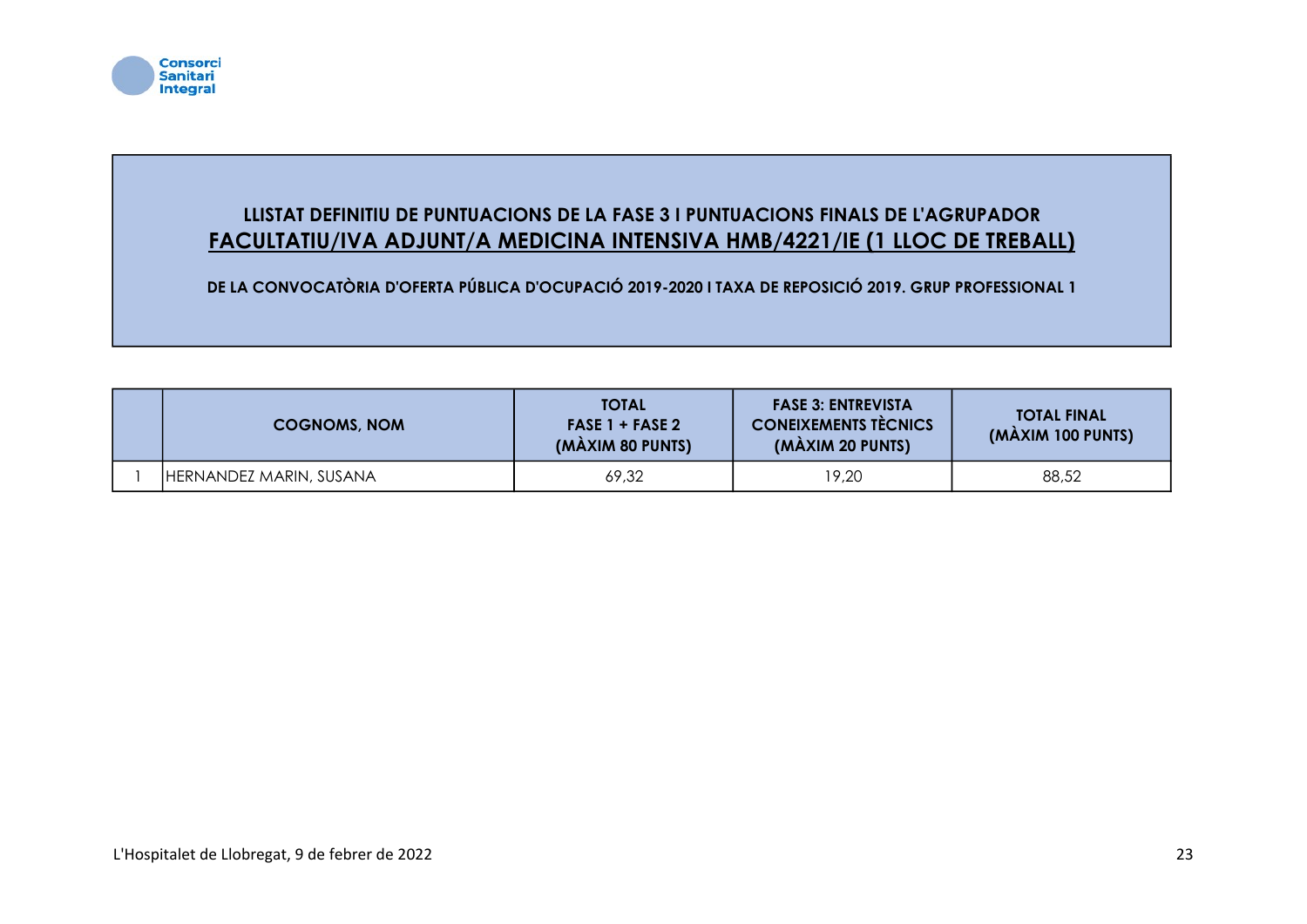

#### LLISTAT DEFINITIU DE PUNTUACIONS DE LA FASE 3 I PUNTUACIONS FINALS DE L'AGRUPADOR FACULTATIU/IVA ADJUNT/A MEDICINA INTENSIVA HMB/4321/IE (1 LLOC DE TREBALL)

| <b>COGNOMS, NOM</b>              | <b>TOTAL</b><br>FASE $1 +$ FASE 2<br>(MÀXIM 80 PUNTS) | <b>FASE 3: ENTREVISTA</b><br><b>CONEIXEMENTS TÈCNICS</b><br>(MÀXIM 20 PUNTS) | <b>TOTAL FINAL</b><br>(MÀXIM 100 PUNTS) |
|----------------------------------|-------------------------------------------------------|------------------------------------------------------------------------------|-----------------------------------------|
| HERNANDEZ MARIN, SUSANA          | 68,21                                                 | 19,20                                                                        | 87,41                                   |
| BRIONES OREJUELA, CARLOS ALBERTO | 68,65                                                 | 15,93                                                                        | 84,58                                   |
| ALBIS GUIMET, ADRIA              | 54,14                                                 | 18,42                                                                        | 72,56                                   |
| LOPEZ ROMERO, PATRICIA EUGENIA   | 48,14                                                 | 15,13                                                                        | 63,27                                   |
| ROVIRA VALLES, YAIZA             | 37,92                                                 | 16,40                                                                        | 54,32                                   |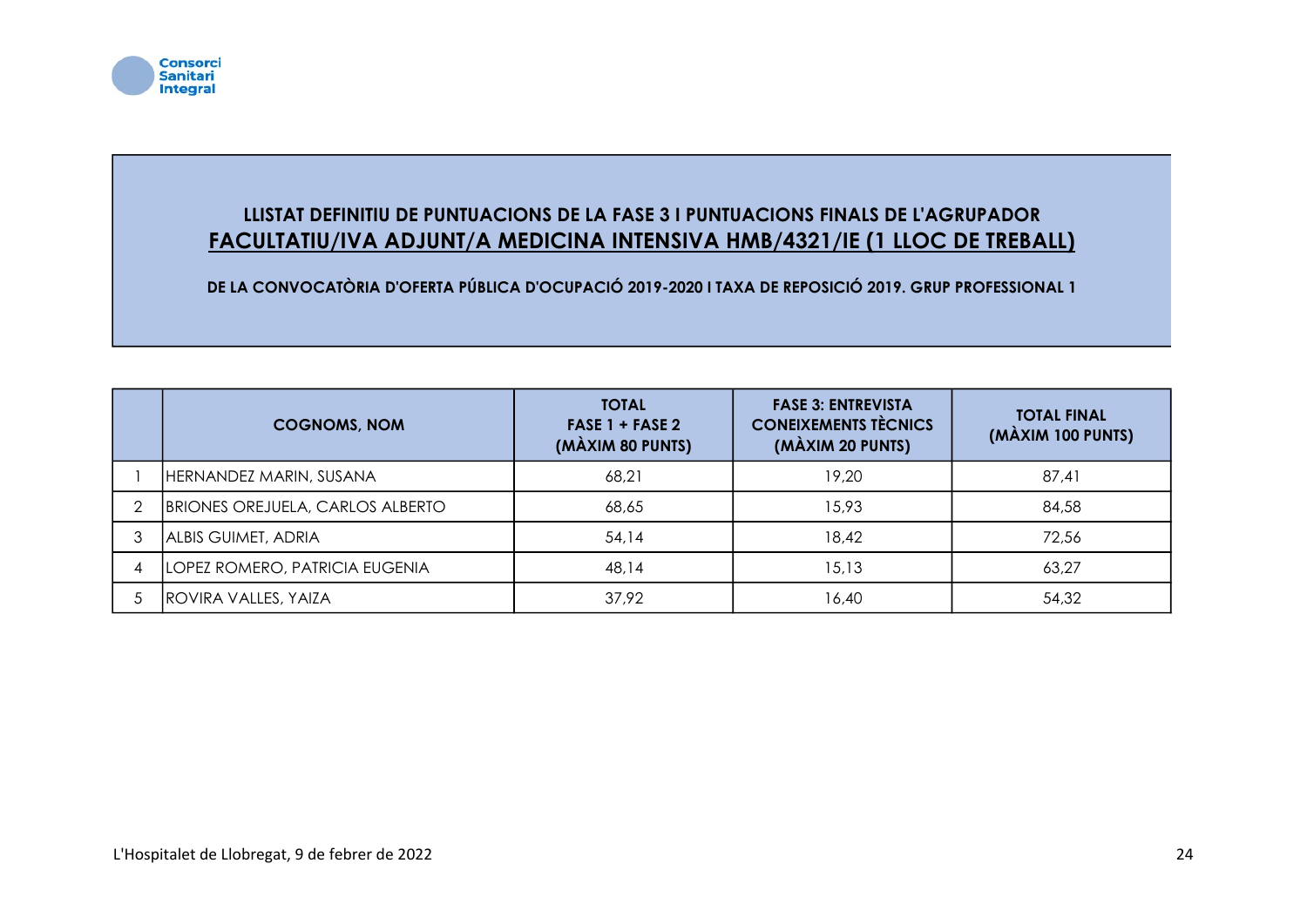

#### LLISTAT DEFINITIU DE PUNTUACIONS DE LA FASE 3 I PUNTUACIONS FINALS DE L'AGRUPADOR FACULTATIU/IVA ADJUNT/A MEDICINA INTENSIVA HMB/4421/IE (3 LLOCS DE TREBALL)

| <b>COGNOMS, NOM</b>                     | <b>TOTAL</b><br>FASE $1 +$ FASE 2<br>(MÀXIM 80 PUNTS) | <b>FASE 3: ENTREVISTA</b><br><b>CONEIXEMENTS TÈCNICS</b><br>(MÀXIM 20 PUNTS) | <b>TOTAL FINAL</b><br>(MÀXIM 100 PUNTS) |
|-----------------------------------------|-------------------------------------------------------|------------------------------------------------------------------------------|-----------------------------------------|
| HERNANDEZ MARIN, SUSANA                 | 75,71                                                 | 19,20                                                                        | 94.91                                   |
| <b>BRIONES OREJUELA, CARLOS ALBERTO</b> | 68,65                                                 | 15,93                                                                        | 84,58                                   |
| <b>ALBIS GUIMET, ADRIA</b>              | 54,05                                                 | 18,42                                                                        | 72.47                                   |
| LOPEZ ROMERO, PATRICIA EUGENIA          | 48,14                                                 | 15,13                                                                        | 63,27                                   |
| <b>ROVIRA VALLES, YAIZA</b>             | 38,86                                                 | 16,40                                                                        | 55,26                                   |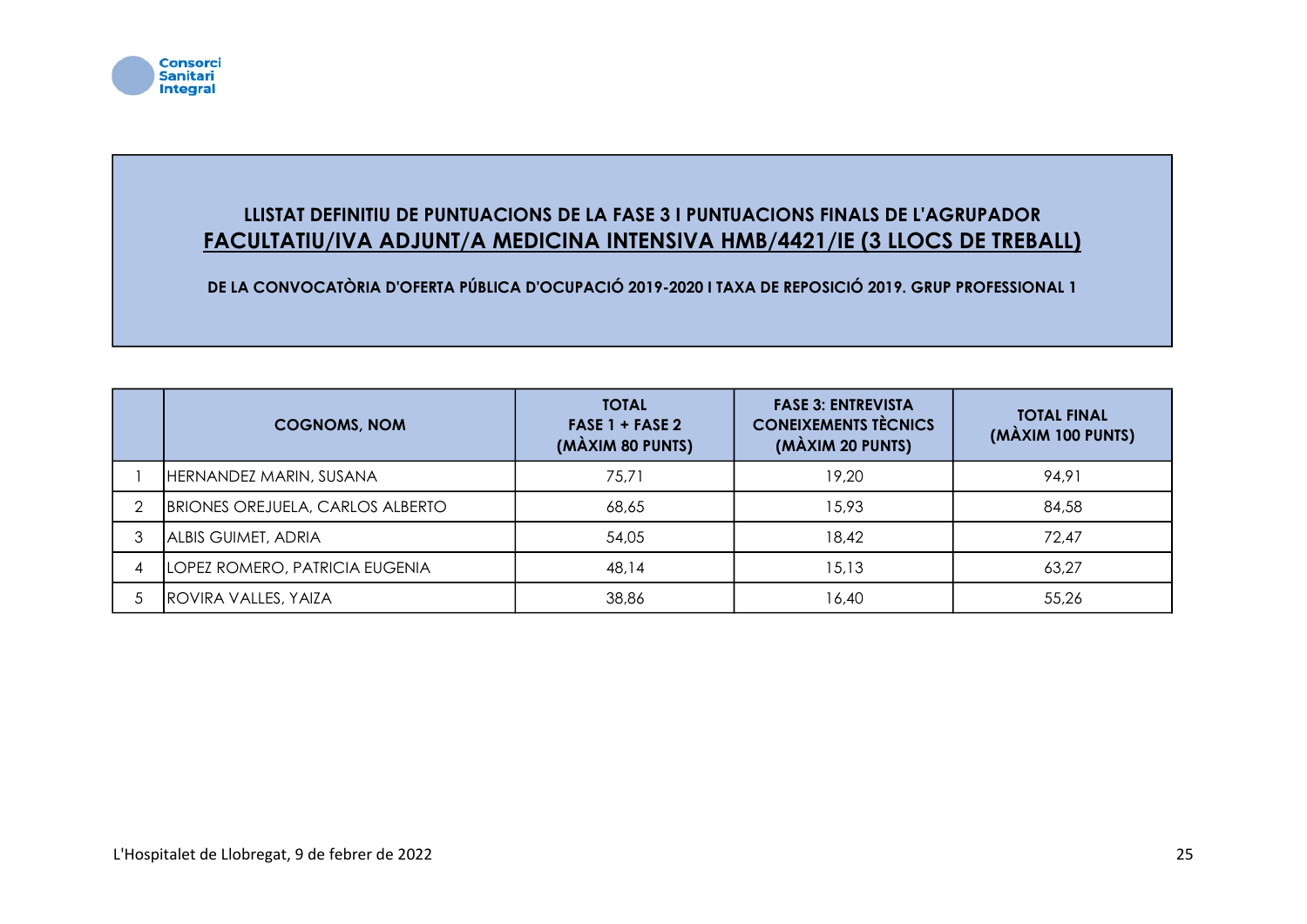

## LLISTAT DEFINITIU DE PUNTUACIONS DE LA FASE 3 I PUNTUACIONS FINALS DE L'AGRUPADOR FACULTATIU/IVA ADJUNT/A MEDICINA INTENSIVA (ATENCIÓ CONTINUADA) HMB/4521/IE (1 LLOC DE TREBALL)

| <b>COGNOMS, NOM</b>            | <b>TOTAL</b><br>$FASE 1 + FASE 2$<br>(MÀXIM 80 PUNTS) | <b>FASE 3: ENTREVISTA</b><br><b>CONEIXEMENTS TÈCNICS</b><br>(MÀXIM 20 PUNTS) | <b>TOTAL FINAL</b><br>(MÀXIM 100 PUNTS) |
|--------------------------------|-------------------------------------------------------|------------------------------------------------------------------------------|-----------------------------------------|
| HERNANDEZ MARIN, SUSANA        | 75.71                                                 | 19,20                                                                        | 94.91                                   |
| LOPEZ ROMERO, PATRICIA EUGENIA | 48,14                                                 | 15,13                                                                        | 63,27                                   |
| <b>ROVIRA VALLES, YAIZA</b>    | 38,86                                                 | 16,40                                                                        | 55,26                                   |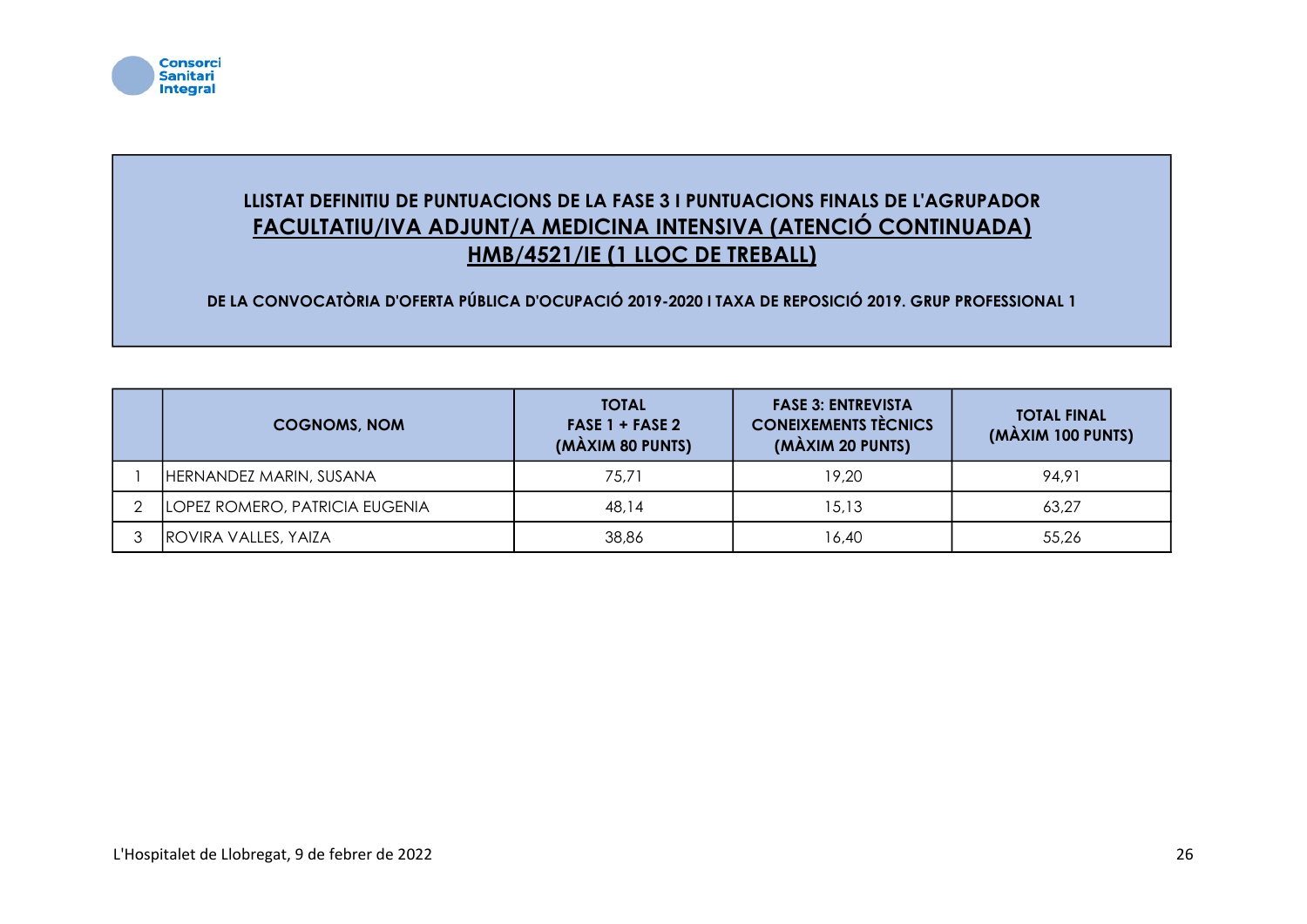

#### LLISTAT DEFINITIU DE PUNTUACIONS DE LA FASE 3 I PUNTUACIONS FINALS DE L'AGRUPADOR FACULTATIU/IVA ADJUNT/A MEDICINA INTERNA HMB/1721/IE (1 LLOC DE TREBALL)

| <b>COGNOMS, NOM</b>       | <b>TOTAL</b><br>FASE 1 + FASE 2<br>(MÀXIM 80 PUNTS) | <b>FASE 3: ENTREVISTA</b><br><b>CONEIXEMENTS TÈCNICS</b><br>(MÀXIM 20 PUNTS) | <b>TOTAL FINAL</b><br>(MÀXIM 100 PUNTS) |
|---------------------------|-----------------------------------------------------|------------------------------------------------------------------------------|-----------------------------------------|
| CONTRA CARNE, ANNA        | 64,59                                               | 19,80                                                                        | 84,39                                   |
| LAYA TOMAS, MARIA DEL MAR | 59.23                                               | 16,43                                                                        | 75,66                                   |
| PAREJA COCA, JULIA        | 52,77                                               | 19,60                                                                        | 72,37                                   |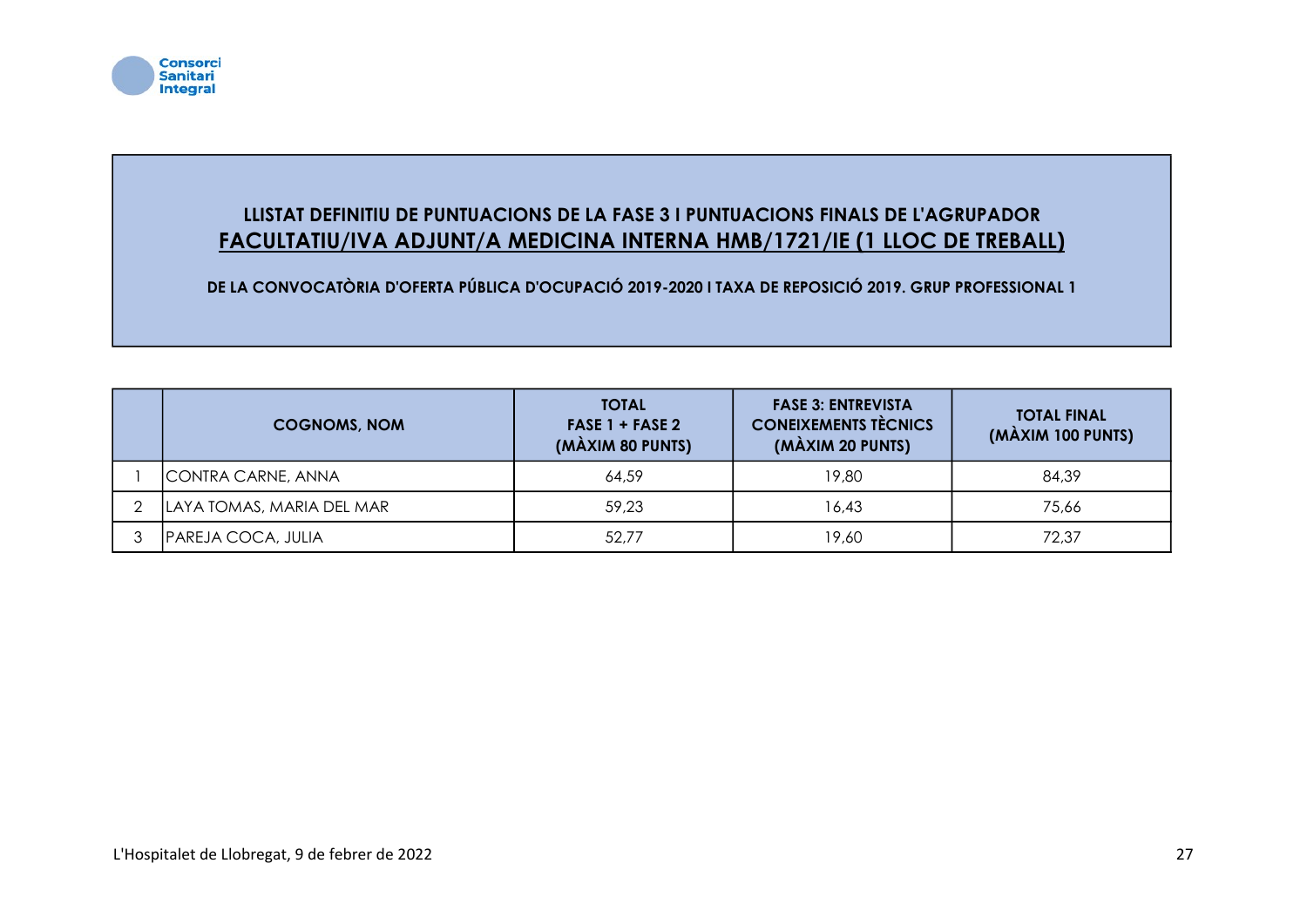

#### LLISTAT DEFINITIU DE PUNTUACIONS DE LA FASE 3 I PUNTUACIONS FINALS DE L'AGRUPADOR FACULTATIU/IVA ADJUNT/A MEDICINA INTERNA HMB/1821/IE (1 LLOC DE TREBALL)

| <b>COGNOMS, NOM</b>               | <b>TOTAL</b><br>$FASE 1 + FASE 2$<br>(MÀXIM 80 PUNTS) | <b>FASE 3: ENTREVISTA</b><br><b>CONEIXEMENTS TÈCNICS</b><br>(MÀXIM 20 PUNTS) | <b>TOTAL FINAL</b><br>(MÀXIM 100 PUNTS) |
|-----------------------------------|-------------------------------------------------------|------------------------------------------------------------------------------|-----------------------------------------|
| CORTES FERNANDEZ, MARIA DEL SEÑOR | 60,51                                                 | 19,80                                                                        | 80,31                                   |
| LAYA TOMAS, MARIA DEL MAR         | 59.23                                                 | 16,43                                                                        | 75,66                                   |
| PAREJA COCA, JULIA                | 52,77                                                 | 19,60                                                                        | 72,37                                   |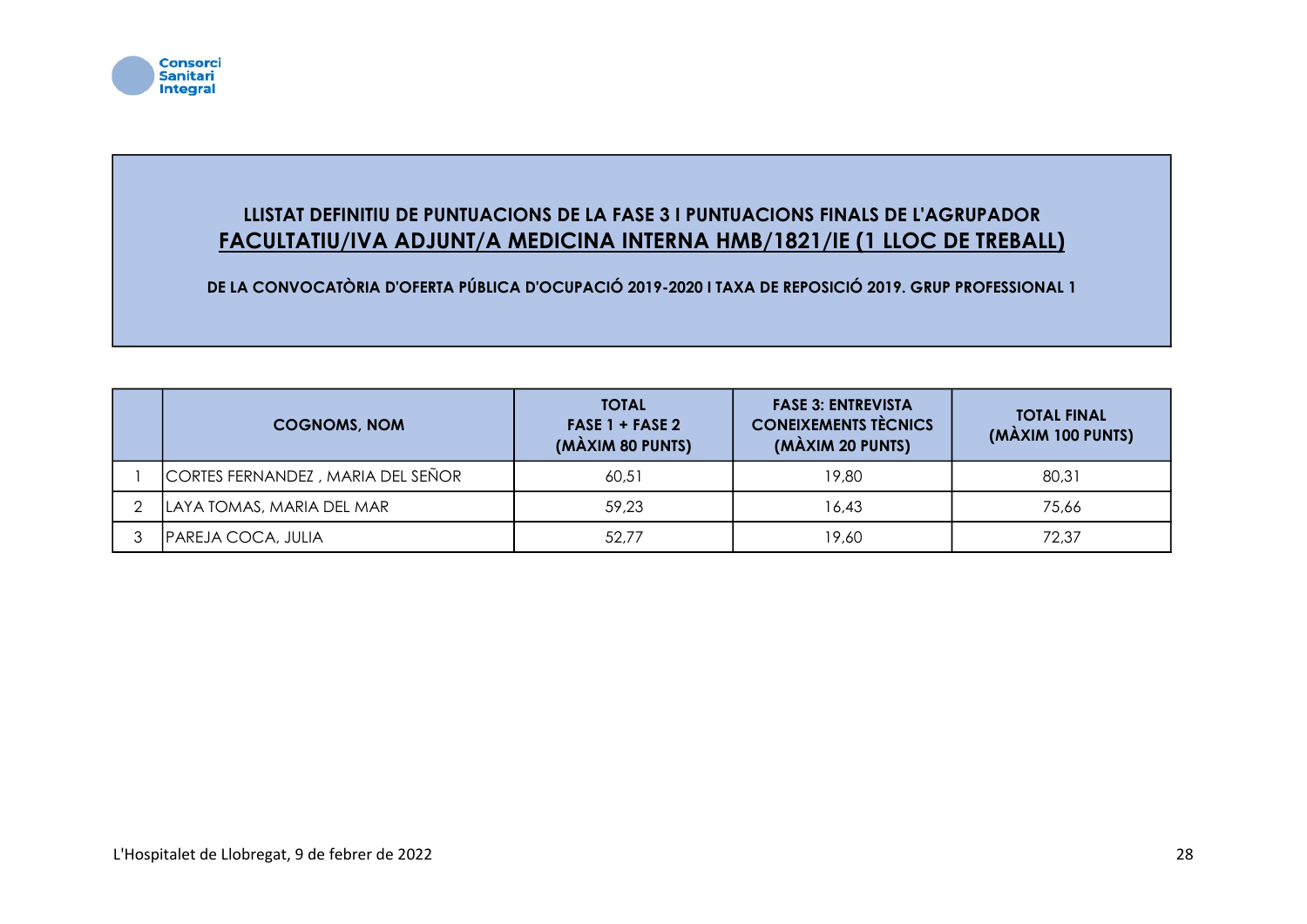

#### LLISTAT DEFINITIU DE PUNTUACIONS DE LA FASE 3 I PUNTUACIONS FINALS DE L'AGRUPADOR FACULTATIU/IVA ADJUNT/A MEDICINA INTERNA HMB/1921/IE (1 LLOC DE TREBALL)

| <b>COGNOMS, NOM</b>       | <b>TOTAL</b><br>$FASE 1 + FASE 2$<br>(MÀXIM 80 PUNTS) | <b>FASE 3: ENTREVISTA</b><br><b>CONEIXEMENTS TÈCNICS</b><br>(MÀXIM 20 PUNTS) | <b>TOTAL FINAL</b><br>(MÀXIM 100 PUNTS) |
|---------------------------|-------------------------------------------------------|------------------------------------------------------------------------------|-----------------------------------------|
| ORIOL BERMUDEZ, ISABEL    | 66,12                                                 | 20,00                                                                        | 86.12                                   |
| LAYA TOMAS, MARIA DEL MAR | 59,23                                                 | 16.43                                                                        | 75,66                                   |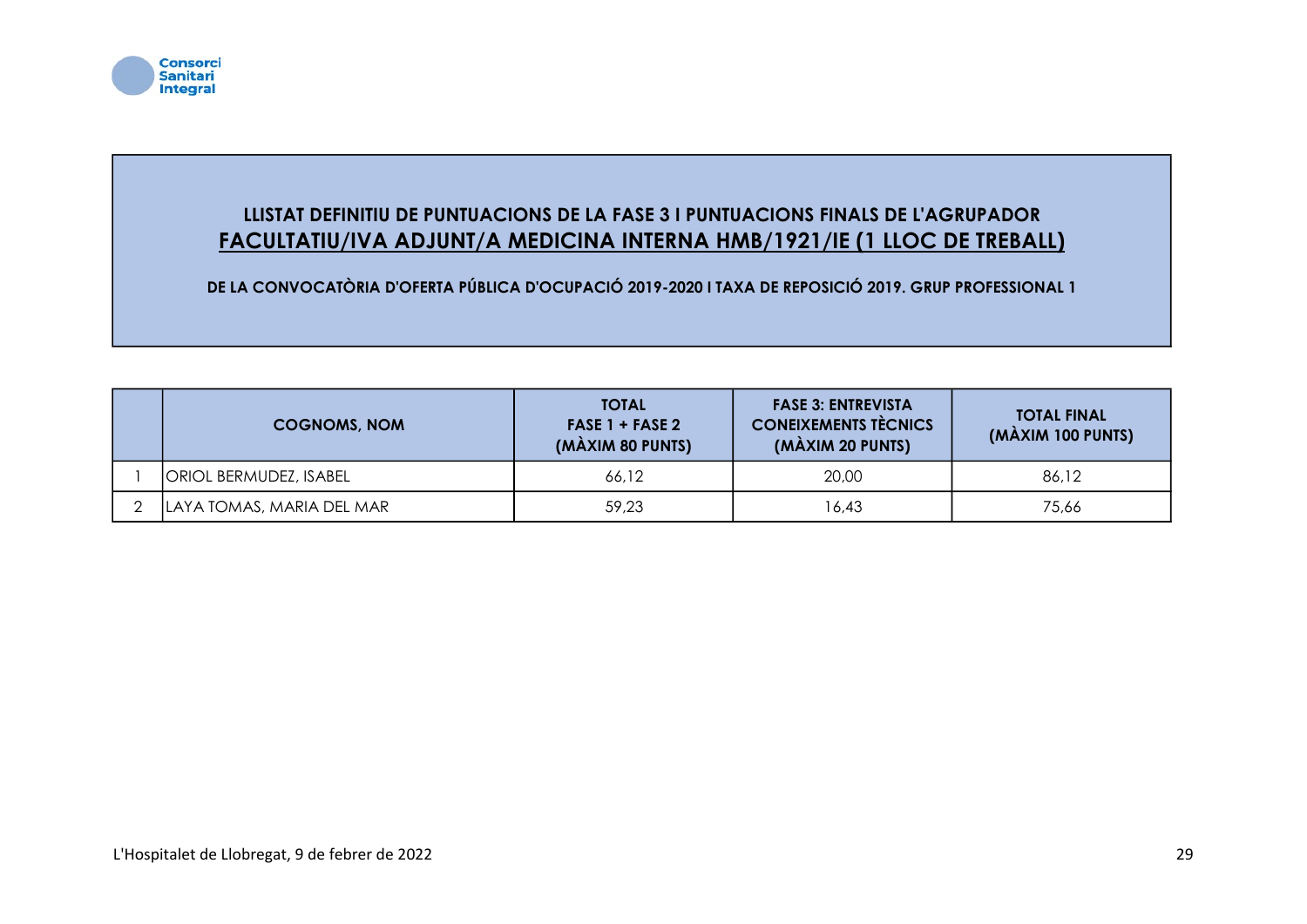

## LLISTAT DEFINITIU DE PUNTUACIONS DE LA FASE 3 I PUNTUACIONS FINALS DE L'AGRUPADOR FACULTATIU/IVA ADJUNT/A HADO HDM/1121/IE (1 LLOC DE TREBALL)

| <b>COGNOMS, NOM</b>         | <b>TOTAL</b><br>$FASE 1 + FASE 2$<br>(MÀXIM 80 PUNTS) | <b>FASE 3: ENTREVISTA</b><br><b>CONEIXEMENTS TÈCNICS</b><br>(MÀXIM 20 PUNTS) | <b>TOTAL FINAL</b><br>(MAXIM 100 PUNTS) |
|-----------------------------|-------------------------------------------------------|------------------------------------------------------------------------------|-----------------------------------------|
| LAMARCA SORIA, MARIA KARUNA | 60,00                                                 | 20,00                                                                        | 80,00                                   |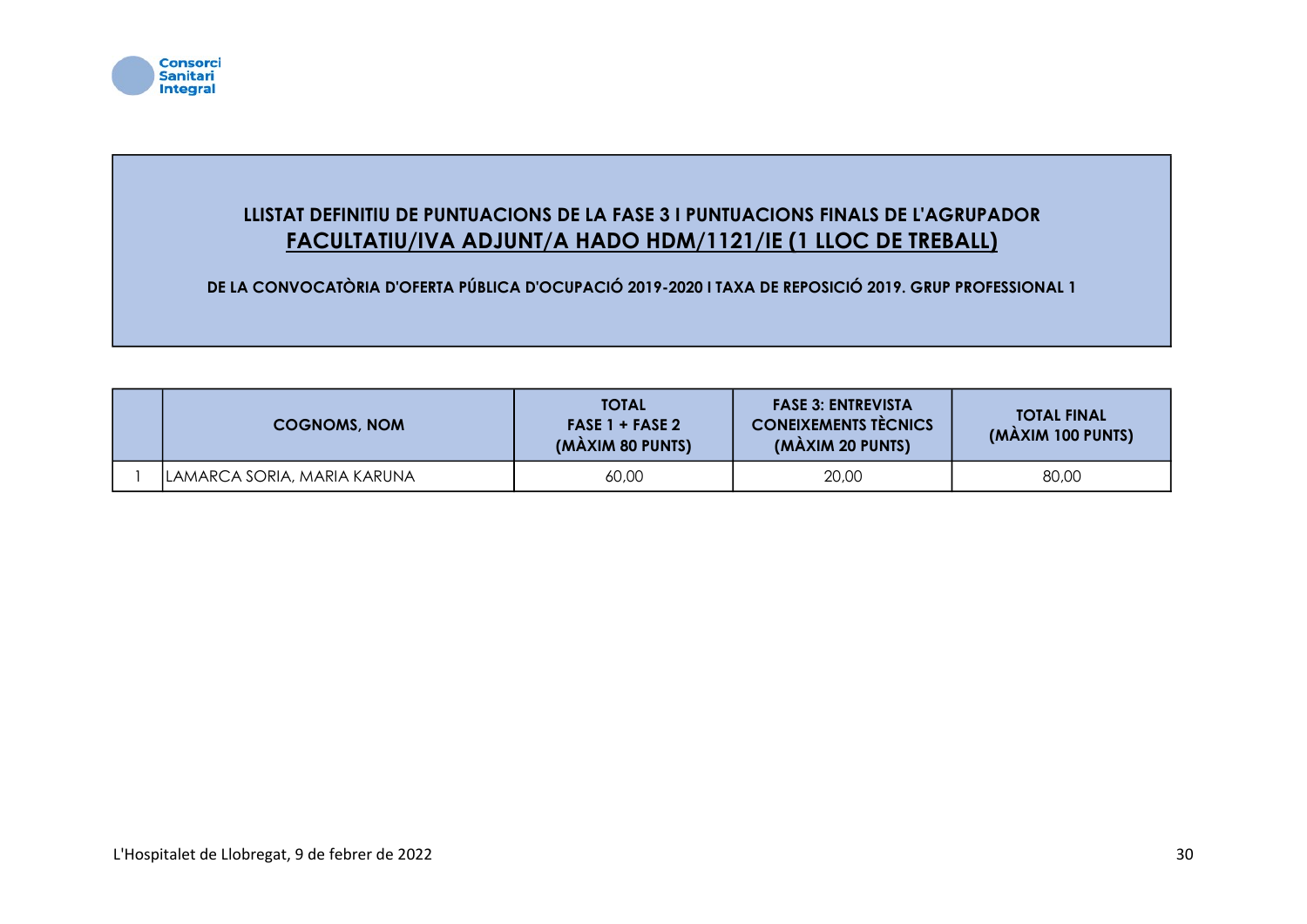

## LLISTAT DEFINITIU DE PUNTUACIONS DE LA FASE 3 I PUNTUACIONS FINALS DE L'AGRUPADOR FACULTATIU/IVA ADJUNT/A NEUROLOGIA HMB/2021/IE (1 LLOC DE TREBALL)

| <b>COGNOMS, NOM</b>          | <b>TOTAL</b><br>$FASE 1 + FASE 2$<br>(MÀXIM 80 PUNTS) | <b>FASE 3: ENTREVISTA</b><br><b>CONEIXEMENTS TECNICS</b><br>(MÀXIM 20 PUNTS) | <b>TOTAL FINAL</b><br>(MÀXIM 100 PUNTS) |
|------------------------------|-------------------------------------------------------|------------------------------------------------------------------------------|-----------------------------------------|
| <b>PERAL PELLICER, EVELI</b> | 69,43                                                 | 20,00                                                                        | 89,43                                   |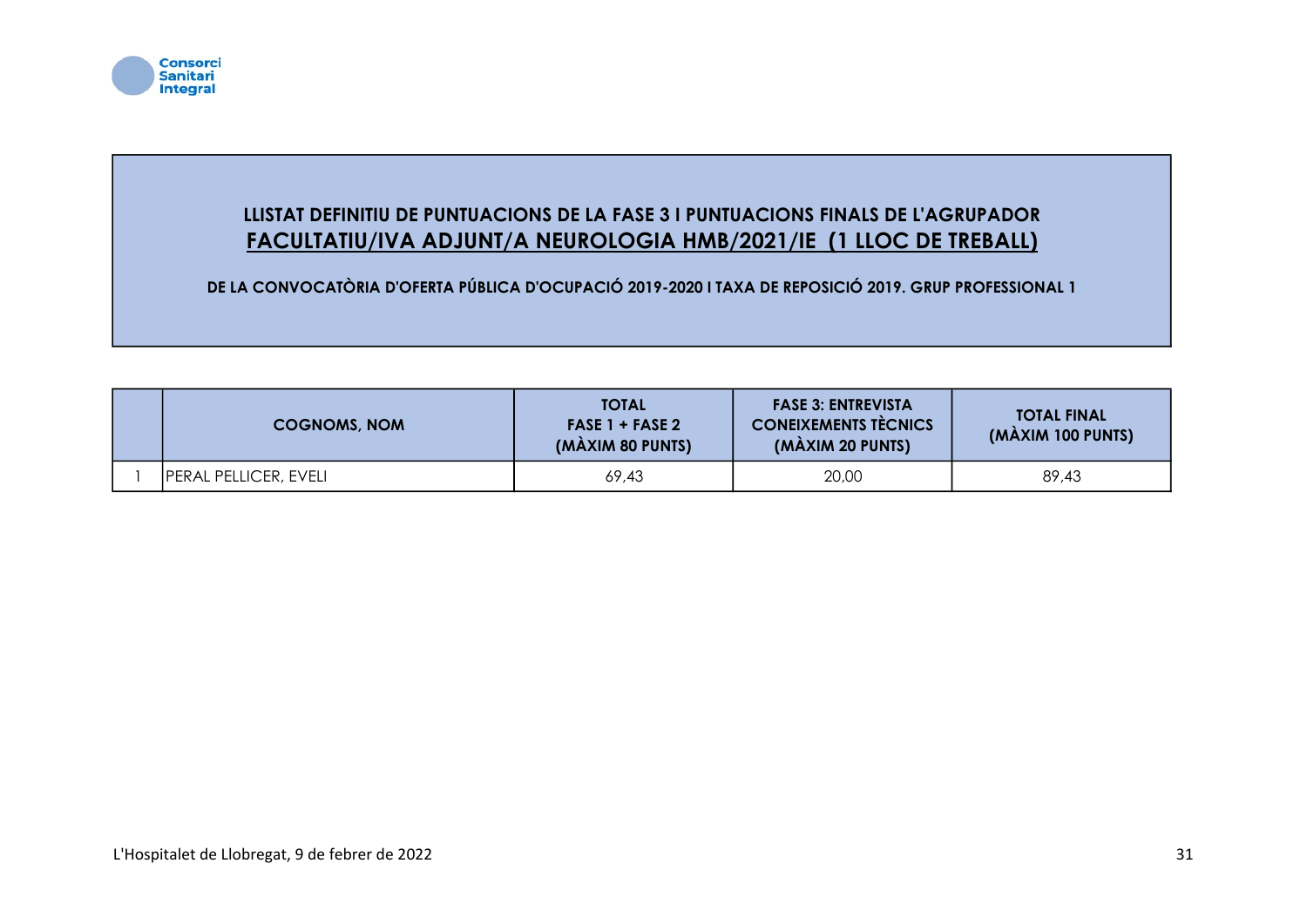

## LLISTAT DEFINITIU DE PUNTUACIONS DE LA FASE 3 I PUNTUACIONS FINALS DE L'AGRUPADOR FACULTATIU/IVA ADJUNT/A NEUROLOGIA HMB/2121/IE (1 LLOC DE TREBALL)

| <b>COGNOMS, NOM</b>       | <b>TOTAL</b><br>$FASE 1 + FASE 2$<br>(MÀXIM 80 PUNTS) | <b>FASE 3: ENTREVISTA</b><br><b>CONEIXEMENTS TÈCNICS</b><br>(MÀXIM 20 PUNTS) | <b>TOTAL FINAL</b><br>(MAXIM 100 PUNTS) |
|---------------------------|-------------------------------------------------------|------------------------------------------------------------------------------|-----------------------------------------|
| CAYUELA CAUDEVILLA, NURIA | 68,51                                                 | 20,00                                                                        | 88,51                                   |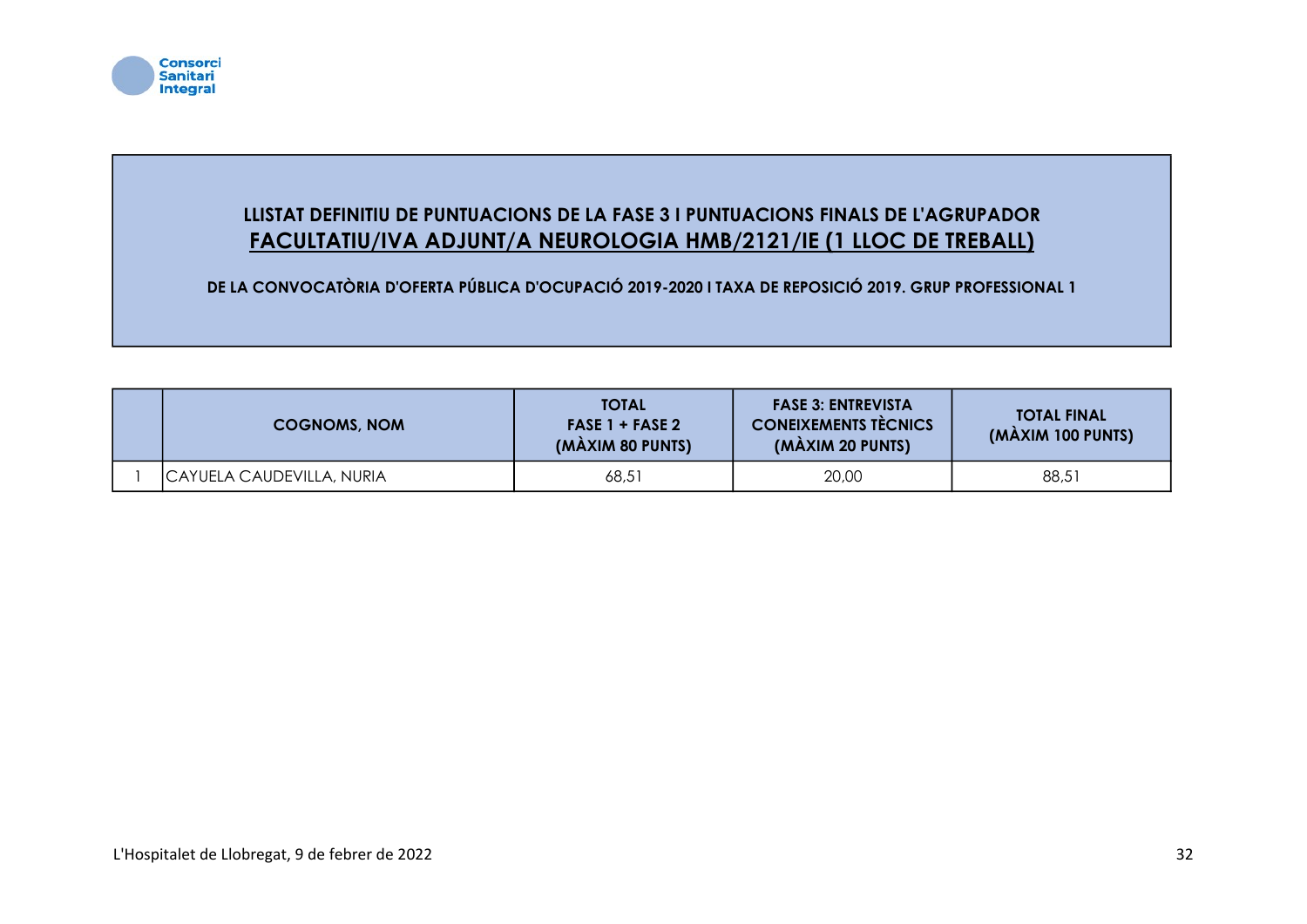

### LLISTAT DEFINITIU DE PUNTUACIONS DE LA FASE 3 I PUNTUACIONS FINALS DE L'AGRUPADOR FACULTATIU/IVA ADJUNT/A NEUROFISIOLOGIA HMB/2221/IE (1 LLOC DE TREBALL)

| <b>COGNOMS, NOM</b>                      | <b>TOTAL</b><br>$FASE 1 + FASE 2$<br>(MÀXIM 80 PUNTS) | <b>FASE 3: ENTREVISTA</b><br><b>CONEIXEMENTS TECNICS</b><br>(MÀXIM 20 PUNTS) | <b>TOTAL FINAL</b><br>(MAXIM 100 PUNTS) |
|------------------------------------------|-------------------------------------------------------|------------------------------------------------------------------------------|-----------------------------------------|
| <b>QUINTILLA MARTINEZ, MARIA ANTONIA</b> | 67,02                                                 | 19,20                                                                        | 86,22                                   |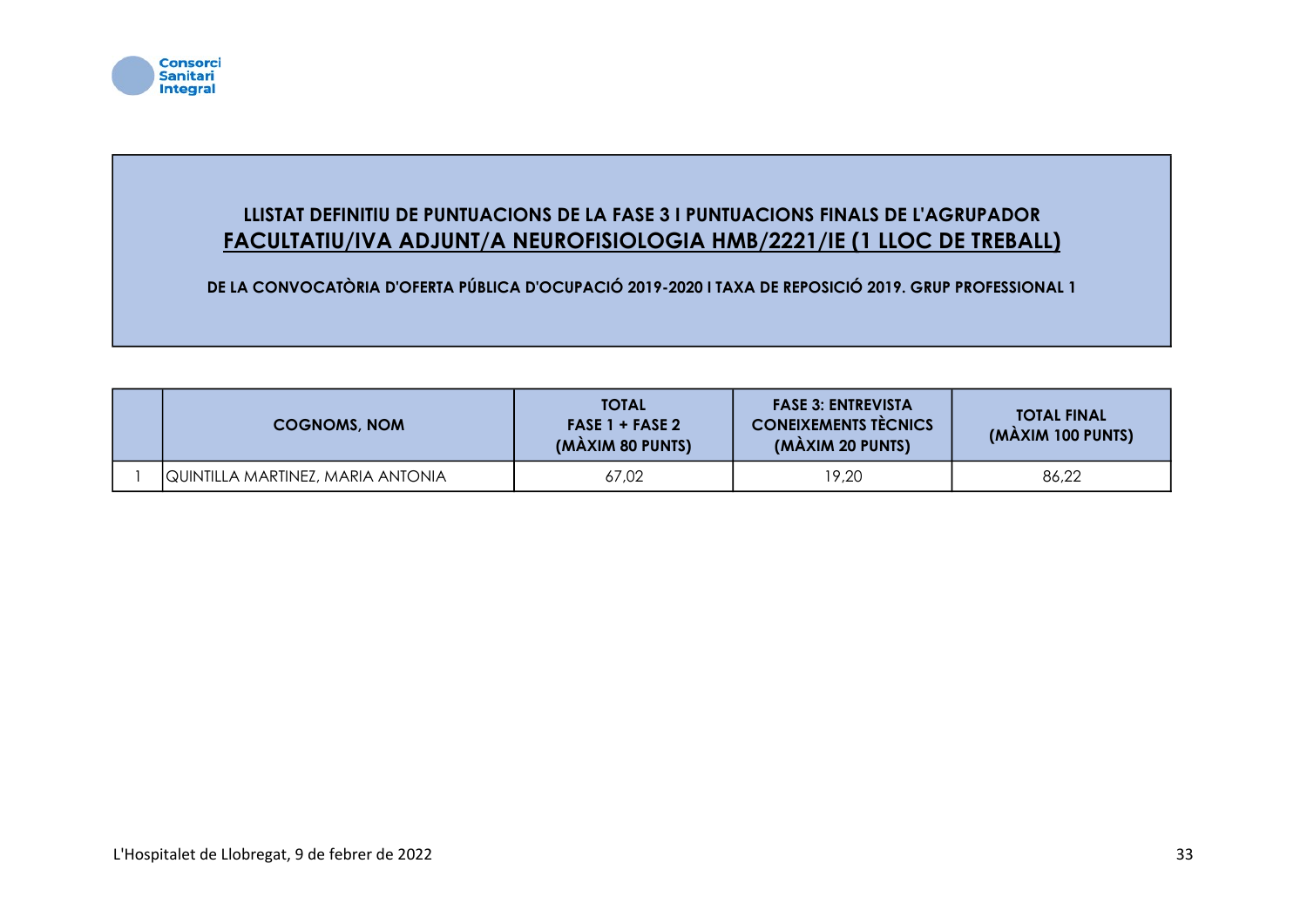

### LLISTAT DEFINITIU DE PUNTUACIONS DE LA FASE 3 I PUNTUACIONS FINALS DE L'AGRUPADOR FACULTATIU/IVA ADJUNT/A OFTALMOLOGIA HMB/2321/IE (1 LLOC DE TREBALL)

| <b>COGNOMS, NOM</b>           | <b>TOTAL</b><br>$FASE 1 + FASE 2$<br>(MÀXIM 80 PUNTS) | <b>FASE 3: ENTREVISTA</b><br><b>CONEIXEMENTS TÈCNICS</b><br>(MÀXIM 20 PUNTS) | <b>TOTAL FINAL</b><br>(MAXIM 100 PUNTS) |
|-------------------------------|-------------------------------------------------------|------------------------------------------------------------------------------|-----------------------------------------|
| CARRILLO CRISTANCHO, STEPHANY | 51,82                                                 | 20,00                                                                        | 71,82                                   |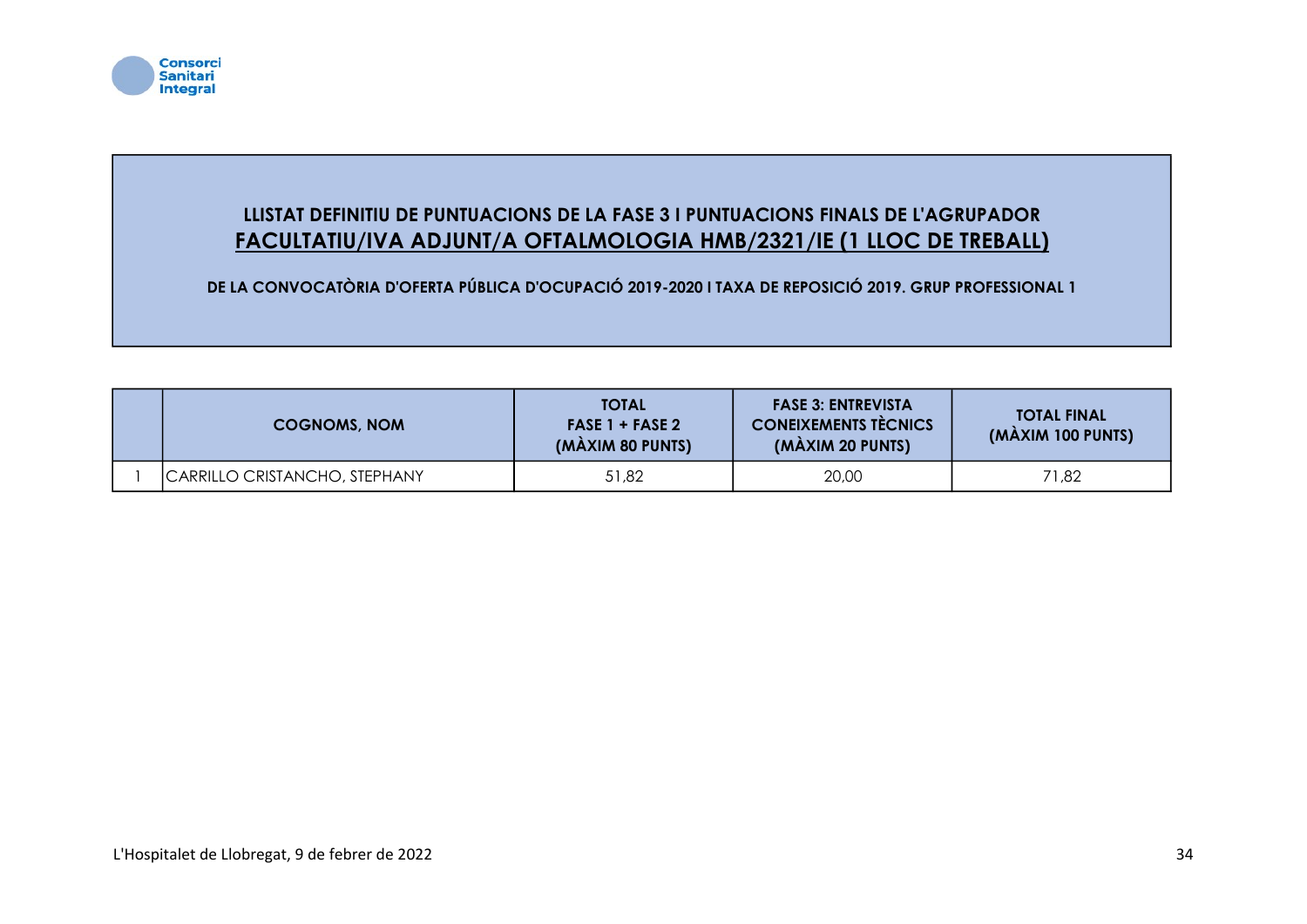

### LLISTAT DEFINITIU DE PUNTUACIONS DE LA FASE 3 I PUNTUACIONS FINALS DE L'AGRUPADOR FACULTATIU/IVA ADJUNT/A OFTALMOLOGIA HMB/2421/IE (1 LLOC DE TREBALL)

| <b>COGNOMS, NOM</b>       | <b>TOTAL</b><br>$FASE 1 + FASE 2$<br>(MÀXIM 80 PUNTS) | <b>FASE 3: ENTREVISTA</b><br><b>CONEIXEMENTS TÈCNICS</b><br>(MÀXIM 20 PUNTS) | <b>TOTAL FINAL</b><br>(MAXIM 100 PUNTS) |
|---------------------------|-------------------------------------------------------|------------------------------------------------------------------------------|-----------------------------------------|
| MORA RAMIREZ, DIANA PAOLA | 71.24                                                 | 20,00                                                                        | 91.24                                   |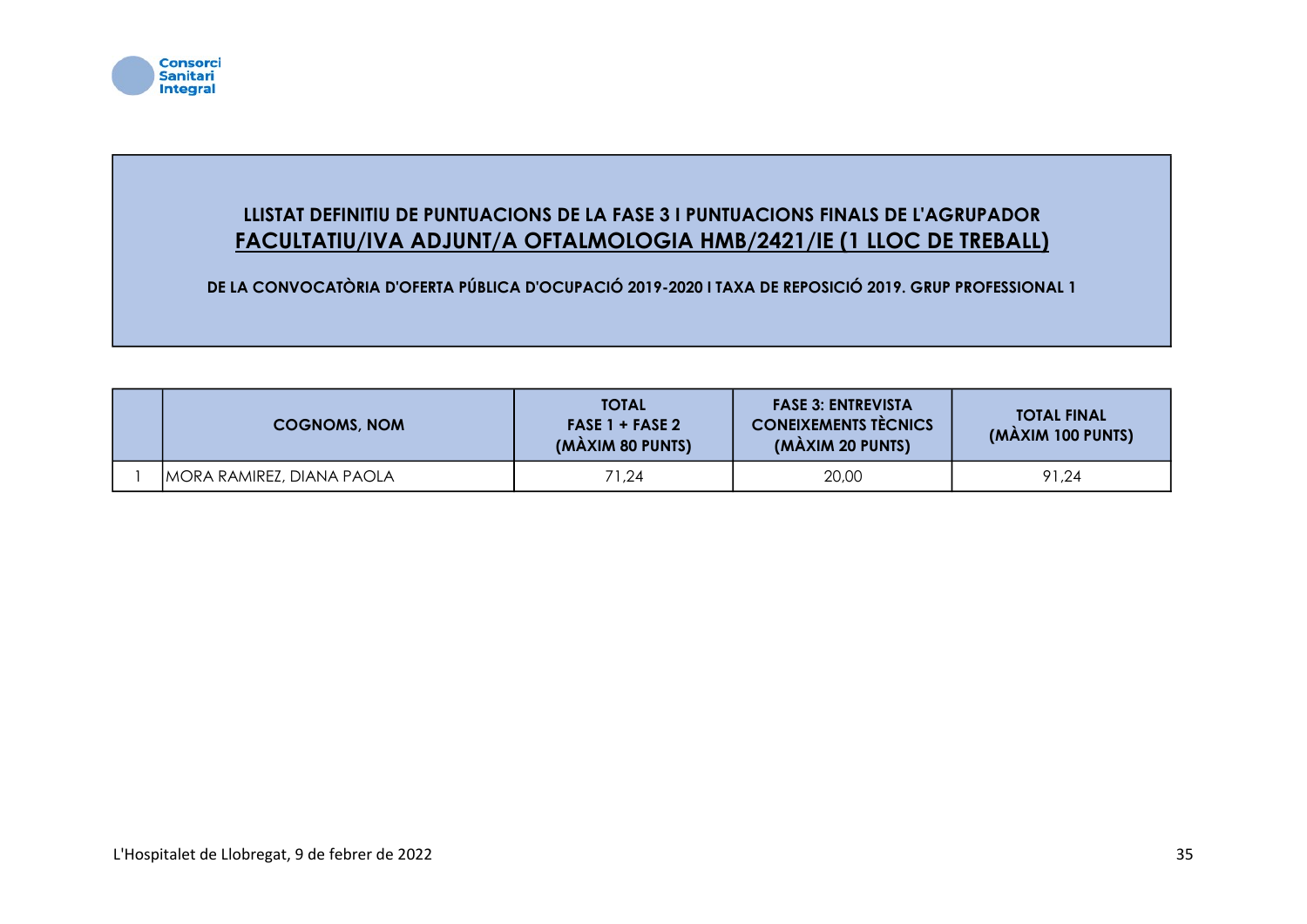

### LLISTAT DEFINITIU DE PUNTUACIONS DE LA FASE 3 I PUNTUACIONS FINALS DE L'AGRUPADOR FACULTATIU/IVA ADJUNT/A OTORRINOLARINGOLOGIA HMB/2521/IE (1 LLOC DE TREBALL)

| <b>COGNOMS, NOM</b>            | <b>TOTAL</b><br>$FASE 1 + FASE 2$<br>(MÀXIM 80 PUNTS) | <b>FASE 3: ENTREVISTA</b><br><b>CONEIXEMENTS TÈCNICS</b><br>(MÀXIM 20 PUNTS) | <b>TOTAL FINAL</b><br>(MÀXIM 100 PUNTS) |
|--------------------------------|-------------------------------------------------------|------------------------------------------------------------------------------|-----------------------------------------|
| <b>MARIN GARRIDO, CRISTINA</b> | 77.91                                                 | 18,62                                                                        | 96,53                                   |
| <b>GOCEA, ANAMARIA</b>         | 31,51                                                 | 5,45                                                                         | 36,96                                   |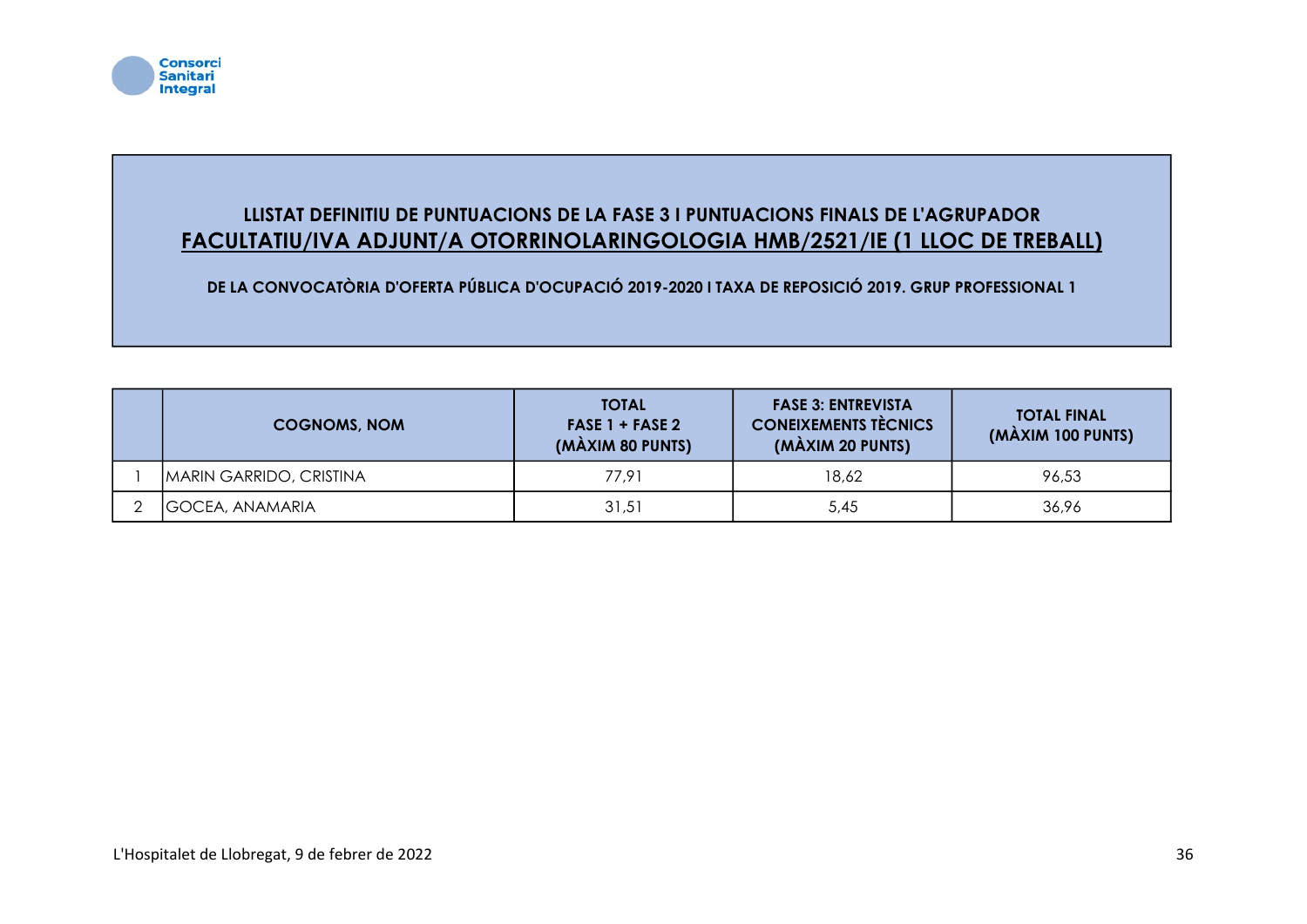

### LLISTAT DEFINITIU DE PUNTUACIONS DE LA FASE 3 I PUNTUACIONS FINALS DE L'AGRUPADOR FACULTATIU/IVA ADJUNT/A OTORRINOLARINGOLOGIA HMB/2621/IE (1 LLOC DE TREBALL)

| <b>COGNOMS, NOM</b>            | <b>TOTAL</b><br>$FASE 1 + FASE 2$<br>(MÀXIM 80 PUNTS) | <b>FASE 3: ENTREVISTA</b><br><b>CONEIXEMENTS TÈCNICS</b><br>(MÀXIM 20 PUNTS) | <b>TOTAL FINAL</b><br>(MÀXIM 100 PUNTS) |
|--------------------------------|-------------------------------------------------------|------------------------------------------------------------------------------|-----------------------------------------|
| <b>MARIN GARRIDO, CRISTINA</b> | 66,21                                                 | 18,62                                                                        | 84,83                                   |
| LOPEZ HERNANDEZ, FELIPE        | 46.94                                                 | 17,43                                                                        | 64,37                                   |
| <b>IGOCEA, ANAMARIA</b>        | 31,51                                                 | 5,45                                                                         | 36,96                                   |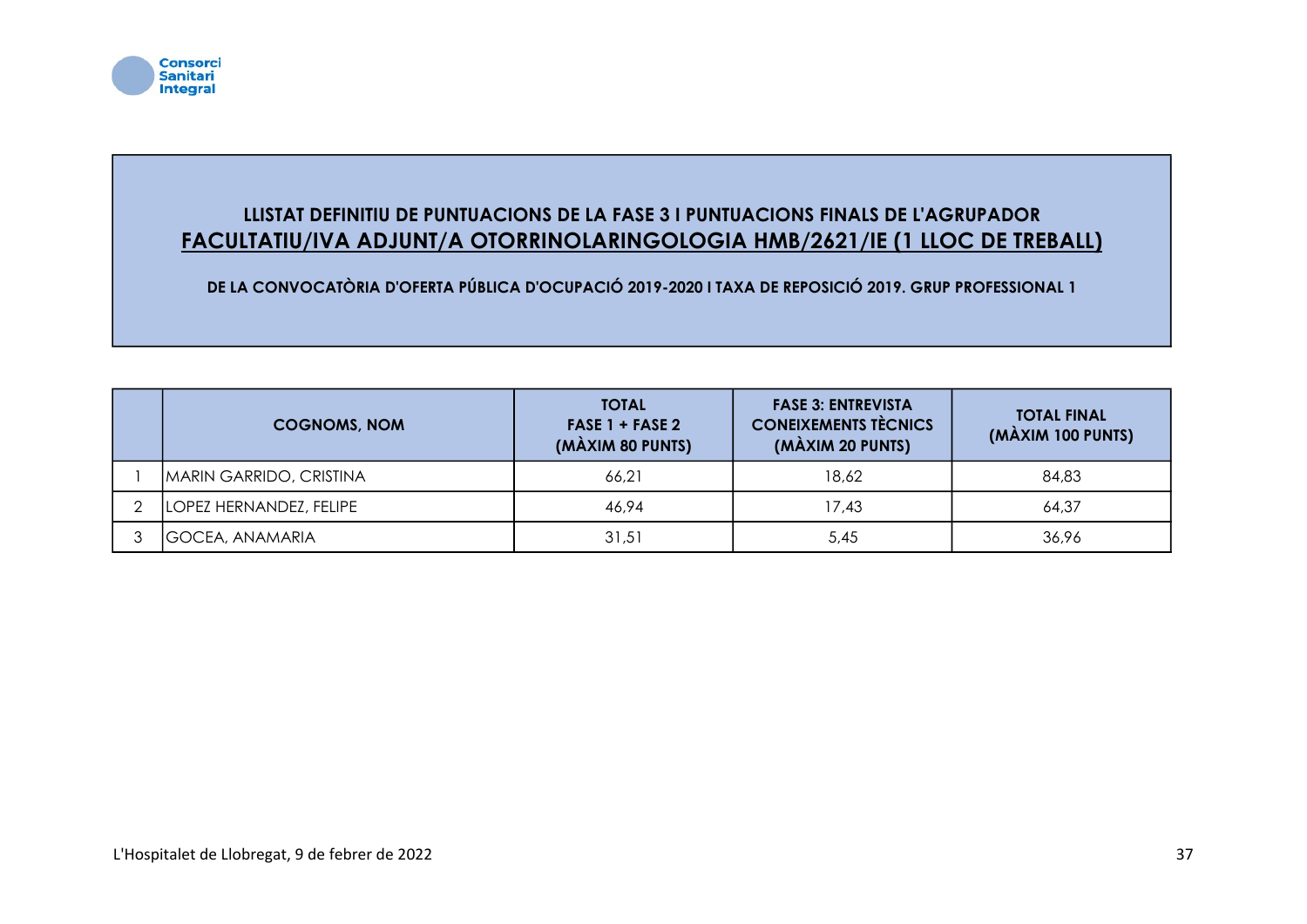

## LLISTAT DEFINITIU DE PUNTUACIONS DE LA FASE 3 I PUNTUACIONS FINALS DE L'AGRUPADOR FACULTATIU/IVA ADJUNT/A PEDIATRIA HGH/0421/IE (1 LLOC DE TREBALL)

| <b>COGNOMS, NOM</b>          | <b>TOTAL</b><br>$FASE 1 + FASE 2$<br>(MÀXIM 80 PUNTS) | <b>FASE 3: ENTREVISTA</b><br><b>CONEIXEMENTS TÈCNICS</b><br>(MÀXIM 20 PUNTS) | <b>TOTAL FINAL</b><br>(MÀXIM 100 PUNTS) |
|------------------------------|-------------------------------------------------------|------------------------------------------------------------------------------|-----------------------------------------|
| <b>PORCAR FARRAN, DANIEL</b> | 68,85                                                 | 19,00                                                                        | 87,85                                   |
| PALTRINIERI, ANNA LUCIA      | 54,11                                                 | 16,62                                                                        | 70,73                                   |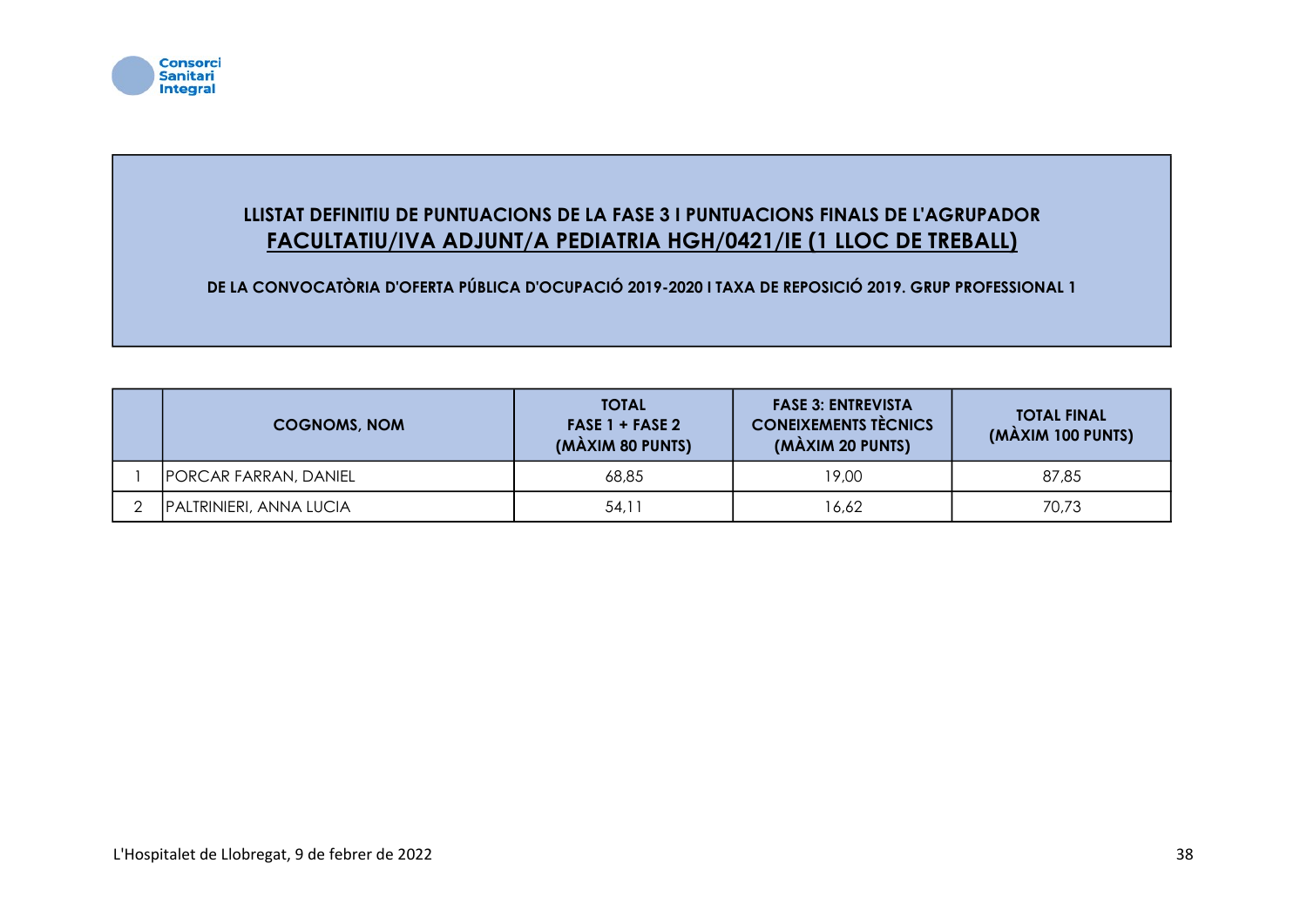

## LLISTAT DEFINITIU DE PUNTUACIONS DE LA FASE 3 I PUNTUACIONS FINALS DE L'AGRUPADOR FACULTATIU/IVA ADJUNT/A PEDIATRIA (ATENCIÓ CONTINUADA) HGH/0521/IE (2 LLOCS DE TREBALL)

| <b>COGNOMS, NOM</b>     | <b>TOTAL</b><br>$FASE 1 + FASE 2$<br>(MÀXIM 80 PUNTS) | <b>FASE 3: ENTREVISTA</b><br><b>CONEIXEMENTS TÈCNICS</b><br>(MÀXIM 20 PUNTS) | <b>TOTAL FINAL</b><br>(MÀXIM 100 PUNTS) |
|-------------------------|-------------------------------------------------------|------------------------------------------------------------------------------|-----------------------------------------|
| ITERESA PALACIO, MARTA  | 62.54                                                 | 16,03                                                                        | 78,57                                   |
| PALTRINIERI, ANNA LUCIA | 54.11                                                 | 16,62                                                                        | 70,73                                   |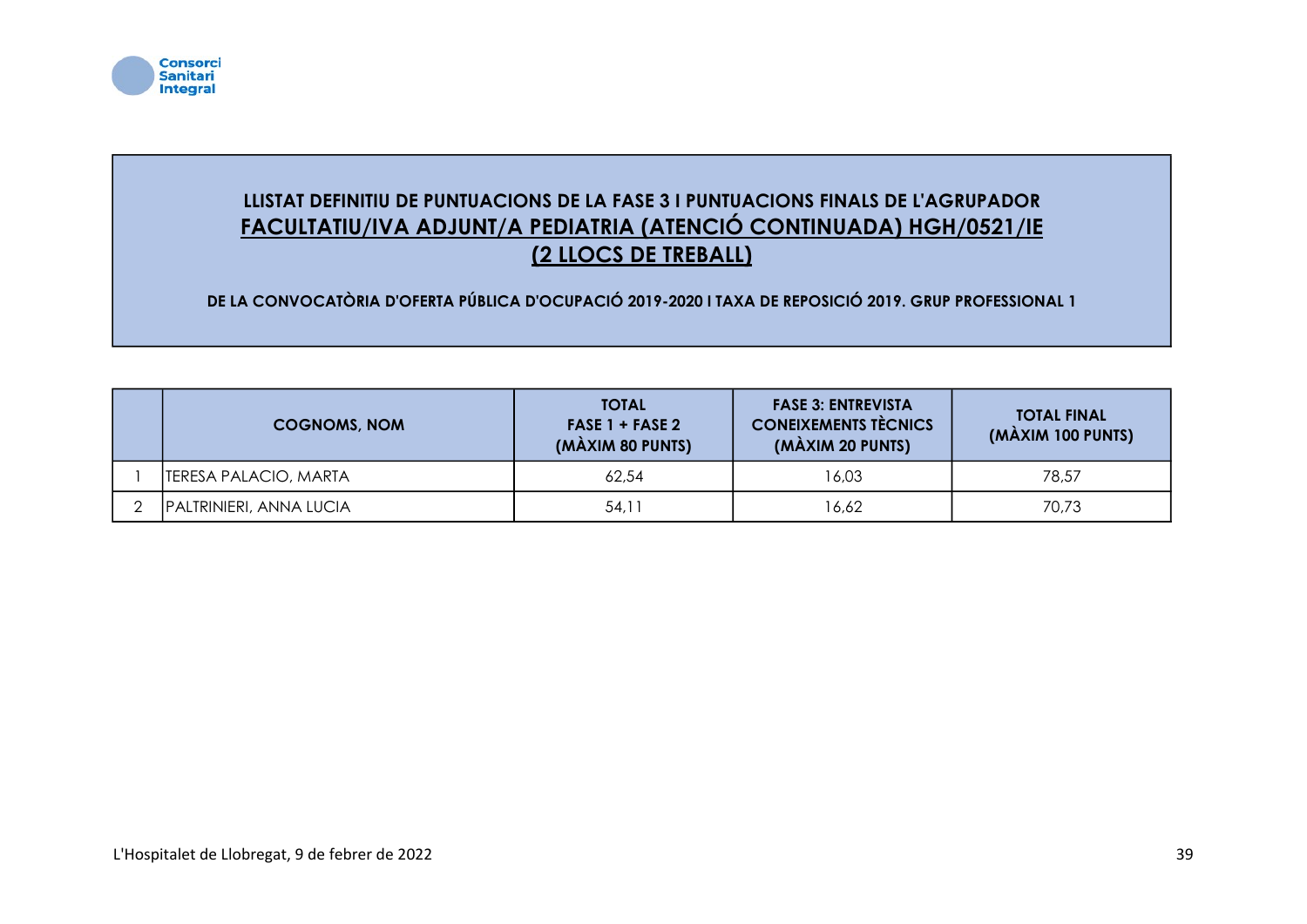

## LLISTAT DEFINITIU DE PUNTUACIONS DE LA FASE 3 I PUNTUACIONS FINALS DE L'AGRUPADOR FACULTATIU/IVA ADJUNT/A PEDIATRIA (ATENCIÓ CONTINUADA) HGH/0621/IE (1 LLOC DE TREBALL)

| <b>COGNOMS, NOM</b>            | <b>TOTAL</b><br>$FASE 1 + FASE 2$<br>(MÀXIM 80 PUNTS) | <b>FASE 3: ENTREVISTA</b><br><b>CONEIXEMENTS TÈCNICS</b><br>(MÀXIM 20 PUNTS) | <b>TOTAL FINAL</b><br>(MÀXIM 100 PUNTS) |
|--------------------------------|-------------------------------------------------------|------------------------------------------------------------------------------|-----------------------------------------|
| ITERESA PALACIO, MARTA         | 62,54                                                 | 16,03                                                                        | 78,57                                   |
| <b>PALTRINIERI, ANNA LUCIA</b> | 54.11                                                 | 16,62                                                                        | 70,73                                   |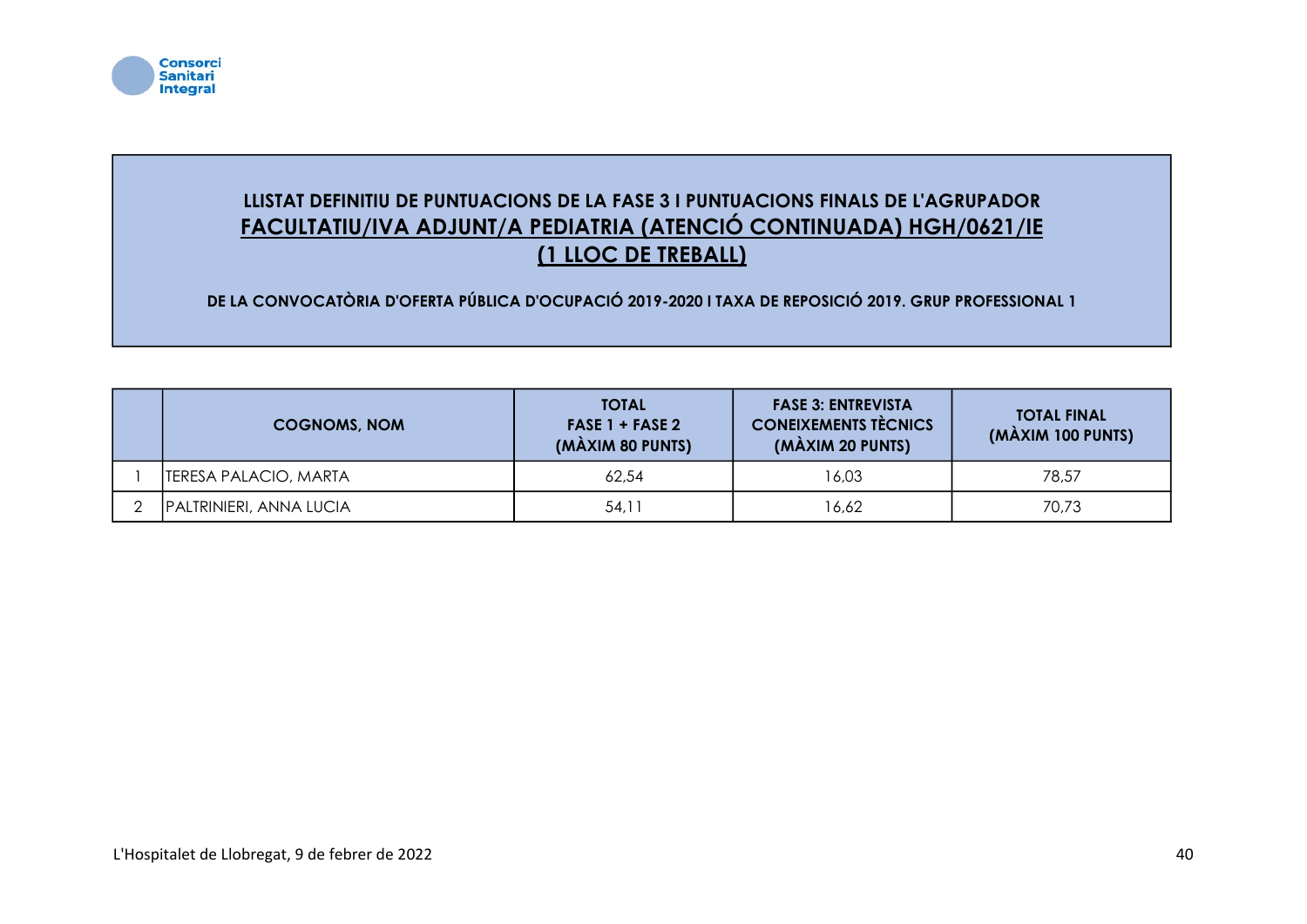

## LLISTAT DEFINITIU DE PUNTUACIONS DE LA FASE 3 I PUNTUACIONS FINALS DE L'AGRUPADOR FACULTATIU/IVA ADJUNT/A PNEUMOLOGIA HMB/2721/IE (1 LLOC DE TREBALL)

| <b>COGNOMS, NOM</b> | <b>TOTAL</b><br>$FASE 1 + FASE 2$<br>(MÀXIM 80 PUNTS) | <b>FASE 3: ENTREVISTA</b><br><b>CONEIXEMENTS TECNICS</b><br>(MÀXIM 20 PUNTS) | <b>TOTAL FINAL</b><br>(MÀXIM 100 PUNTS) |
|---------------------|-------------------------------------------------------|------------------------------------------------------------------------------|-----------------------------------------|
| LUQUE CHACON, LYDIA | 59,88                                                 | 18,62                                                                        | 78,50                                   |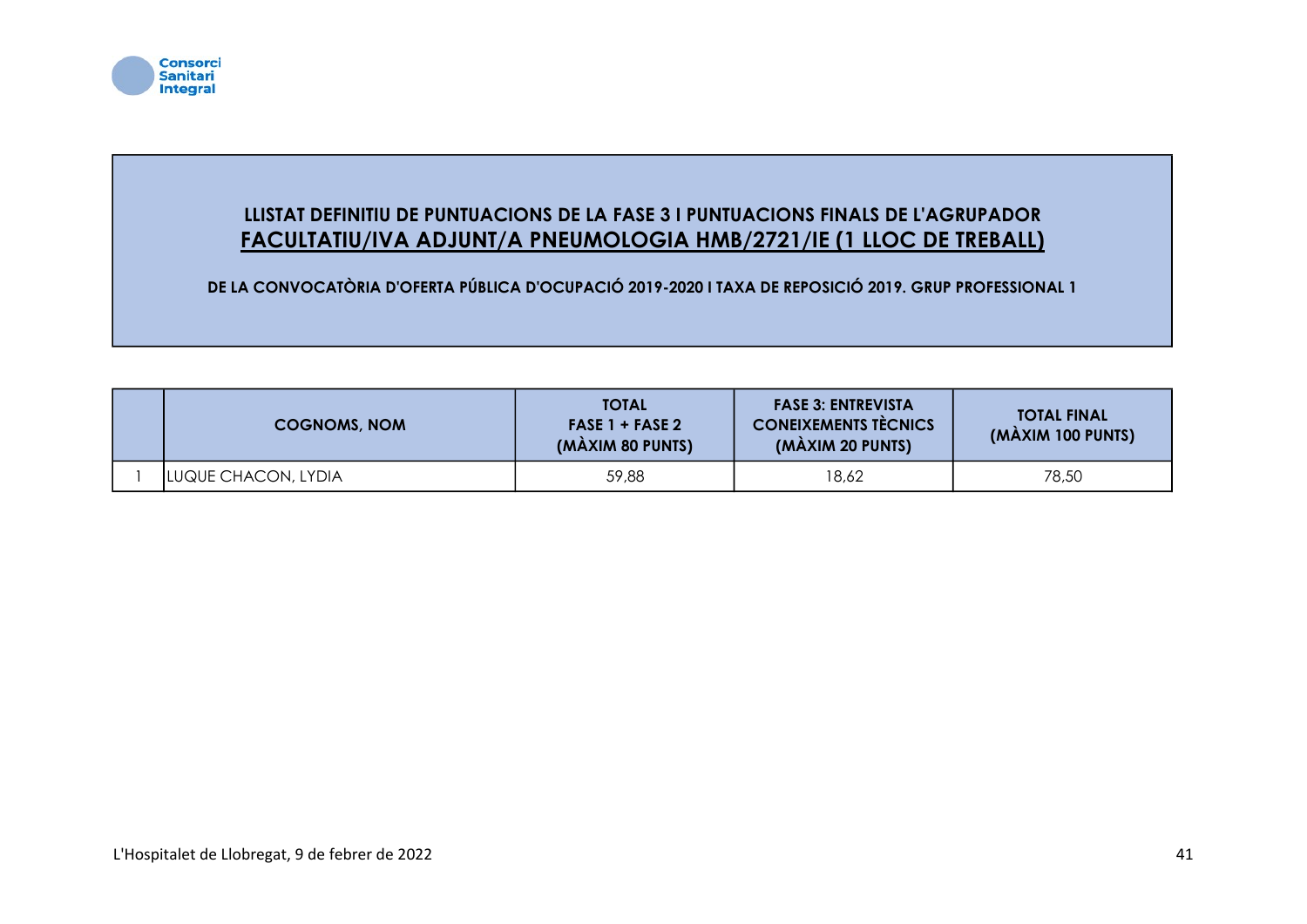

## LLISTAT DEFINITIU DE PUNTUACIONS DE LA FASE 3 I PUNTUACIONS FINALS DE L'AGRUPADOR FACULTATIU/IVA ADJUNT/A PNEUMOLOGIA HMB/2821/IE (1 LLOC DE TREBALL)

| <b>COGNOMS, NOM</b>            | <b>TOTAL</b><br>$FASE 1 + FASE 2$<br>(MÀXIM 80 PUNTS) | <b>FASE 3: ENTREVISTA</b><br><b>CONEIXEMENTS TECNICS</b><br>(MÀXIM 20 PUNTS) | <b>TOTAL FINAL</b><br>(MAXIM 100 PUNTS) |
|--------------------------------|-------------------------------------------------------|------------------------------------------------------------------------------|-----------------------------------------|
| BELMONTE DE LA FUENTE, YOLANDA | 63,90                                                 | 19,40                                                                        | 83,30                                   |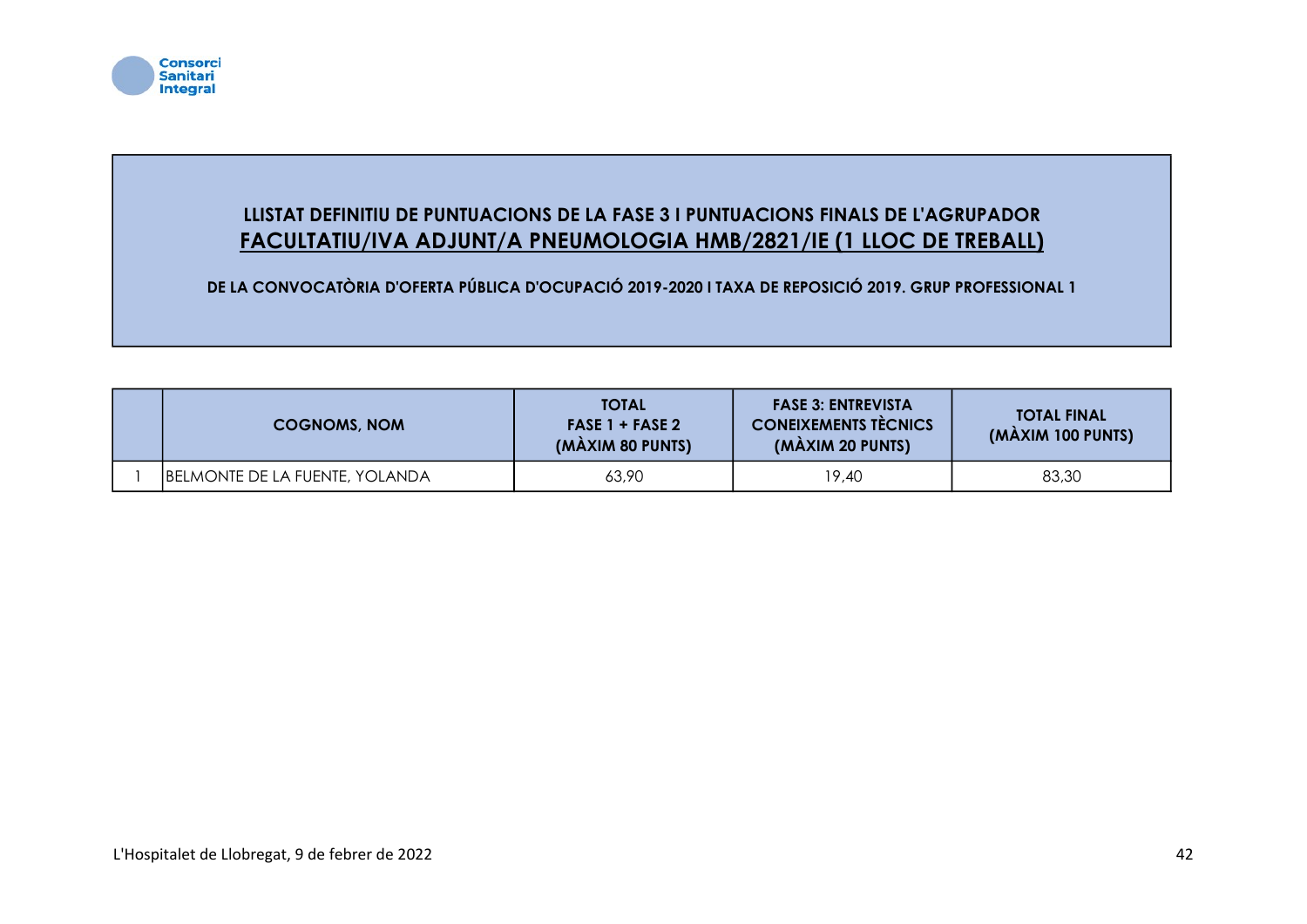

## LLISTAT DEFINITIU DE PUNTUACIONS DE LA FASE 3 I PUNTUACIONS FINALS DE L'AGRUPADOR FACULTATIU/IVA ADJUNT/A REHABILITACIÓ HMB/2921/IE (1 LLOC DE TREBALL)

| <b>COGNOMS, NOM</b>      | <b>TOTAL</b><br>$FASE 1 + FASE 2$<br>(MÀXIM 80 PUNTS) | <b>FASE 3: ENTREVISTA</b><br><b>CONEIXEMENTS TÈCNICS</b><br>(MÀXIM 20 PUNTS) | <b>TOTAL FINAL</b><br>(MAXIM 100 PUNTS) |
|--------------------------|-------------------------------------------------------|------------------------------------------------------------------------------|-----------------------------------------|
| ADROVER KIRIENKO, LIUBOV | 54,89                                                 | 7,82                                                                         | 72,71                                   |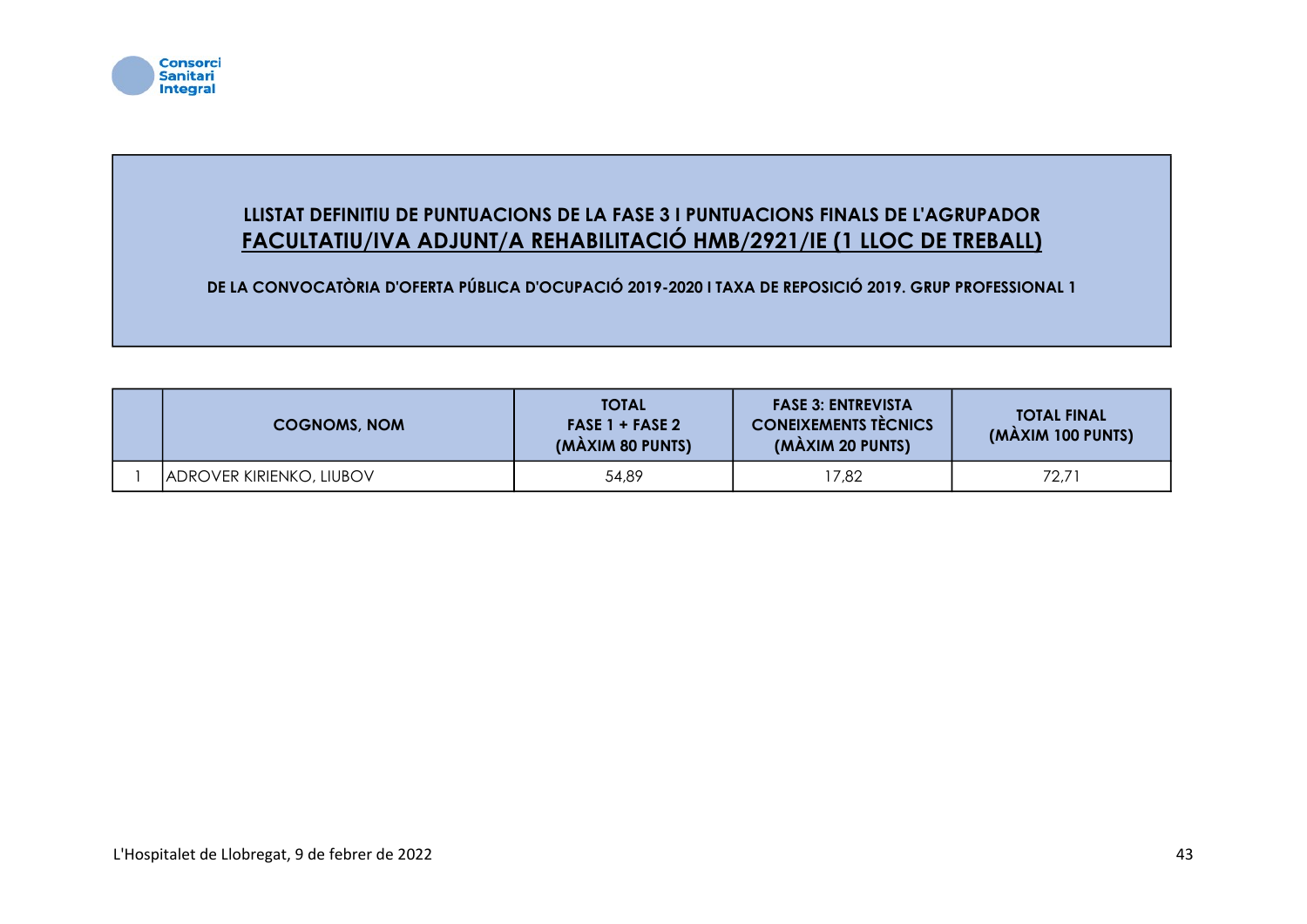

## LLISTAT DEFINITIU DE PUNTUACIONS DE LA FASE 3 I PUNTUACIONS FINALS DE L'AGRUPADOR FACULTATIU/IVA ADJUNT/A REHABILITACIÓ HDM/1321/IE (1 LLOC DE TREBALL)

| <b>COGNOMS, NOM</b>     | <b>TOTAL</b><br>$FASE1 + FASE2$<br>(MÀXIM 80 PUNTS) | <b>FASE 3: ENTREVISTA</b><br><b>CONEIXEMENTS TÈCNICS</b><br>(MÀXIM 20 PUNTS) | <b>TOTAL FINAL</b><br>(MAXIM 100 PUNTS) |
|-------------------------|-----------------------------------------------------|------------------------------------------------------------------------------|-----------------------------------------|
| CÉSAR AGUILAR, VIRGINIA | 52,79                                               | 7,02                                                                         | 69,81                                   |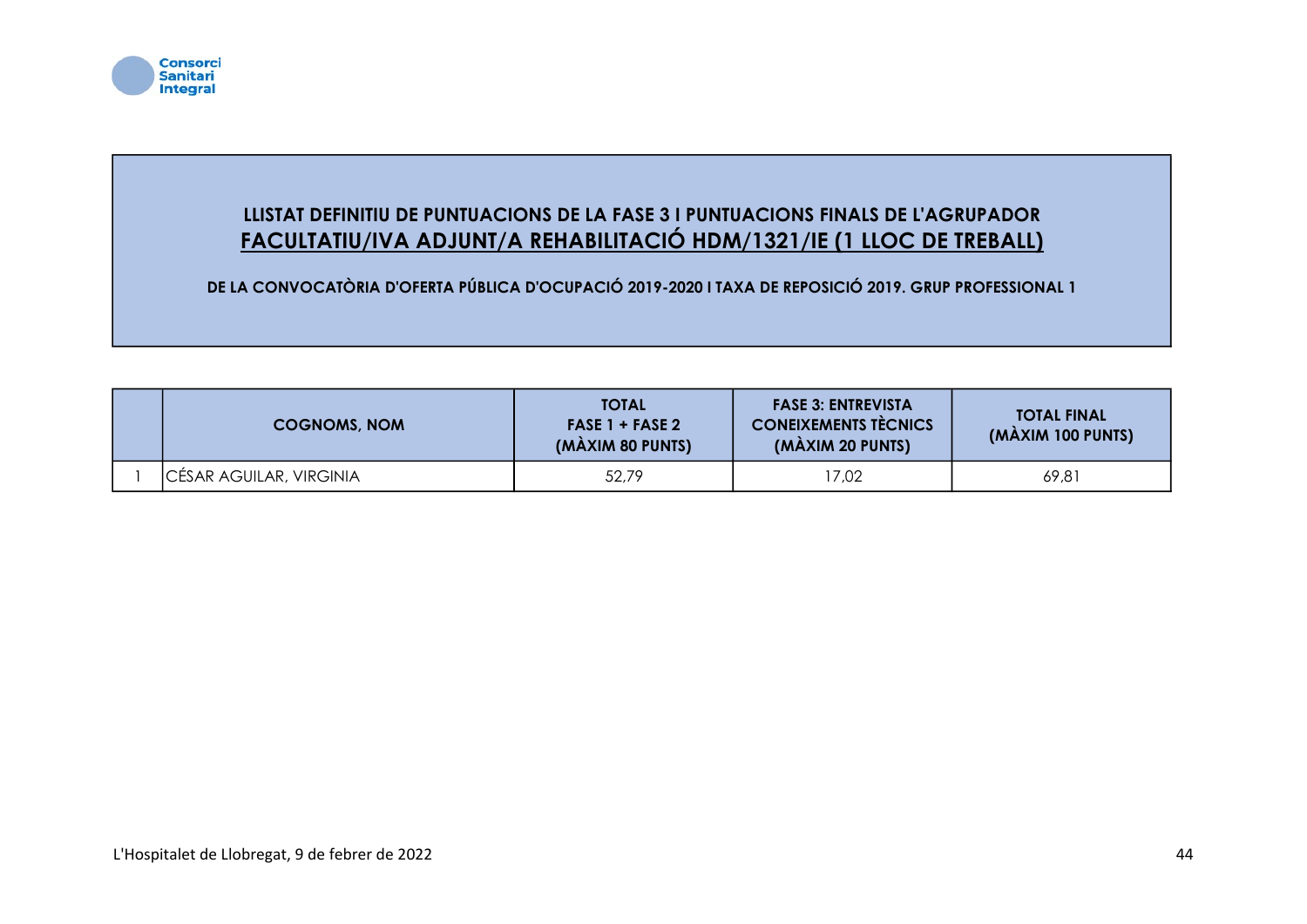

### LLISTAT DEFINITIU DE PUNTUACIONS DE LA FASE 3 I PUNTUACIONS FINALS DE L'AGRUPADOR FACULTATIU/IVA ADJUNT/A REUMATOLOGIA HMB/3021/IE (1 LLOC DE TREBALL)

| <b>COGNOMS, NOM</b>            | <b>TOTAL</b><br>FASE $1 +$ FASE $2$<br>(MAXIM 80 PUNTS) | <b>FASE 3: ENTREVISTA</b><br><b>CONEIXEMENTS TECNICS</b><br>(MÀXIM 20 PUNTS) | <b>TOTAL FINAL</b><br>(MAXIM 100 PUNTS) |
|--------------------------------|---------------------------------------------------------|------------------------------------------------------------------------------|-----------------------------------------|
| CAMACHO ALCAZAR, OSCAR ARMANDO | 66,86                                                   | 7,43                                                                         | 84,29                                   |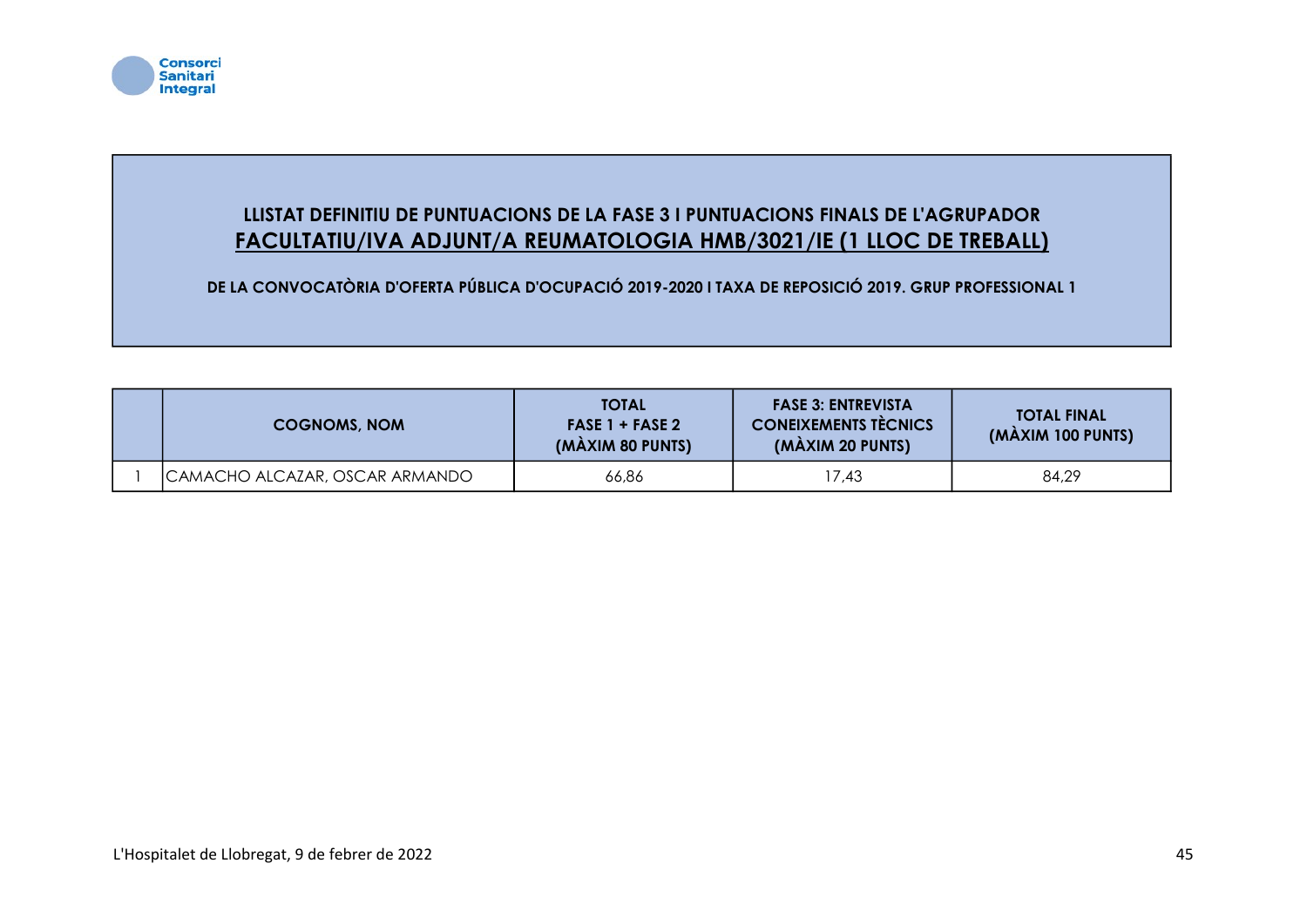

### LLISTAT DEFINITIU DE PUNTUACIONS DE LA FASE 3 I PUNTUACIONS FINALS DE L'AGRUPADOR FACULTATIU/IVA ADJUNT/A REUMATOLOGIA HMB/3121/IE (1 LLOC DE TREBALL)

| <b>COGNOMS, NOM</b>             | <b>TOTAL</b><br>$FASE 1 + FASE 2$<br>(MÀXIM 80 PUNTS) | <b>FASE 3: ENTREVISTA</b><br><b>CONEIXEMENTS TECNICS</b><br>(MÀXIM 20 PUNTS) | <b>TOTAL FINAL</b><br>(MAXIM 100 PUNTS) |
|---------------------------------|-------------------------------------------------------|------------------------------------------------------------------------------|-----------------------------------------|
| NAVARRO ANGELES, VANESSA ANDREA | 67,08                                                 | 17,80                                                                        | 84,88                                   |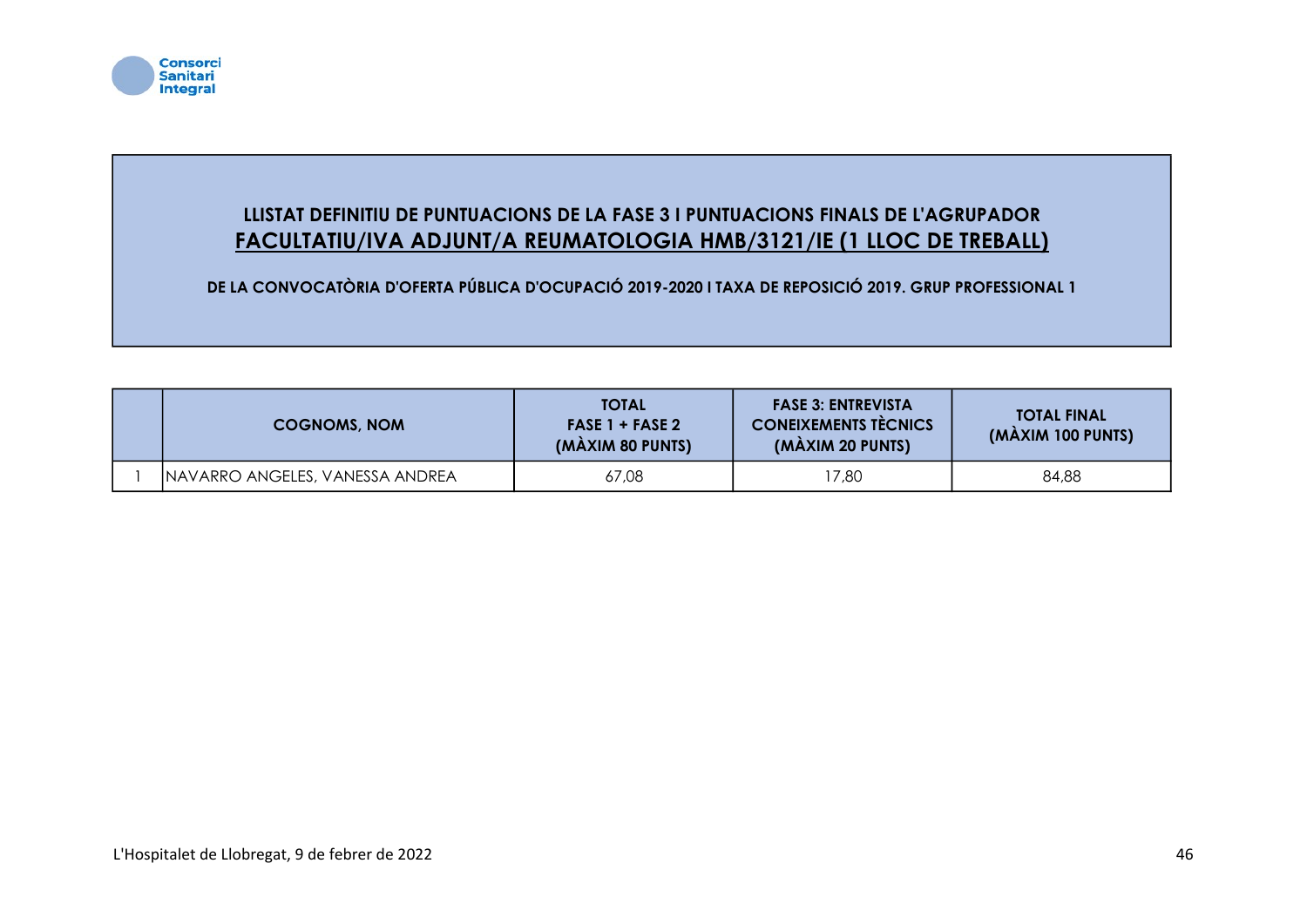

### LLISTAT DEFINITIU DE PUNTUACIONS DE LA FASE 3 I PUNTUACIONS FINALS DE L'AGRUPADOR FACULTATIU/IVA ADJUNT/A REUMATOLOGIA HDM/1421/IE (1 LLOC DE TREBALL)

| <b>COGNOMS, NOM</b>             | <b>TOTAL</b><br>$FASE 1 + FASE 2$<br>(MAXIM 80 PUNTS) | <b>FASE 3: ENTREVISTA</b><br><b>CONEIXEMENTS TECNICS</b><br>(MÀXIM 20 PUNTS) | <b>TOTAL FINAL</b><br>(MÀXIM 100 PUNTS) |
|---------------------------------|-------------------------------------------------------|------------------------------------------------------------------------------|-----------------------------------------|
| <b>PITARCH GRAU, CONCEPCION</b> | 62.64                                                 | 19,02                                                                        | 81.66                                   |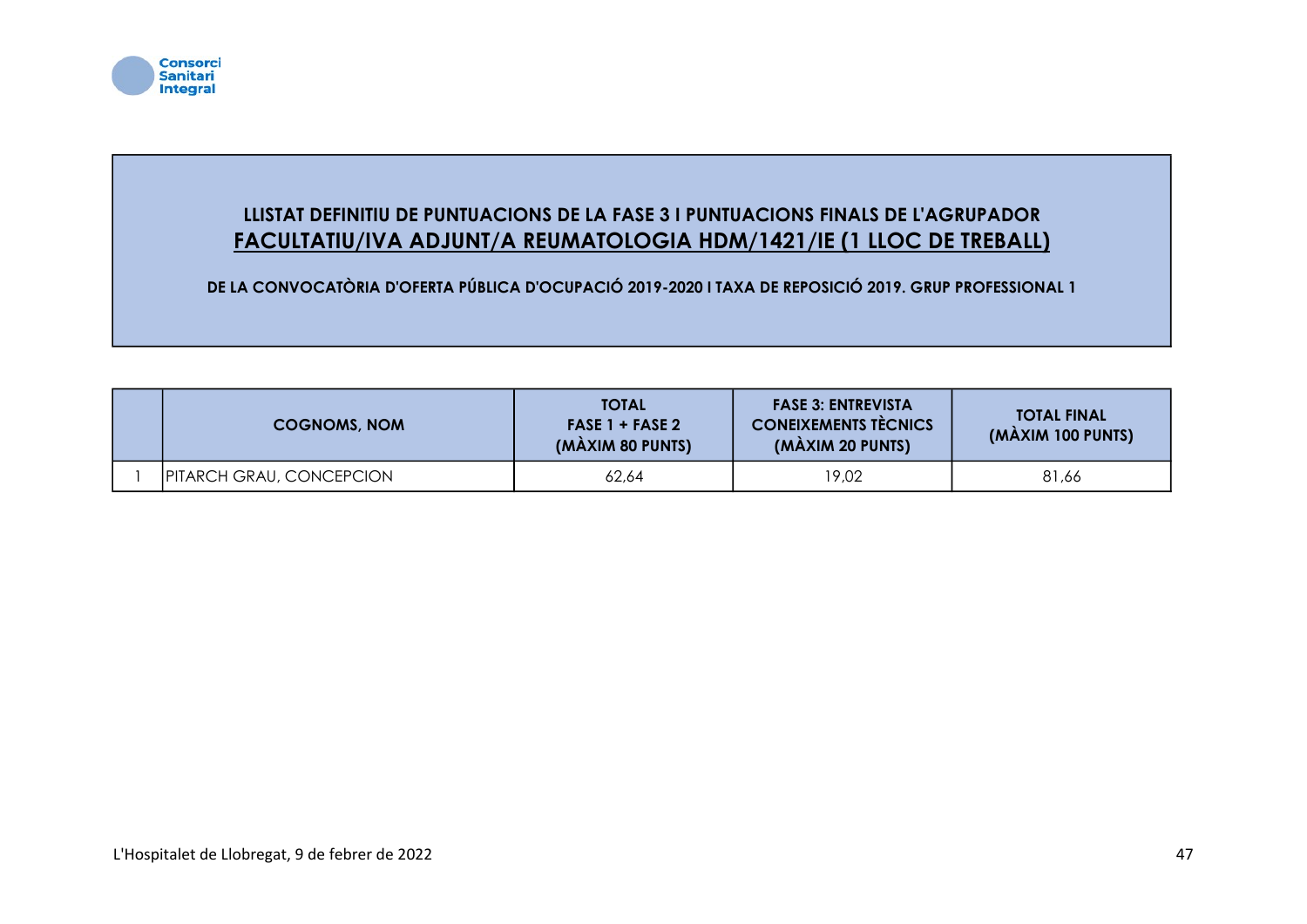

## LLISTAT DEFINITIU DE PUNTUACIONS DE LA FASE 3 I PUNTUACIONS FINALS DE L'AGRUPADOR FACULTATIU/IVA ADJUNT/A URGÈNCIES (CUAP) HDM/1521/IE (2 LLOCS DE TREBALL)

| <b>COGNOMS, NOM</b>                  | <b>TOTAL</b><br>FASE 1 + FASE 2<br>(MÀXIM 80 PUNTS) | <b>FASE 3: ENTREVISTA</b><br><b>CONEIXEMENTS TÈCNICS</b><br>(MÀXIM 20 PUNTS) | <b>TOTAL FINAL</b><br>(MÀXIM 100 PUNTS) |
|--------------------------------------|-----------------------------------------------------|------------------------------------------------------------------------------|-----------------------------------------|
| <b>GONZALEZ RISCOS, ERNESTO LUIS</b> | 57,78                                               | 18,20                                                                        | 75.98                                   |
| <b>GARCIA PANYELLA, MARIONA</b>      | 52,46                                               | 20,00                                                                        | 72,46                                   |
| VIDAL PONS, LLUIS                    | 48,45                                               | 19,40                                                                        | 67,85                                   |
| SANCHEZ CORRAL, MARIA                | 42,34                                               | 17,82                                                                        | 60,16                                   |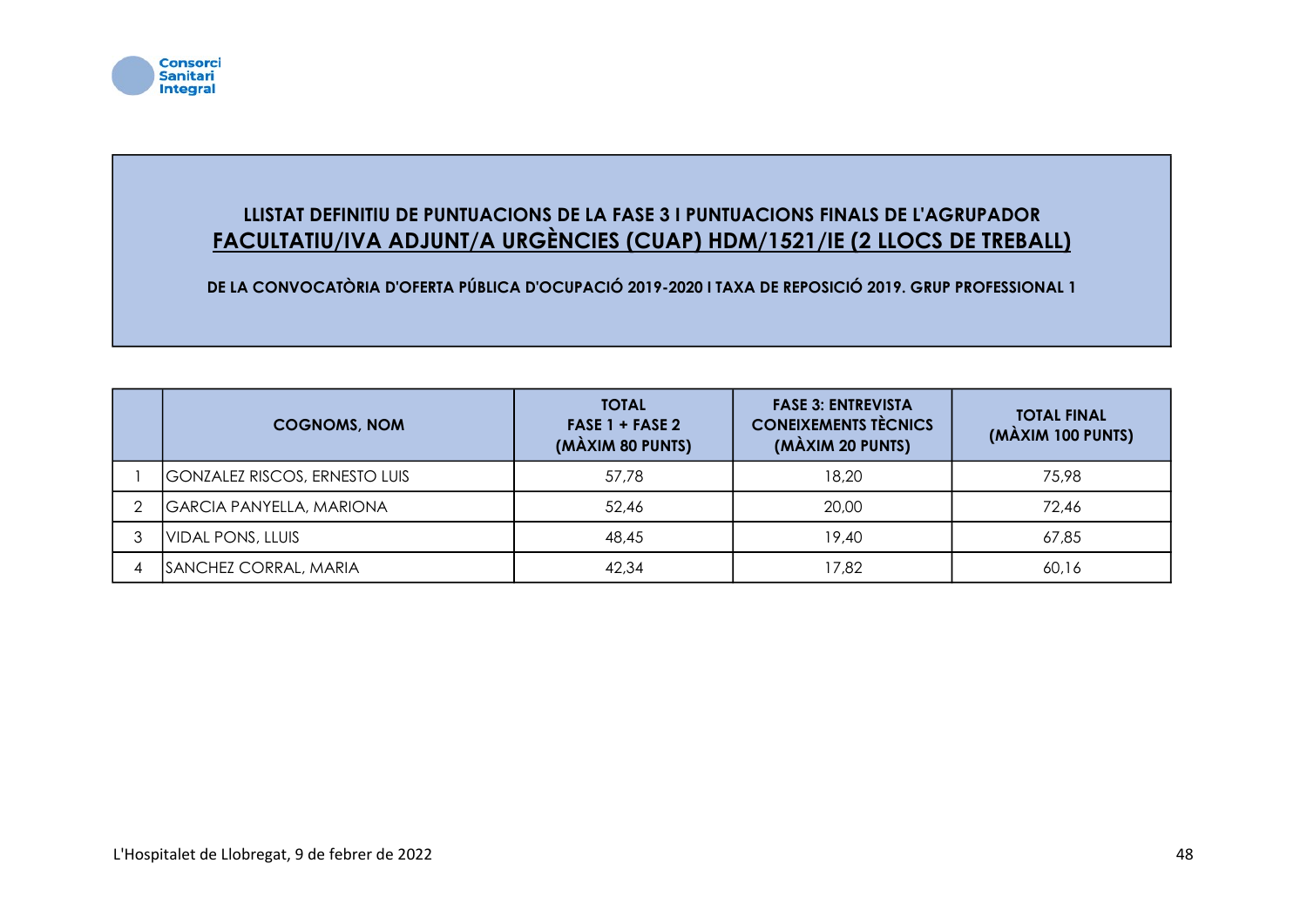

## LLISTAT DEFINITIU DE PUNTUACIONS DE LA FASE 3 I PUNTUACIONS FINALS DE L'AGRUPADOR FACULTATIU/IVA ADJUNT/A URGÈNCIES (CUAP) HDM/1621/IE (1 LLOC DE TREBALL)

| <b>COGNOMS, NOM</b>                  | <b>TOTAL</b><br>FASE $1 +$ FASE 2<br>(MÀXIM 80 PUNTS) | <b>FASE 3: ENTREVISTA</b><br><b>CONEIXEMENTS TÈCNICS</b><br>(MÀXIM 20 PUNTS) | <b>TOTAL FINAL</b><br>(MÀXIM 100 PUNTS) |
|--------------------------------------|-------------------------------------------------------|------------------------------------------------------------------------------|-----------------------------------------|
| <b>GONZALEZ RISCOS, ERNESTO LUIS</b> | 57,78                                                 | 18,20                                                                        | 75,98                                   |
| <b>GARCIA PANYELLA, MARIONA</b>      | 52,46                                                 | 20,00                                                                        | 72,46                                   |
| VIDAL PONS, LLUIS                    | 48,45                                                 | 19,40                                                                        | 67,85                                   |
| SANCHEZ CORRAL, MARIA                | 42,34                                                 | 17,82                                                                        | 60,16                                   |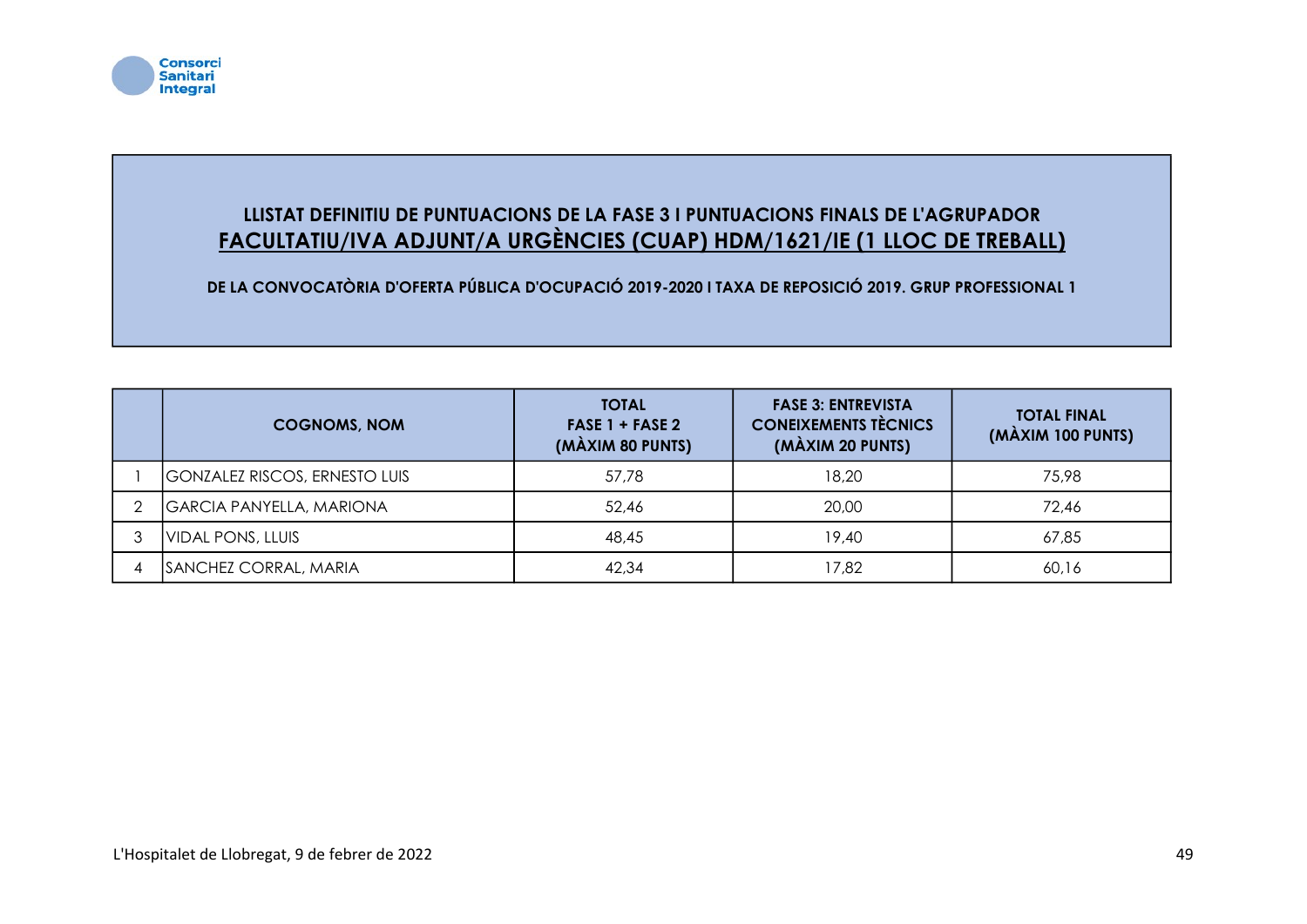

## LLISTAT DEFINITIU DE PUNTUACIONS DE LA FASE 3 I PUNTUACIONS FINALS DE L'AGRUPADOR FACULTATIU/IVA ADJUNT/A UROLOGIA HMB/4021/IE (1 LLOC DE TREBALL)

| <b>COGNOMS, NOM</b>              | <b>TOTAL</b><br>$FASE 1 + FASE 2$<br>(MÀXIM 80 PUNTS) | <b>FASE 3: ENTREVISTA</b><br><b>CONEIXEMENTS TÈCNICS</b><br>(MÀXIM 20 PUNTS) | <b>TOTAL FINAL</b><br>(MAXIM 100 PUNTS) |
|----------------------------------|-------------------------------------------------------|------------------------------------------------------------------------------|-----------------------------------------|
| <b>ISALT LEMONCHE, CHRISTIAN</b> | 55,31                                                 | 18,80                                                                        | 74.11                                   |